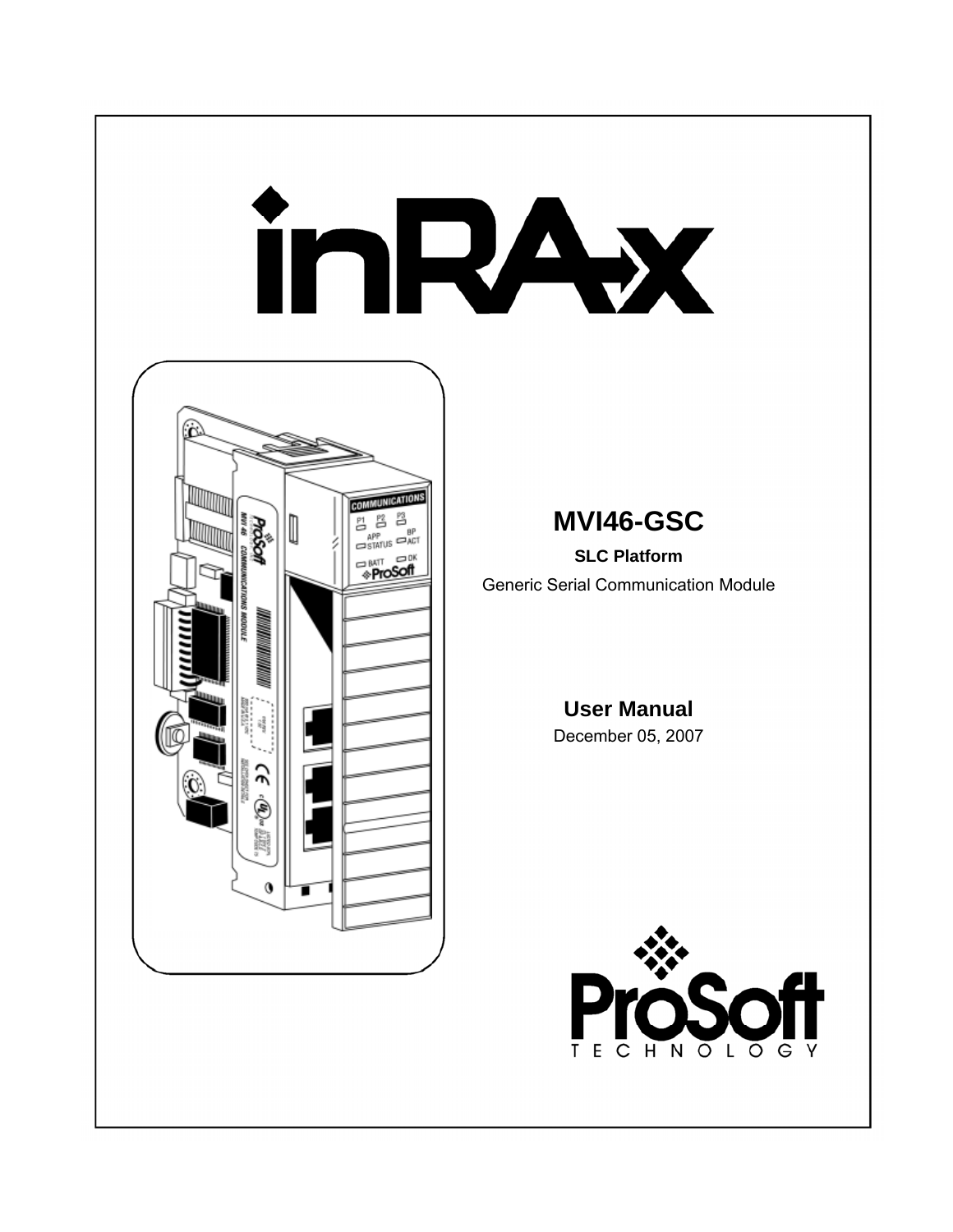# <span id="page-1-0"></span>**Please Read This Notice**

Successful application of this module requires a reasonable working knowledge of the Rockwell Automation SLC hardware, the MVI46-GSC Module and the application in which the combination is to be used. For this reason, it is important that those responsible for implementation satisfy themselves that the combination will meet the needs of the application without exposing personnel or equipment to unsafe or inappropriate working conditions.

This manual is provided to assist the user. Every attempt has been made to ensure that the information provided is accurate and a true reflection of the product's installation requirements. In order to ensure a complete understanding of the operation of the product, the user should read all applicable Rockwell Automation documentation on the operation of the Rockwell Automation hardware.

Under no conditions will ProSoft Technology be responsible or liable for indirect or consequential damages resulting from the use or application of the product.

Reproduction of the contents of this manual, in whole or in part, without written permission from ProSoft Technology is prohibited.

Information in this manual is subject to change without notice and does not represent a commitment on the part of ProSoft Technology Improvements and/or changes in this manual or the product may be made at any time. These changes will be made periodically to correct technical inaccuracies or typographical errors.

#### <span id="page-1-1"></span>**Your Feedback Please**

We always want you to feel that you made the right decision to use our products. If you have suggestions, comments, compliments or complaints about the product, documentation or support, please write or call us.

#### **ProSoft Technology**

1675 Chester Avenue, Fourth Floor Bakersfield, CA 93301 +1 (661) 716-5100 +1 (661) 716-5101 (Fax) http://www.prosoft-technology.com

Copyright © ProSoft Technology, Inc. 2000 - 2007. All Rights Reserved.

MVI46-GSC User Manual December 05, 2007 PSFT.GSC.MVI46.UM.07.12.05

ProSoft Technology ®, ProLinx ®, inRAx ®, ProTalk® and RadioLinx ® are Registered Trademarks of ProSoft Technology, Inc.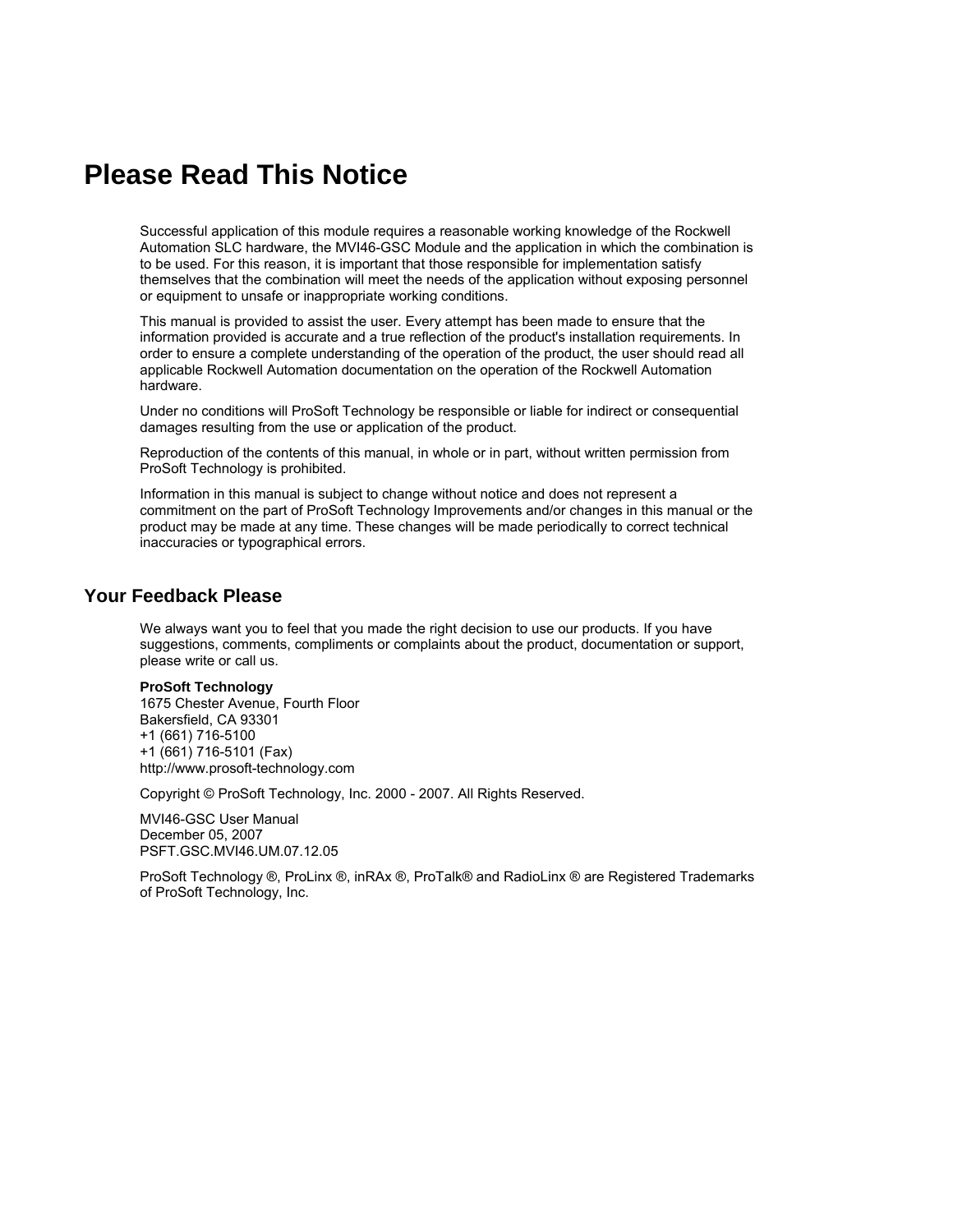# **Contents**

| 1            |                   |  |  |
|--------------|-------------------|--|--|
| 1.1          |                   |  |  |
| 1.2          |                   |  |  |
| 1.3          |                   |  |  |
| 1.4          |                   |  |  |
| 1.5          |                   |  |  |
| 1.6          |                   |  |  |
| 1.6.1        |                   |  |  |
| 1.7          |                   |  |  |
| $\mathbf{2}$ |                   |  |  |
| 2.1          |                   |  |  |
| 2.2          |                   |  |  |
| 2.2.1        |                   |  |  |
| 2.2.2        |                   |  |  |
| 2.2.3        |                   |  |  |
| 2.2.4        |                   |  |  |
| 3            |                   |  |  |
|              |                   |  |  |
| 4            |                   |  |  |
| 4.1          |                   |  |  |
| 4.1.1        |                   |  |  |
| 4.1.2        |                   |  |  |
| 4.1.3        |                   |  |  |
| 4.1.4        |                   |  |  |
| 4.1.5        |                   |  |  |
| 4.1.6        |                   |  |  |
| 4.1.7        |                   |  |  |
| 4.2          |                   |  |  |
| 4.3          |                   |  |  |
| 4.4          |                   |  |  |
| 5            |                   |  |  |
| 5.1          |                   |  |  |
| 5.1.1        |                   |  |  |
| 5.1.2        |                   |  |  |
| 5.1.3        |                   |  |  |
| 5.1.4        |                   |  |  |
| 5.2          |                   |  |  |
| 5.2.1        | General Concepts. |  |  |
| 5.2.2        |                   |  |  |
| 5.2.3        |                   |  |  |
| 5.3          |                   |  |  |
| 5.3.1        |                   |  |  |
| 5.3.2        |                   |  |  |
| 5.3.3        |                   |  |  |
| 5.3.4        |                   |  |  |
| 5.3.5        |                   |  |  |
| 5.4          |                   |  |  |
| 5.4.1        |                   |  |  |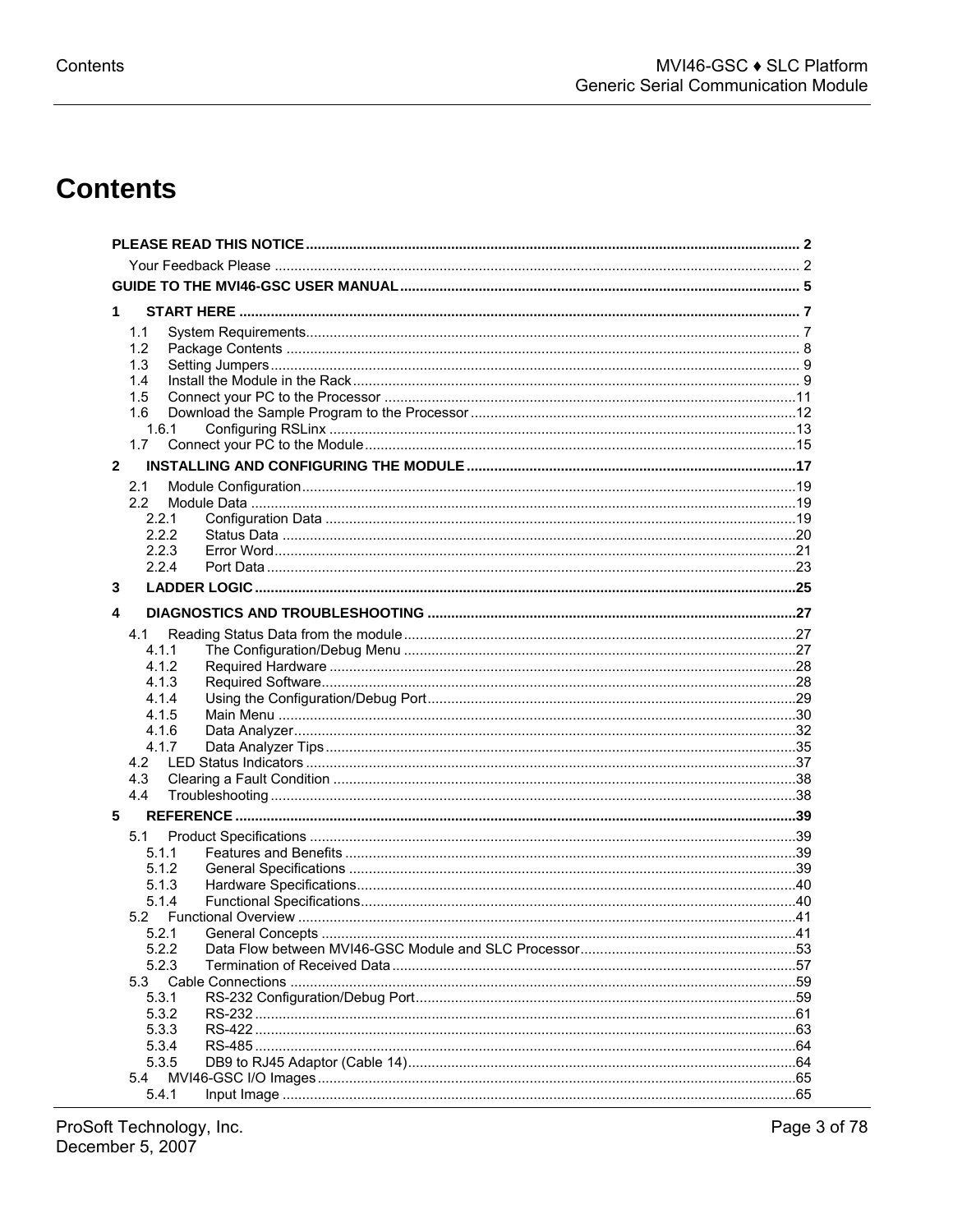|   | 5.4.2        |                                                                                  |  |
|---|--------------|----------------------------------------------------------------------------------|--|
|   | 5.4.3        |                                                                                  |  |
|   | 5.4.4        |                                                                                  |  |
| 6 |              |                                                                                  |  |
|   | 6.1          |                                                                                  |  |
|   | 6.2          |                                                                                  |  |
|   | 6.2.1        |                                                                                  |  |
|   | 6.3          |                                                                                  |  |
|   | 6.4          |                                                                                  |  |
|   | 6.4.1        |                                                                                  |  |
|   | 6.4.2        |                                                                                  |  |
|   |              |                                                                                  |  |
|   | 6.5.1        |                                                                                  |  |
|   | 6.5.2        |                                                                                  |  |
|   | 6.5.3        |                                                                                  |  |
|   | 6.5.4        |                                                                                  |  |
|   | 6.5.5        |                                                                                  |  |
|   | 6.5.6        |                                                                                  |  |
|   | 6.5.7        |                                                                                  |  |
|   | 6.5.8        |                                                                                  |  |
|   | 6.5.9        | Additional Restrictions Relating To Software And Other Intellectual Property  74 |  |
|   | 6.5.10       |                                                                                  |  |
|   | 6.5.11       |                                                                                  |  |
|   | <b>INDFX</b> |                                                                                  |  |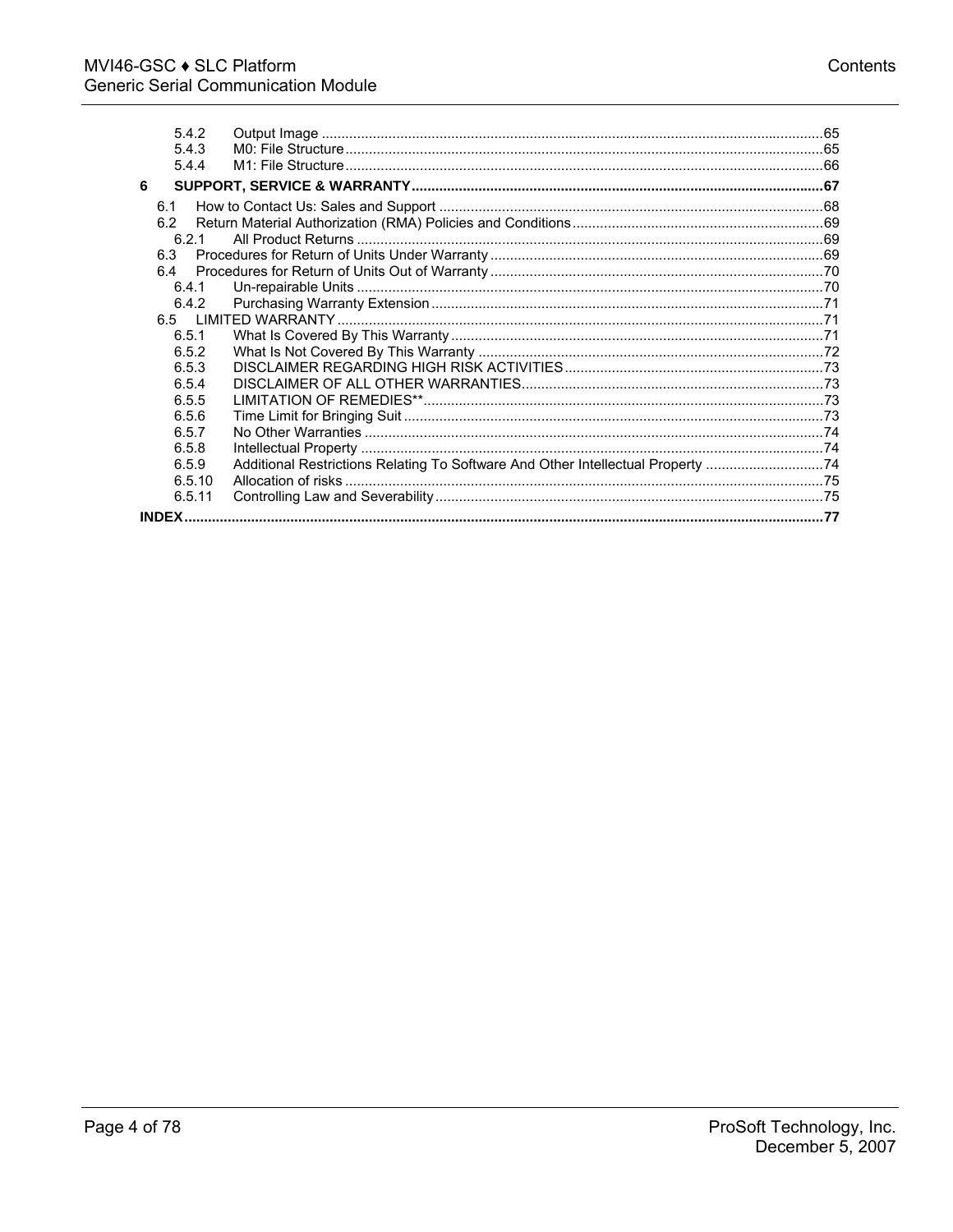# <span id="page-4-0"></span>**Guide to the MVI46-GSC User Manual**

| <b>Function</b>                                            |               | <b>Section to Read</b>                          | <b>Details</b>                                                                                                                                                    |
|------------------------------------------------------------|---------------|-------------------------------------------------|-------------------------------------------------------------------------------------------------------------------------------------------------------------------|
| Introduction<br>(Must Do)                                  | $\rightarrow$ | Start Here (page 7)                             | This Section introduces the customer to the<br>module. Included are: package contents,<br>system requirements, hardware installation,<br>and basic configuration. |
|                                                            |               |                                                 |                                                                                                                                                                   |
| Verify Communication,<br>Diagnostic and<br>Troubleshooting | $\rightarrow$ | <b>Verifying</b><br>Communication<br>(page 27)  | This section describes how to verify<br>communications with the network. Diagnostic<br>and Troubleshooting procedures.                                            |
|                                                            |               | Diagnostics and<br>Troubleshooting<br>(page 27) |                                                                                                                                                                   |
|                                                            |               |                                                 |                                                                                                                                                                   |
| Reference<br><b>Product Specifications</b>                 | $\rightarrow$ | Reference (page<br>39)                          | These sections contain general references<br>associated with this product, Specifications,<br>and the Functional Overview.                                        |
| <b>Functional Overview</b><br>Glossary                     |               | Functional<br>Overview (page 41)                |                                                                                                                                                                   |
|                                                            |               | Product<br>Specifications<br>(page 39)          |                                                                                                                                                                   |
|                                                            |               |                                                 |                                                                                                                                                                   |
| Support, Service, and<br>Warranty                          | $\rightarrow$ | Support, Service<br>and Warranty                | This section contains Support, Service and<br>Warranty information.                                                                                               |
| Index                                                      |               | (page 67)                                       | Index of chapters.                                                                                                                                                |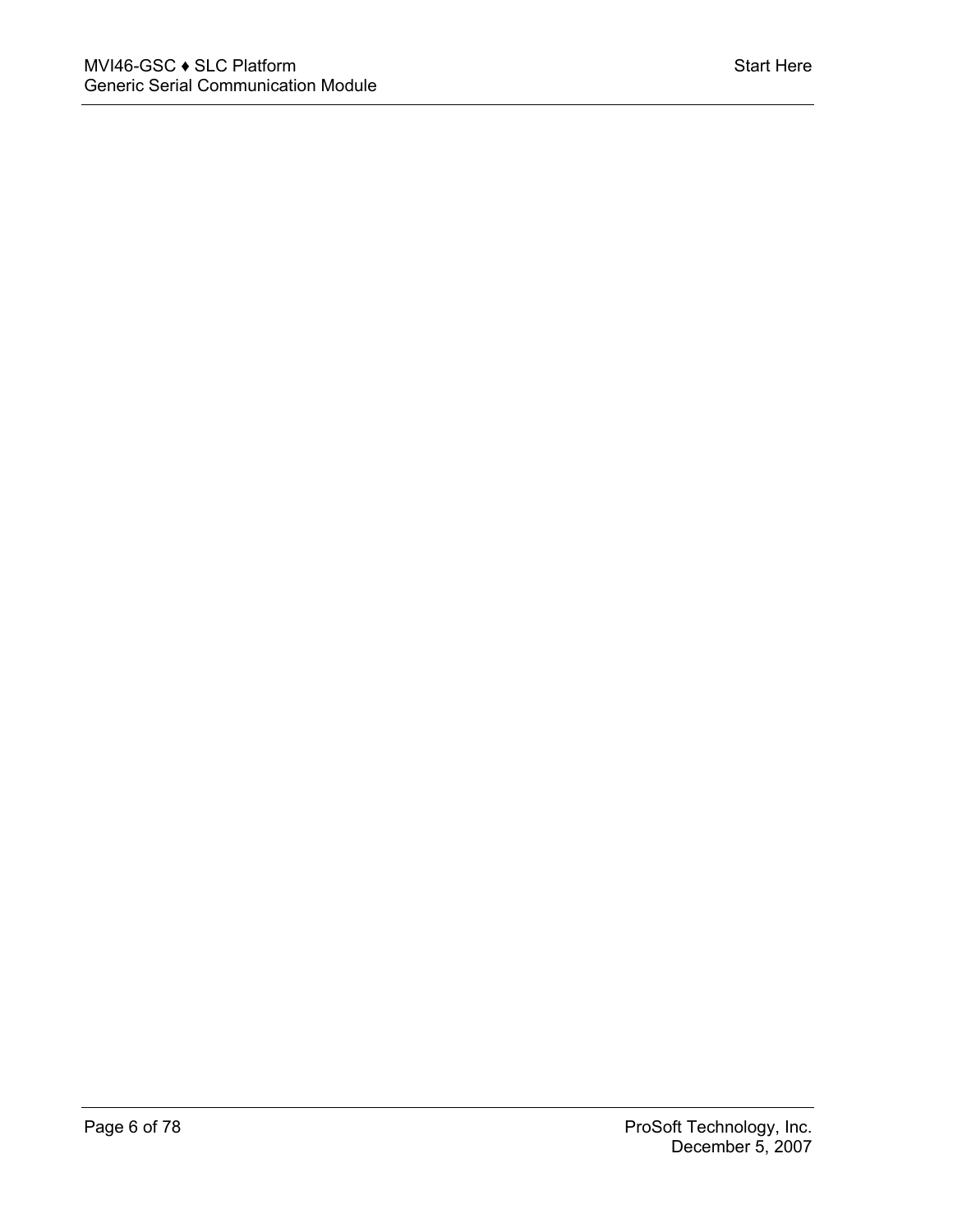# <span id="page-6-0"></span>**1 Start Here**

#### *In This Chapter*

| ⋗ |                                                  |
|---|--------------------------------------------------|
| ⋗ |                                                  |
| ⋗ |                                                  |
| ↘ |                                                  |
| ⋗ |                                                  |
| ⋗ | Download the Sample Program to the Processor  12 |
| ⋗ |                                                  |

Installing the MVI46-GSC module requires a reasonable working knowledge of the Rockwell Automation hardware, the MVI46-GSC Module and the application in which they will be used.

**Caution:** It is important that those responsible for implementation can complete the application without exposing personnel, or equipment, to unsafe or inappropriate working conditions. Safety, quality and experience are key factors in a successful installation.

# **1.1 System Requirements**

<span id="page-6-1"></span>The MVI46-GSC module requires the following minimum hardware and software components:

- Rockwell Automation SLC 5/02 M0/M1 capable processors (or newer), with compatible power supply and one free slot in the rack, for the MVI46-GSC module. The module requires 800mA of available power.
- **Rockwell Automation RSLogix 500 programming software.**
- Rockwell Automation RSLinx communication software
- Pentium® II 500 MHz minimum. Pentium III 733 MHz (or better) recommended
- **Supported operating systems:** 
	- o Microsoft® Windows 98
	- o Windows NT® (version 4 with SP4 or higher)
	- o Windows 2000
	- o Windows XP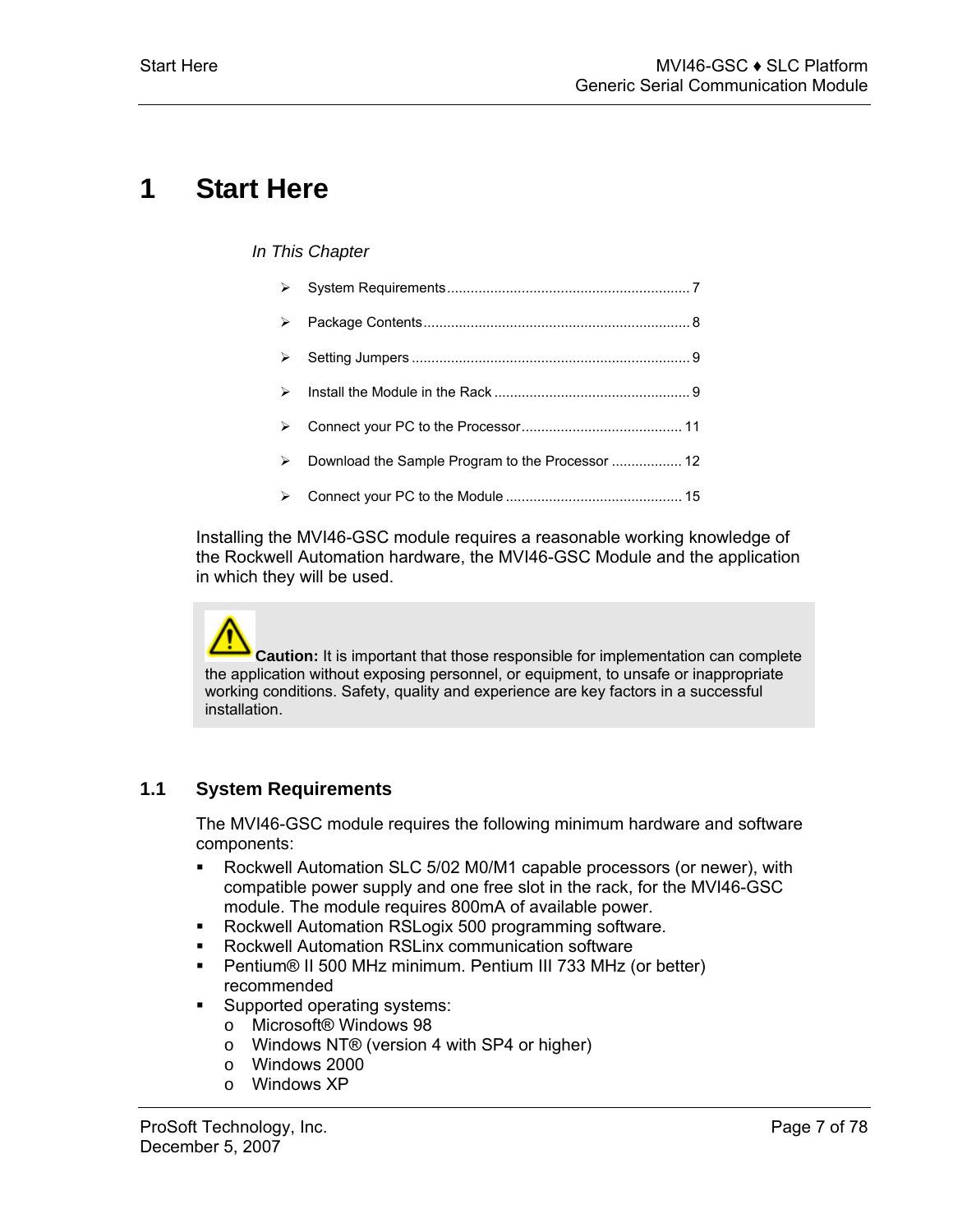- 32 Mbytes of RAM minimum, 64 Mbytes of RAM recommended
- 50 Mbytes of free hard disk space (or more based on application requirements)
- 16-color VGA graphics adapter, 640 x 480 minimum resolution (256 Color  $800 \times 600$  recommended)
- **CD-ROM** drive
- 3.5 inch floppy disk drive
- HyperTerminal or other terminal emulator program capable of file transfers using Ymodem protocol.

## **1.2 Package Contents**

<span id="page-7-0"></span>The following components are included with your MVI46-GSC module, and are all required for installation and configuration.

**Important:** Before beginning the installation, please verify that all of the following items are present.

| Qty. | <b>Part Name</b>           | <b>Part Number</b>                           | <b>Part Description</b>                                                                                        |
|------|----------------------------|----------------------------------------------|----------------------------------------------------------------------------------------------------------------|
|      | MVI46-GSC<br>Module        | MVI46-GSC                                    | Generic Serial Communication Module                                                                            |
|      | Cable                      | RS232 Null<br>Modem                          | For RS232 Connection to the CFG Port                                                                           |
| 3    | Cable                      | Cable $#14$ , RJ $45$ to<br>DB9 Male Adapter | For DB9 Connection to Module's Port                                                                            |
| 2    | Adapter                    | 1454-9F                                      | Two Adapters, DB9 Female to Screw Terminal.<br>For RS422 or RS485 Connections to Port 1 and 2<br>of the Module |
|      | ProSoft<br>Solutions<br>CD |                                              | Contains sample programs, utilities and<br>documentation for the MVI46-GSC module.                             |

If any of these components are missing, please contact ProSoft Technology Support for replacement parts.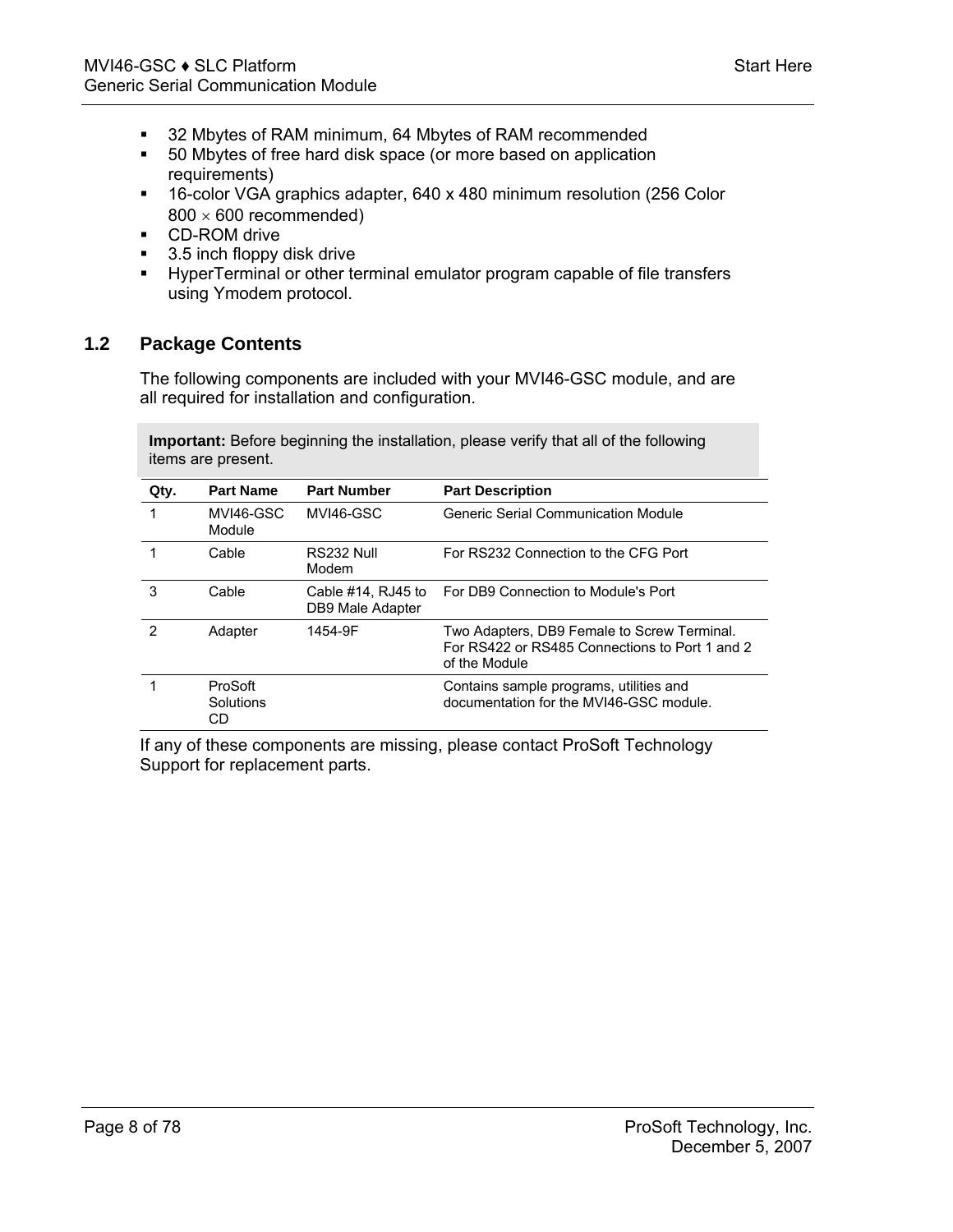## **1.3 Setting Jumpers**

<span id="page-8-0"></span>If you use an interface other than RS-232 (default), you must change the jumper configuration to match the interface. The following illustration shows the MVI46- GSC jumper configuration:



The Setup Jumper acts as "write protection" for the module's flash memory. In "write protected" mode, the Setup pins are not connected, and the module's firmware cannot be overwritten. Do not jumper the Setup pins together unless you are directed to do so by ProSoft Technical Support.

## **1.4 Install the Module in the Rack**

<span id="page-8-1"></span>If you have not already installed and configured your SLC processor and power supply, please do so before installing the MVI46-GSC module. Refer to your Rockwell Automation product documentation for installation instructions.

**Warning:** You must follow all safety instructions when installing this or any other electronic devices. Failure to follow safety procedures could result in damage to hardware or data, or even serious injury or death to personnel. Refer to the documentation for each device you plan to connect to verify that suitable safety procedures are in place before installing or servicing the device.

After you have checked the placement of the jumpers, insert MVI46-GSC into the SLC™ chassis. Use the same technique recommended by Rockwell Automation to remove and install SLC™ modules.

**Warning: This module is not hot-swappable!** Always remove power from the rack before inserting or removing this module, or damage may result to the module, the processor, or other connected devices.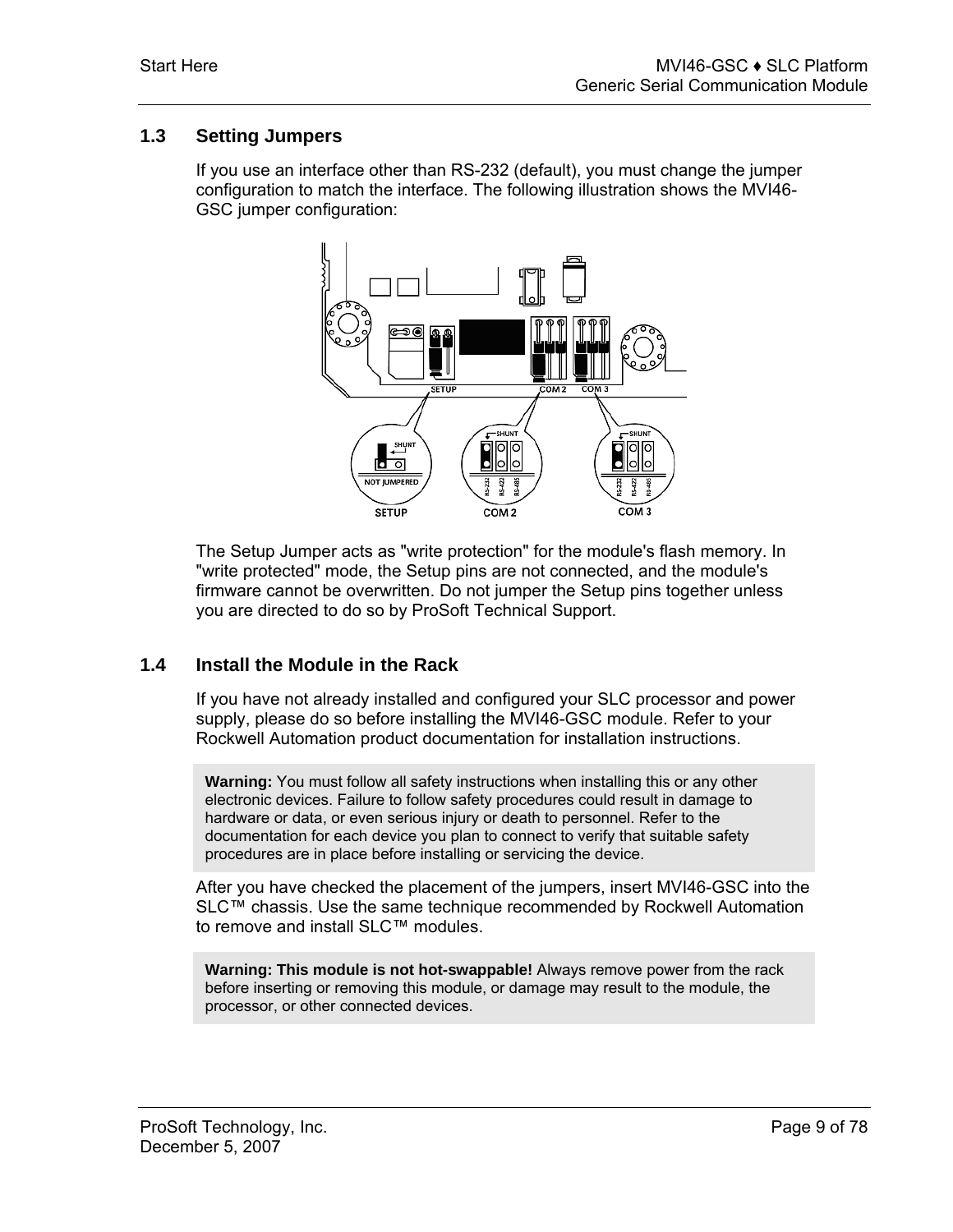- **1** Turn power OFF.
- **2** Align the module with the top and bottom guides, and slide it into the rack until the module is firmly against the backplane connector.



- **3** With a firm but steady push, snap the module into place.
- **4** Check that the holding clips on the top and bottom of the module are securely in the locking holes of the rack.
- **5** Make a note of the slot location. You will need to identify the slot in which the module is installed in order for the sample program to work correctly. Slot numbers are identified on the green circuit board (backplane) of the SLC rack.
- **6** Turn power ON.

**Note:** If you insert the module improperly, the system may stop working, or may behave unpredictably.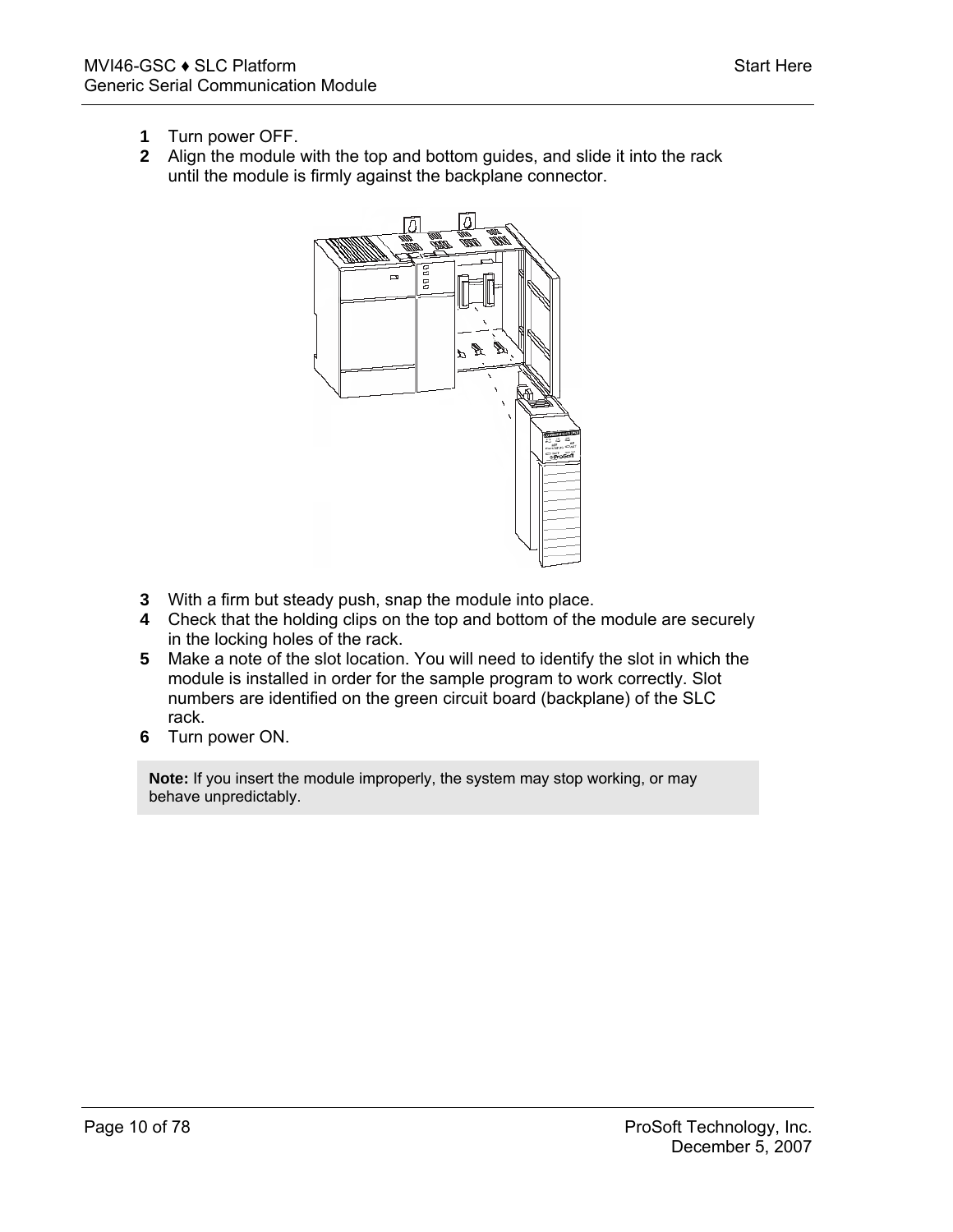# **1.5 Connect your PC to the Processor**

<span id="page-10-0"></span>**1** Connect the right-angle connector end of the cable to your controller at the communications port.



**2** Connect the straight connector end of the cable to the serial port on your computer.

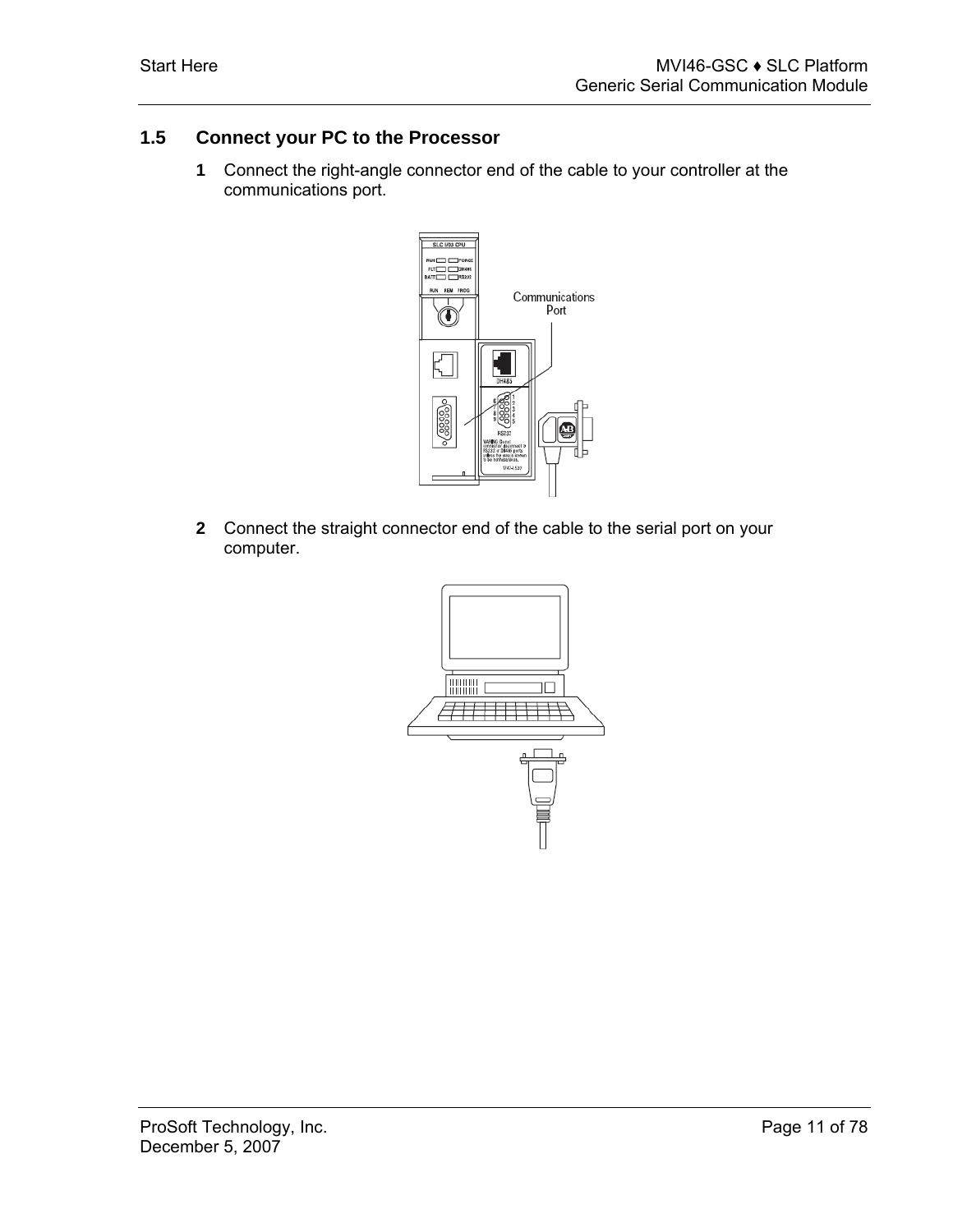### **1.6 Download the Sample Program to the Processor**

#### <span id="page-11-0"></span>¾ *To download the sample program from RSLogix 500 to the SLC processor:*

Note: The key switch on the front of the SLC processor must be in the REM position.

**1** If you are not already online to the processor, open the Communications menu, and then choose Download. RSLogix will establish communication with the processor.



- **2** Click the Download button to transfer the sample program to the processor.
- **3** RSLogix will compile the program and transfer it to the processor. This process may take a few minutes.

| <b>Downloading Processor Image</b> |  |
|------------------------------------|--|
| Cancel                             |  |
| Writing Data Tables                |  |
|                                    |  |

**4** When the download is complete, RSLogix will open another confirmation dialog box. Click Yes to switch the processor from Program mode to Run mode.

| RSLogix 500 |                           |  |
|-------------|---------------------------|--|
|             | Do you want to go Online? |  |
|             | Yes<br>No                 |  |

**Note:** If you receive an error message during these steps, refer to your RSLogix documentation to interpret and correct the error.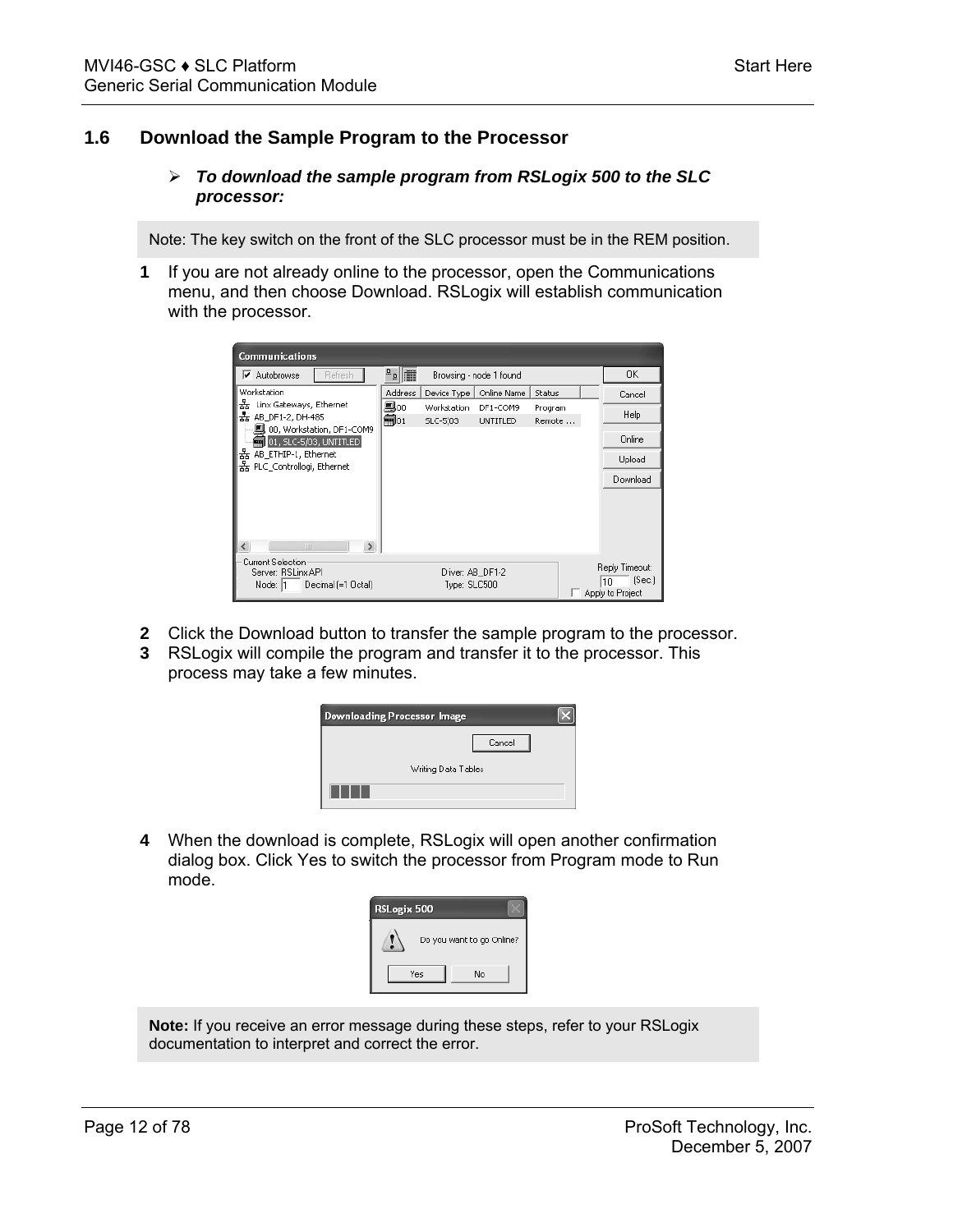## *1.6.1 Configuring RSLinx*

- <span id="page-12-0"></span>¾ *If RSLogix is unable to establish communication with the processor, follow these steps:*
- **1** Open RSLinx.
- **2** Open the Communications menu, and choose Configure Drivers.



This action opens the Configure Drivers dialog box.

| <b>Configure Drivers</b>                                  |           |
|-----------------------------------------------------------|-----------|
| Available Driver Types:                                   | Close     |
| Add New<br>RS-232 DF1 Devices<br>$\overline{\phantom{a}}$ |           |
|                                                           | Help      |
| Configured Drivers:                                       |           |
| Name and Description<br>Status                            |           |
| AB_DF1-1 DH+ Sta: 0 COM1: RUNNING<br>Running              | Configure |
|                                                           | Startup   |
|                                                           |           |
|                                                           | Start     |
|                                                           | Stop      |
|                                                           | Delete    |
|                                                           |           |
|                                                           |           |
|                                                           |           |

**Note:** If the list of configured drivers is blank, you must first choose and configure a driver from the Available Driver Types list. The recommended driver type to choose for serial communication with the processor is "RS-232 DF1 Devices".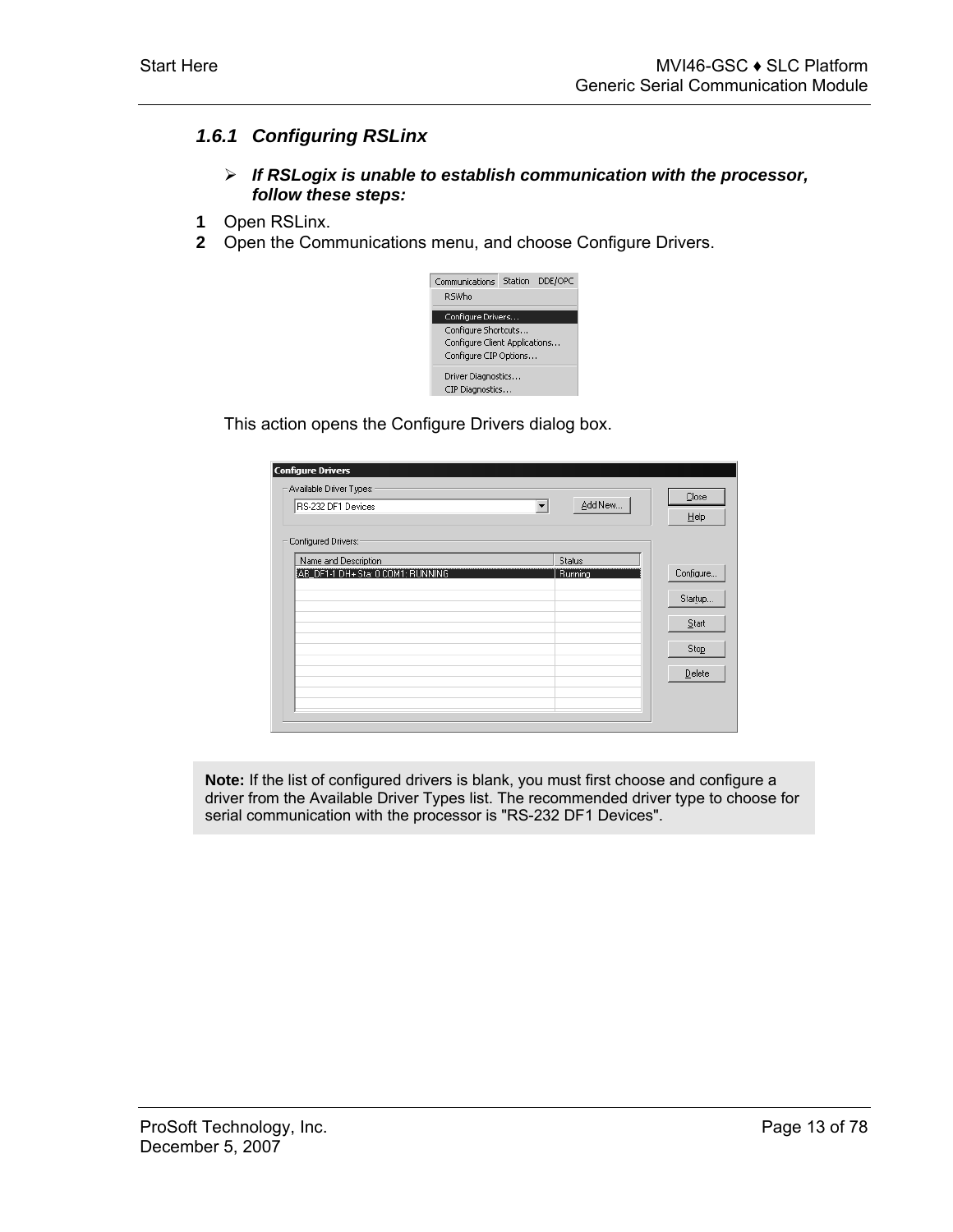**3** Click to select the driver, and then click Configure. This action opens the Configure Allen-Bradley DF1 Communications Device dialog box.

| <b>Configure Allen-Bradley DF1 Communications Device</b>  |
|-----------------------------------------------------------|
| Device Name: AB_DF1-1                                     |
| Device: Logix 5550 - Serial Port<br>Comm Port: COM1       |
| Station Number:<br>₪<br>Baud Rate: 19200<br>$[0$ ctal $]$ |
| Parity: None<br>Error Checking:<br>∥CRC                   |
| Stop Bits: 1<br>Full Duplex<br>Protocol:                  |
| Auto-Configure                                            |
| Configure Dialer<br>Use Modem Dialer                      |
| Cancel<br>0k<br>Delete<br>Help                            |

- **4** Click the Auto-Configure button. RSLinx will attempt to configure your serial port to work with the selected driver.
- **5** When you see the message "Auto Configuration Successful", click the OK button to dismiss the dialog box.

**Note:** If the auto-configuration procedure fails, verify that the cables are connected correctly between the processor and the serial port on your computer, and then try again. If you are still unable to auto-configure the port, refer to your RSLinx documentation for further troubleshooting steps.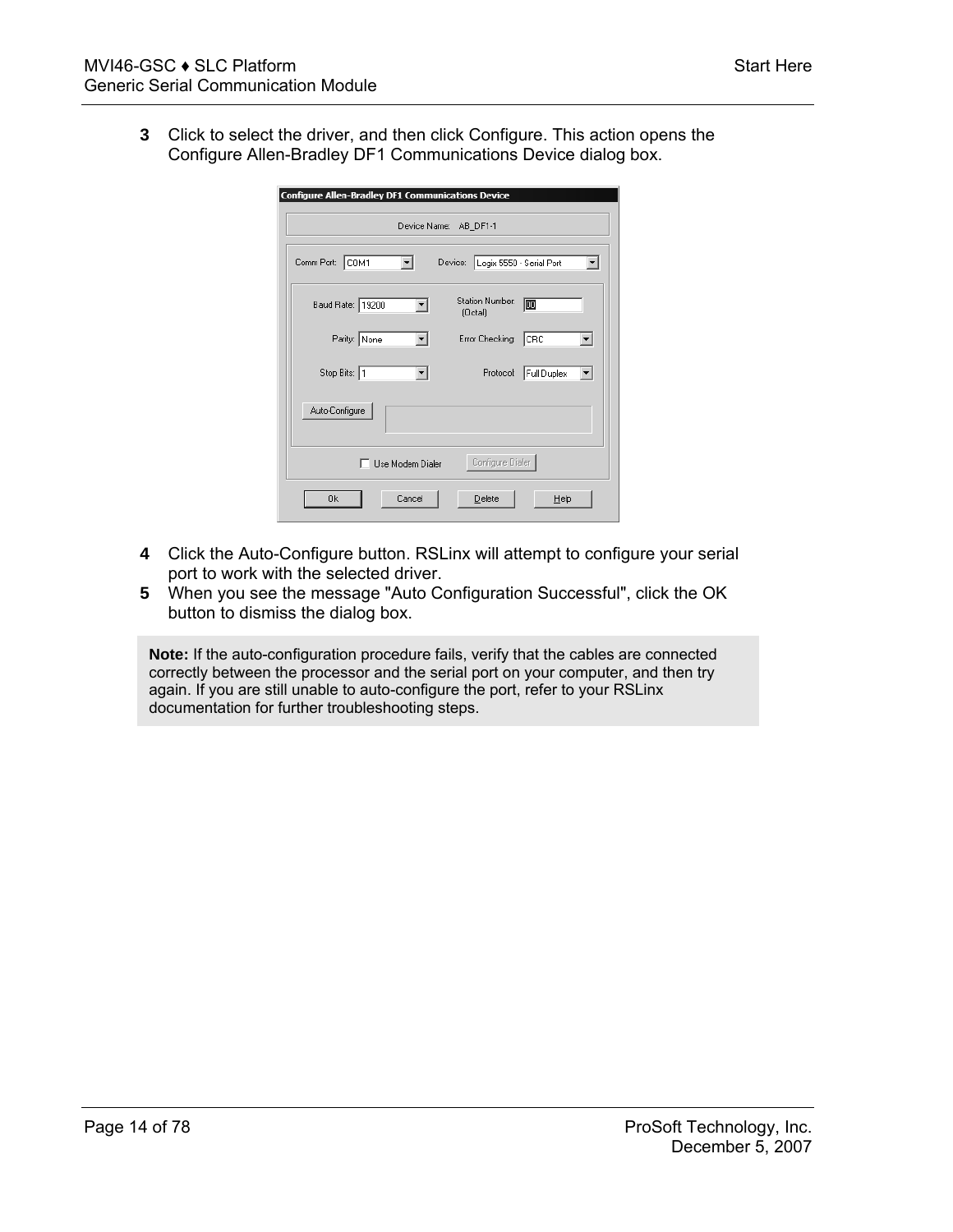## **1.7 Connect your PC to the Module**

<span id="page-14-0"></span>With the module securely mounted, connect your PC to the Configuration/Debug port using an RJ45-DB-9 Serial Adapter Cable and a Null Modem Cable.

- **1** Attach both cables as shown.
- **2** Insert the RJ45 cable connector into the Configuration/Debug port of the module.
- **3** Attach the other end to the serial port on your PC or laptop.

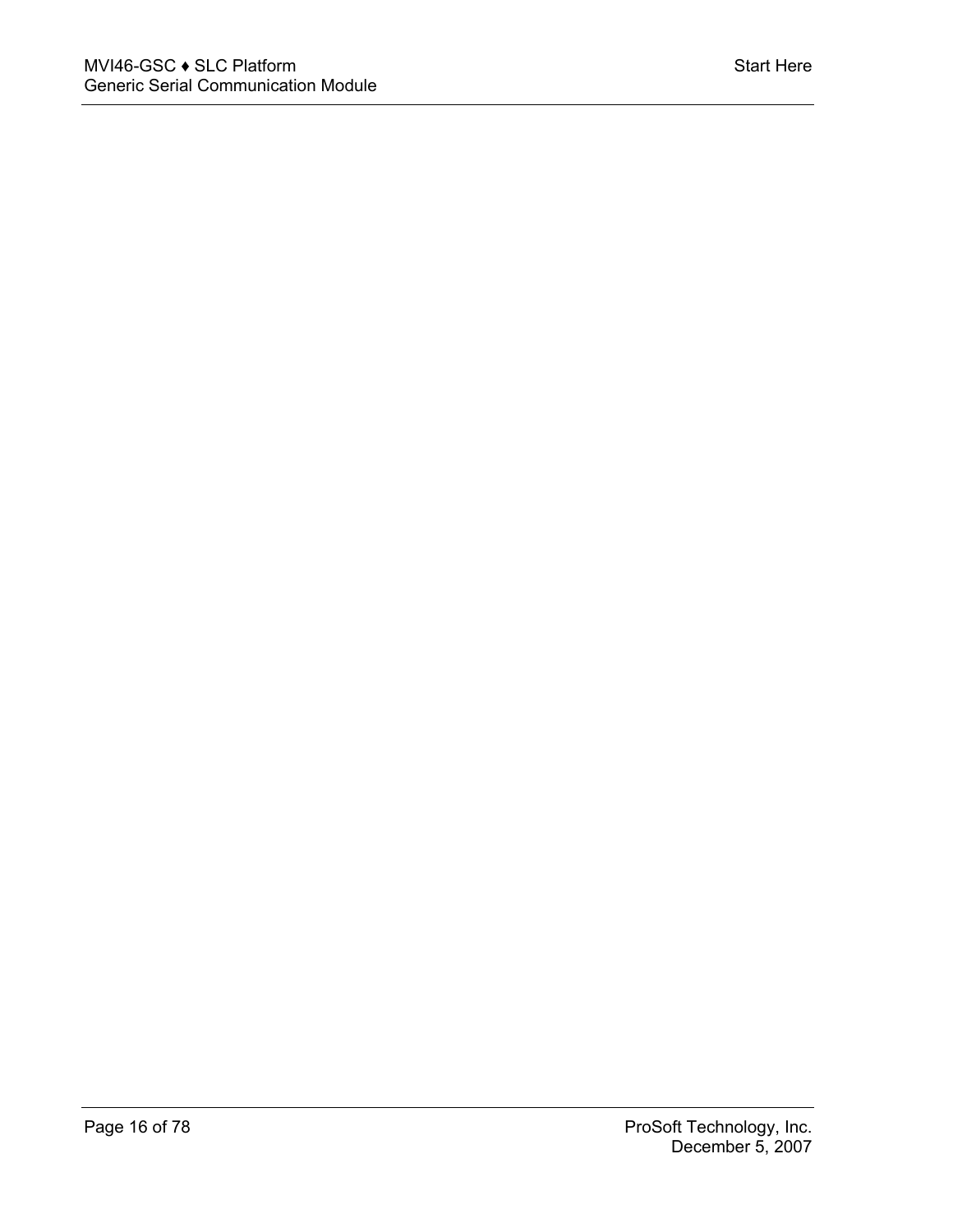# <span id="page-16-0"></span>**2 Installing and Configuring the Module**

#### *In This Chapter*

- ▶ <b>Module Configuration</b>
- ¾ [Module Data.](#page-18-1).......................................................................... [19](#page-18-1)

This chapter describes how to install and configure the module to work with your application. The configuration process consists of the following steps.

**1** Use to identify the module to the processor and add the module to a project.

**Note:** The software must be in "offline" mode to add the module to a project.

**2** Modify the example ladder logic to meet the needs of your application, and copy the ladder logic to the processor. Example ladder logic files are provided on the CD-ROM.

**Note:** If you are installing this module in an existing application, you can copy the necessary elements from the example ladder logic into your application.

The rest of this chapter describes these steps in more detail.

The first step in installing and configuring the module is to define the module to the system. Select the I/O Configuration option from the program screen. This will display the following dialog box:

| <b>1/0 Configuration</b>                                                  |                         | $\mathbf{x}$                                                        |
|---------------------------------------------------------------------------|-------------------------|---------------------------------------------------------------------|
| <b>Backs</b>                                                              | Current Cards Available |                                                                     |
| 1746-A4 4-Slot Rack                                                       |                         | Filter All IO                                                       |
| 170 Rack Not Installed                                                    | Part #                  | $\blacktriangle$<br>Description                                     |
| Read IO Config.<br>$\overline{\mathbf{v}}$<br>3<br>170 Rack Not Installed | 1746-0BP8<br>1746-0BP16 | 8-Dutput [2 A](TRANS-SRC) 24VDC<br>16-Dutput [1 A][TRANS-SRC] 24VDC |
|                                                                           | 1746-0616               | 16-Output (TTL-SINK) 5 VDC                                          |
| PowerSupply                                                               | 1746-0V8                | 8-Dutput (TRANS-SINK) 10/50 VDC                                     |
|                                                                           | 1746-0V16               | 16-Output (TRANS-SINK) 10/50 VDC                                    |
| # Part #<br>Description                                                   | 1746-0VP16              | 16-Dutput [1 A][TRANS-SINK] 24VDC                                   |
| 5/05 CPU - 16K Mem. 0S501<br>1747-1551<br>n                               | 1746-0V32               | 32-Output (TRANS-SINK) 10/50 VDC                                    |
|                                                                           | 1746-0W4                | 4-Output (RLY) 240 VAC                                              |
| 2                                                                         | 1746-0W8                | 8-Output (RLY) 240 VAC                                              |
| ą                                                                         | 1746-0W16               | 16-Output (RLY) 240 VAC                                             |
|                                                                           | 1746-0X8                | 8-Output Isolated Relay                                             |
|                                                                           | 1746-QS                 | Synchronized Axes Module                                            |
|                                                                           | 1746-QV                 | Open Loop Velocity Control                                          |
|                                                                           | 1747-RCIF               | Bobot Control Interface Module                                      |
|                                                                           | 1747-SCNR               | ControlNet SLC Scanner                                              |
|                                                                           | 1747-SDN                | DeviceNet Scanner Module                                            |
|                                                                           | 1394-SJT                | <b>GMC Turbo System</b>                                             |
|                                                                           | 1203-SM1                | SCANport Comm Module - Basic                                        |
|                                                                           | 1203-SM1                | SCANport Comm Module - Enhanced                                     |
|                                                                           | 1747-SN                 | <b>RIO</b> Scanner                                                  |
| Adv Config<br>Help<br>Hide All Cards                                      |                         | Other -- Requires I/O Card Type ID                                  |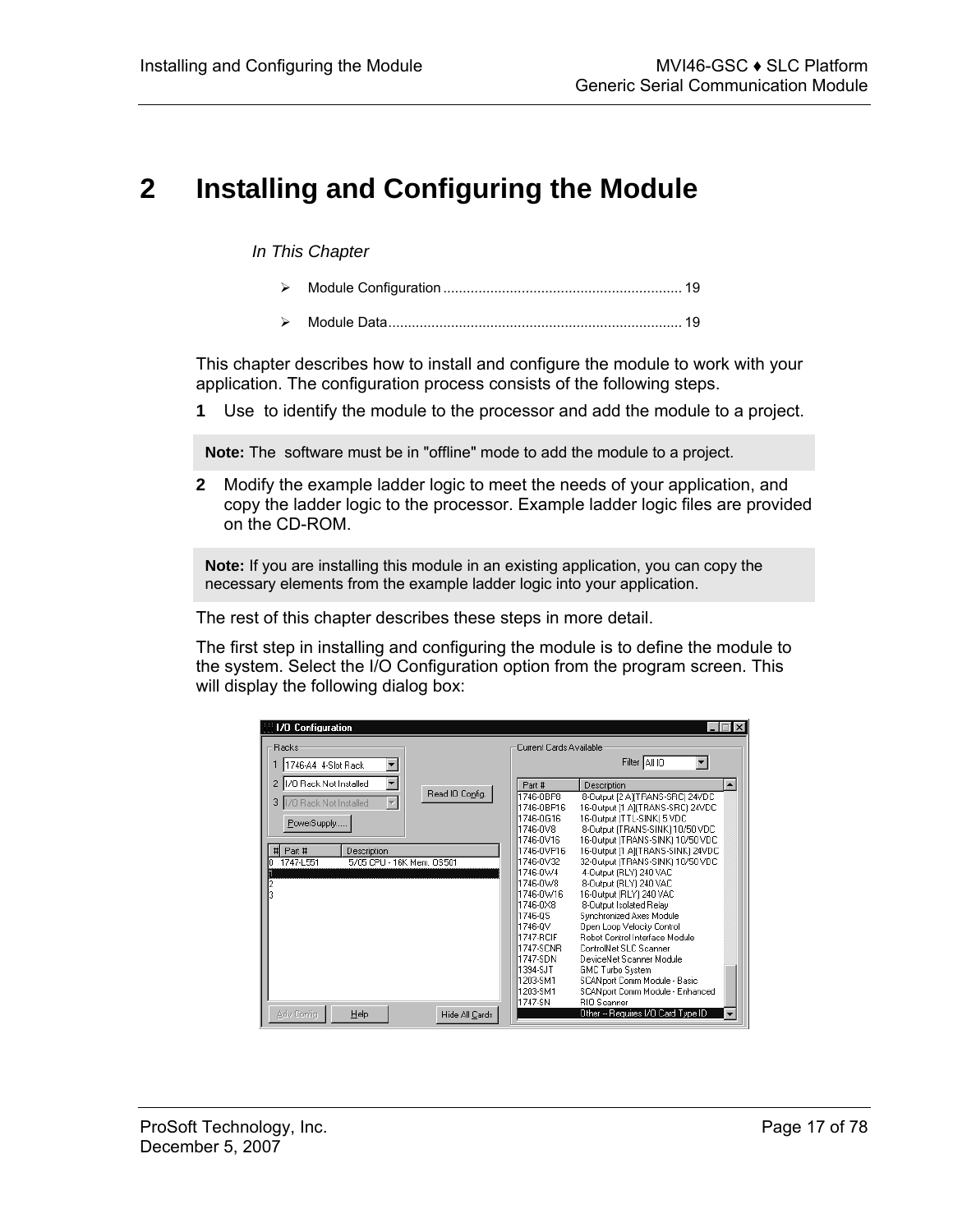Select the Other module from the list. This action opens the following dialog box.



Enter the module I/O card ID number as 12835, and then click OK. Double-click the mouse on the module just added to the rack. Fill in the dialog box as shown below:

| $Slot$ #:1<br>OTHER 1/0 Module - ID Code = 12835                                                                                                                                 |                |
|----------------------------------------------------------------------------------------------------------------------------------------------------------------------------------|----------------|
|                                                                                                                                                                                  | ŪK             |
| Maximum Input Words: 2<br>Maximum Output Words: 2                                                                                                                                | Cancel<br>Help |
| Setup<br>12<br>Scanned Input Words:<br>l2<br>Scanned Output Words:<br>Iо<br>Interrupt Service Routine (ISR) #:<br>MO Length:<br>400<br>M1 Length:<br>300<br>G File Length:<br>I٥ | Edit G Data    |

| <b>Parameter</b>                 | Value |
|----------------------------------|-------|
|                                  |       |
| Scanned Input Words              | ົ     |
| <b>Scanned Output Words</b>      |       |
| Interrupt Service Routine (ISR#) |       |
| M0 Length                        | 400   |
| M1 Length                        | 300   |
| G File Length                    |       |

Click OK to apply these settings to the module. Then, close the I/O Configuration dialog box.

The next step in the module's setup is to define the user defined data areas to hold the configuration, status and port transmit and receive data. In the example ladder logic, N10 contains the configuration data, N11 contains the status data, N12 contains the port 1 data and N13 contains the port 2 data.

At this point, take the time to fill in the configuration values in the GSC configuration data table. Refer to the Module Data section of this document for information on configuring the module.

The last step in the module setup is to add the ladder logic. If the example ladder logic is used, adjust the ladder to fit the application. When the ladder example is not used, copy the example ladder logic to your application and alter as necessary.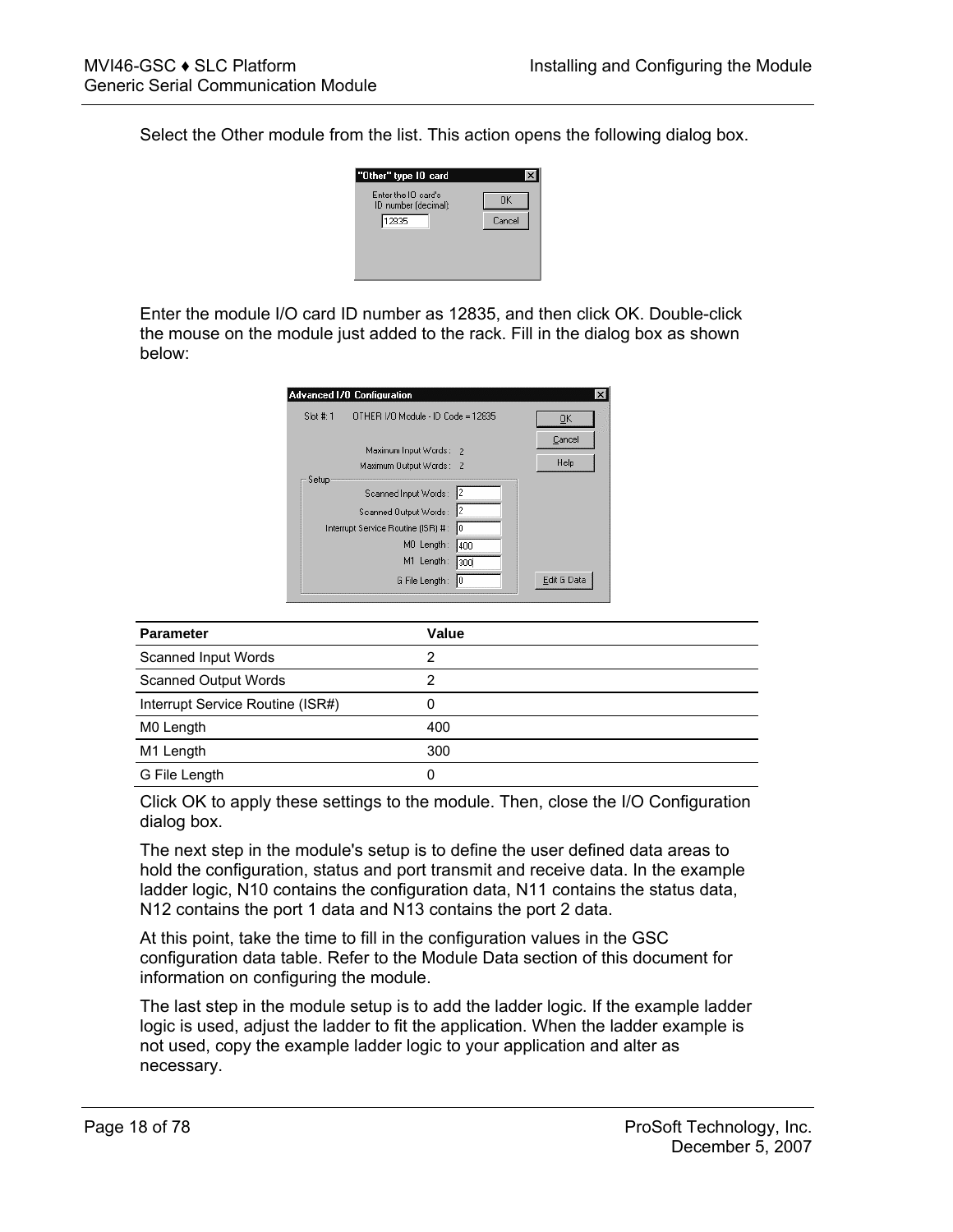The module is now set up and ready to be used with your application. Turn off the power to the SLC rack and insert the module in the rack and attach the serial communication cables. Turn on the power to the rack. Download the new application to the controller and place the processor in run mode. If all the configuration parameters are set correctly and the module is attached to a serial network, the module's Application LED (APP LED) should remain off and the backplane activity LED (BP ACT) should blink rapidly. Refer to the **Troubleshooting** (page [38\)](#page-37-1) section if you encounter errors. Attach a computer or terminal to the Debug/ Configuration Port on the module and look at the status of the module using the Configuration/Debug Menu in the module.

# **2.1 Module Configuration**

<span id="page-18-0"></span>In order for the MVI46-GSC module to function, a minimum amount of configuration data must be transferred to the module. The following table provides an overview of the different types of configuration data that the module will require, depending on the operating modes to be supported.

| <b>Function</b>               | <b>Name</b>                     | <b>Description</b>                                                                                                                                                           |
|-------------------------------|---------------------------------|------------------------------------------------------------------------------------------------------------------------------------------------------------------------------|
| Data<br>Transfer              | General Module<br>Configuration | This section of the configuration data contains the module<br>configuration data that defines the data transfer between the<br>module and the SLC processor.                 |
| Serial Port<br><b>Drivers</b> | Port Configuration              | These sections define the characteristics of each of the serial<br>communication ports on the module. These parameters must<br>be set correctly for proper module operation. |

The MVI46-GSC module must be configured at least once when the card is first powered, and any time thereafter when the parameters must be changed.

**Changing parameters during operation** 

In order to change any of the module's configuration information, a warm- or cold-boot operation is required. This will force the module to request the configuration information from the processor. A warm- or cold-boot request can be generated by the processor through the ladder logic or through the Configuration/Debug port of the module.

# **2.2 Module Data**

<span id="page-18-1"></span>All data related to the MVI46-GSC is stored in user defined data areas. The user is responsible for setting up the data areas to match the specific application for which the module is used. Each data area is discussed below:

# <span id="page-18-2"></span>*2.2.1 Configuration Data*

Configuration of the module is performed by filling a user defined data table. In the example ladder logic, file N10 is used for this purpose. Each item in the file has an associated symbol and description to aid in filling in the data.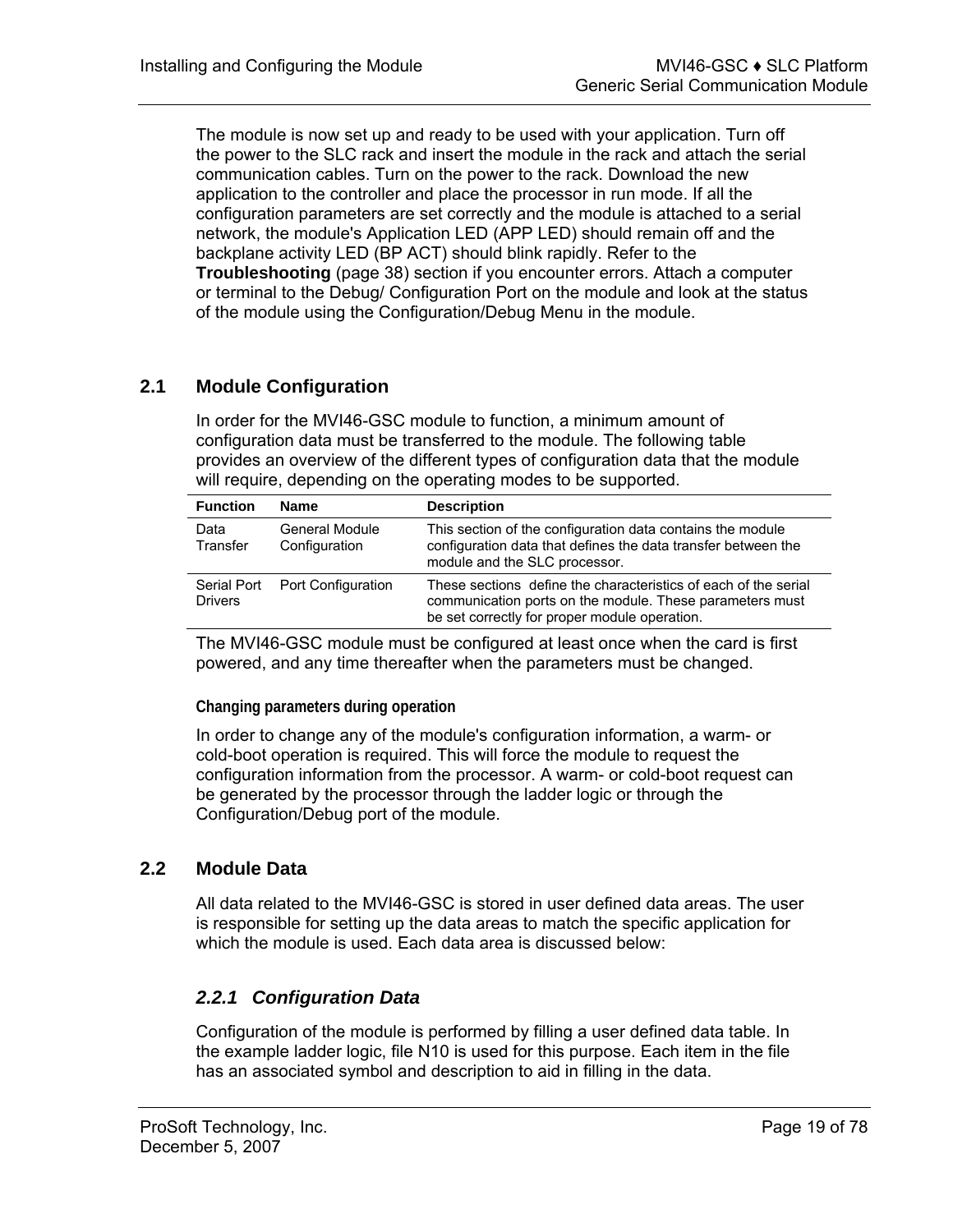# <span id="page-19-0"></span>*2.2.2 Status Data*

This data area holds the status data transferred from the module. The following table lists the data contained in this data area.

| Object in<br><b>GSCInStat</b> | M1: File<br><b>Offset</b> | <b>Description</b>                                    |
|-------------------------------|---------------------------|-------------------------------------------------------|
| PassCnt                       | 260                       | Program cycle counter                                 |
| Product                       | 261 to 262                | Product name as ASCII string                          |
| Rev                           | 263 to 264                | Revision level as ASCII string                        |
| <b>OP</b>                     | 265 to 266                | Operating system level as ASCII string                |
| Run                           | 267 to 268                | Run number as ASCII string                            |
| <b>BlkErrs.Read</b>           | 269                       | Number of blocks transferred from module to processor |
| <b>BIkErrs. Write</b>         | 270                       | Number of blocks transferred from processor to module |
| <b>BlkErrs.Parse</b>          | 271                       | Number of blocks parsed by module                     |
| <b>BIkErrs.Err</b>            | 272                       | Number of block errors in module                      |
| Port[0].RxState               | 273                       | Port 1 receive state:                                 |
|                               |                           | $-1$ = Listening for data                             |
|                               |                           | 1 = Receiving Port Data                               |
|                               |                           | 2 = Waiting for Backplane transfer                    |
| Port[0].RXCharCnt             | 274                       | Port 1 receive character count                        |
| Port[0].RxMsgCnt              | 275                       | Port 1 receive block count                            |
| Port[0].TxState               | 276                       | Port 1 transmit state:                                |
|                               |                           | 0 = Waiting for Data to Send                          |
|                               |                           | $1 = RTS$ On                                          |
|                               |                           | $2 = RTS$ Timeout                                     |
|                               |                           | 3 = Sending data                                      |
|                               |                           | 4 = Waiting for RTS Off                               |
|                               |                           | $5 = RTS$ turned off                                  |
|                               |                           | 30 = Intercharacter Delay                             |
|                               |                           | 31 = Intercharacter Delay                             |
|                               |                           | 32 = Intercharacter Delay                             |
|                               |                           | 100 = Message Delay before Transmit                   |
|                               |                           | 101 = Message Delay before Transmit                   |
| Port[0].TxCharCnt             | 277                       | Port 1 transmit character count                       |
| Port[0].TxMsgCnt              | 278                       | Port 1 transmit block count                           |
| Port[0].ErrorWord             | 279                       | Port 1 error word                                     |
| Port[1].RxState               | 280                       | Port 2 receive state:                                 |
|                               |                           | $-1$ = Listening for data                             |
|                               |                           | 1 = Receiving Port Data                               |
|                               |                           | 2 = Waiting for Backplane transfer                    |
| Port[1].RXCharCnt             | 281                       | Port 2 receive character count                        |
| Port[1].RxMsgCnt              | 282                       | Port 2 receive block count                            |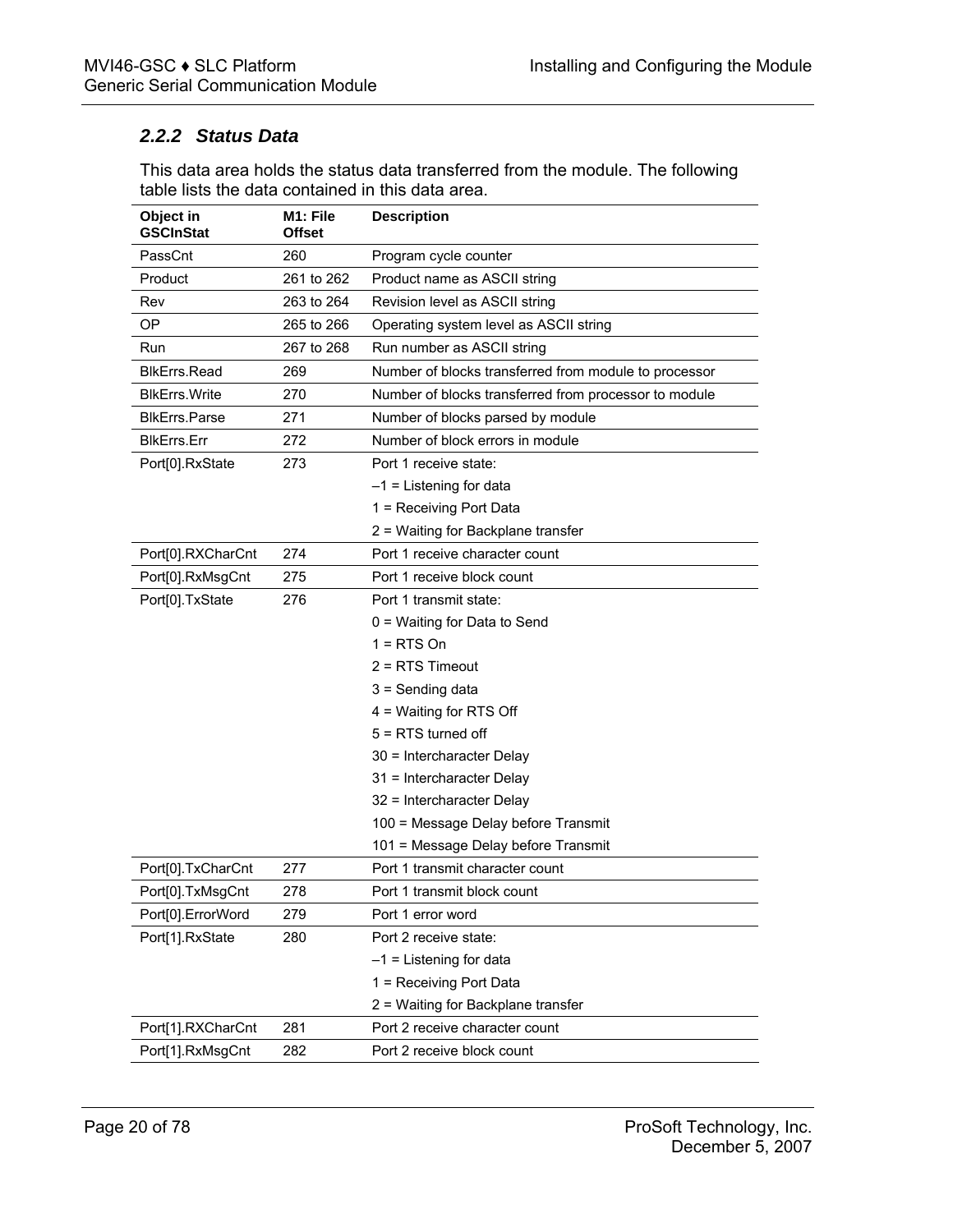| Object in<br><b>GSCInStat</b> | M <sub>1</sub> : File<br><b>Offset</b> | <b>Description</b>                   |
|-------------------------------|----------------------------------------|--------------------------------------|
| Port[1].TxState               | 283                                    | Port 2 transmit state:               |
|                               |                                        | $0 =$ Waiting for Data to Send       |
|                               |                                        | $1 = RTS$ On                         |
|                               |                                        | $2 = RTS$ Timeout                    |
|                               |                                        | $3 =$ Sending data                   |
|                               |                                        | $4$ = Waiting for RTS Off            |
|                               |                                        | $5 = RTS$ turned off                 |
|                               |                                        | 30 = Intercharacter Delay            |
|                               |                                        | 31 = Intercharacter Delay            |
|                               |                                        | 32 = Intercharacter Delay            |
|                               |                                        | 100 = Message Delay before Transmit  |
|                               |                                        | 101 = Message Delay before Transmit  |
| Port[1].TxCharCnt             | 284                                    | Port 2 transmit character count      |
| Port[1].TxMsgCnt              | 285                                    | Port 2 transmit block count          |
| Port[1].ErrorWord             | 286                                    | Port 2 error word                    |
| Port[0].WriteCnt              | 287                                    | Port 1 bytes written from last block |
| Port[1].WriteCnt              | 288                                    | Port 2 bytes written from last block |

# <span id="page-20-0"></span>*2.2.3 Error Word*

Each port contains an Error Word containing the configuration/error status flag word. These flags report configuration errors and receive overflow errors to the controller. If the module is not functioning as expected, inspect the values presented in this object. If a configuration error exists, the associated bit will be set. A value of zero for the bit indicates the configuration value is valid. This does not guarantee that the module is configured correctly for your application.

The Err\_ROverflow bit is an important bit to monitor in the ladder logic. This bit is set anytime data is lost on the receive port. The module will buffer all received data until the termination condition programmed for the module exists or the receive buffer reaches a size of 4096 bytes. When the termination condition is met, the received data will be transferred from the module to the processor. Data will be transferred in blocks of 256 bytes per transfer. If data is received on the port and the termination condition is present and the last received data set has not been completely, the Err ROverflow bit will be set for the port and the newly received data will be flushed from the receive buffer. Therefore, it will be lost. This error flag is important to monitor because it will indicate when data is lost on the receive port. The ladder logic must handle the data as fast as the module receives it.

The following table defines each bit in the error word: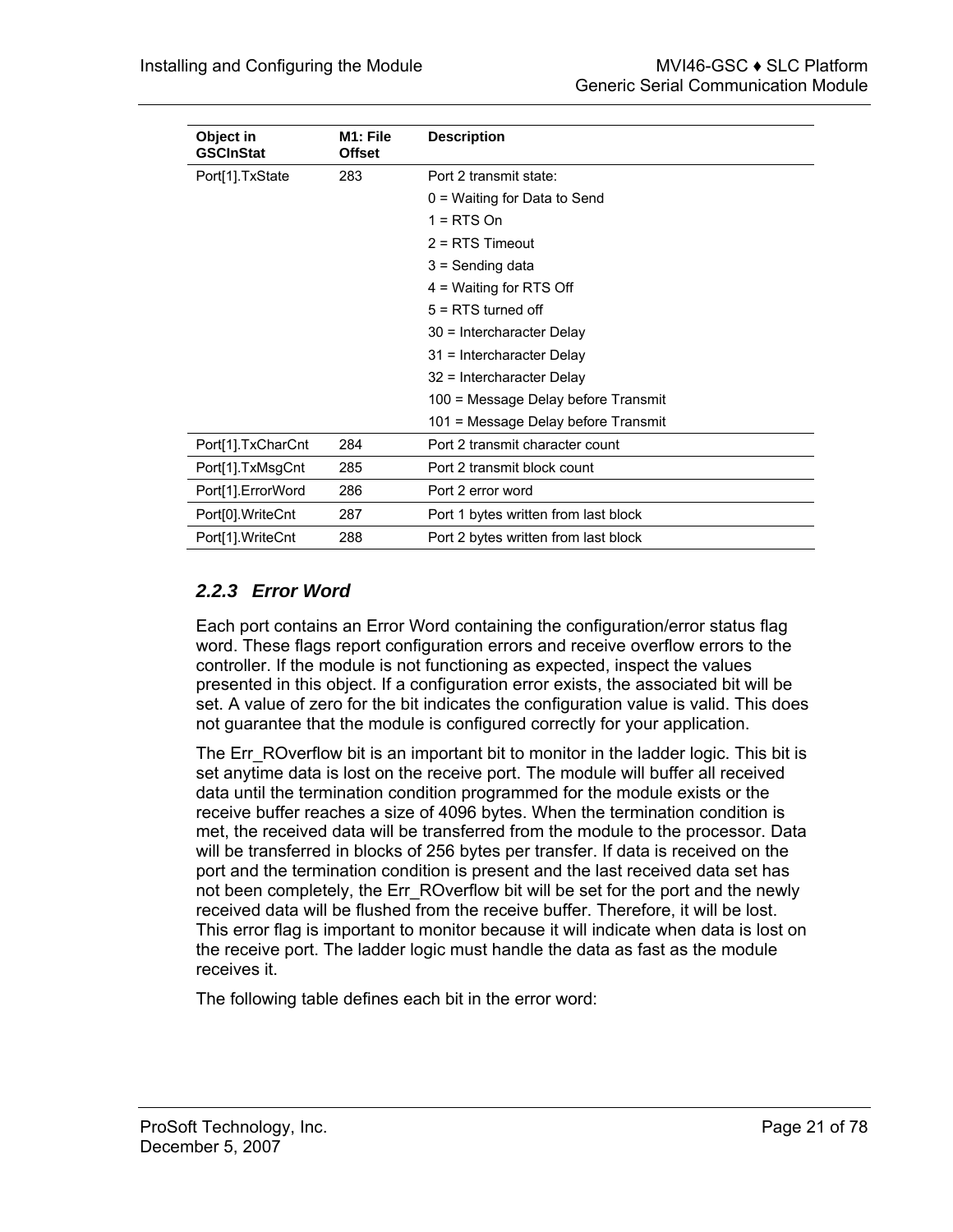| <b>Member Name</b> | <b>Bit in</b><br>Word | Description                                                                                                                                                                                                                                                                     |
|--------------------|-----------------------|---------------------------------------------------------------------------------------------------------------------------------------------------------------------------------------------------------------------------------------------------------------------------------|
| Cfg_type           | Bit 0                 | The termination type configured for the port is not valid.<br>Values between 0 and 15 are the only ones valid. The<br>module will use type 0 (stream mode) for the port.                                                                                                        |
| Cfg_Baud           | Bit 1                 | The baud rate entered for the port is not valid. The module<br>will use 9600 baud for the port.                                                                                                                                                                                 |
| Cfg Parity         | Bit 2                 | The parity value entered is not valid. Values between 0 and<br>4 are accepted. The module has set the parity to a value of<br>none $(0)$ .                                                                                                                                      |
| Cfg_DataBits       | Bit 3                 | The number of data bits for the protocol is not valid. Values<br>between 5 and 8 are accepted. The module assumes a<br>value of 8 data bits.                                                                                                                                    |
| Cfg_StopBits       | Bit 4                 | The number of stop bits for the protocol is not valid. Values<br>of 1 or 2 are accepted. The module assumes a value of 1<br>stop bit.                                                                                                                                           |
| Cfg_Handshake      | Bit 5                 | The handshake code for the port is not valid. The value<br>entered must be in the range of 0 to 3. The module assumes<br>a value of 0 (no handshaking).                                                                                                                         |
| Cfg_Rtermcount     | Bit 6                 | The number of termination characters is not valid. The value<br>must be set between 1 and 12 when using the termination<br>character string to end a receive buffer. The module will not<br>terminate a buffer when using the termination character(s)<br>when this bit is set. |
| Cfg RPacketLen     | Bit 7                 | The number of characters for a packet is not valid. The value<br>must be set between 1 and 4096 when the packet size<br>termination option is used. The module will not use the<br>packet length termination option when this bit is set.                                       |
| Cfg_Rtimeout       | Bit 8                 | The message timeout value is set to zero. The module will<br>not use the message timeout termination option when this bit<br>is set.                                                                                                                                            |
| Cfg_Rdelay         | Bit 9                 | The intercharacter delay value configured is set to zero. The<br>module will not use the intercharacter delay option when this<br>bit is set.                                                                                                                                   |
| Cfg Wtimeout       | <b>Bit 10</b>         | The write message timeout parameter is set to zero. The<br>module assumes a value of 5000 milliseconds.                                                                                                                                                                         |
| Cfg_Rswap          | <b>Bit 11</b>         | Invalid receive swap code (0 or 1)                                                                                                                                                                                                                                              |
| Cfg_WSwap          | <b>Bit 12</b>         | Invalid transmit swap code (0 or 1)                                                                                                                                                                                                                                             |
|                    | <b>Bit 13</b>         |                                                                                                                                                                                                                                                                                 |
|                    | <b>Bit 14</b>         |                                                                                                                                                                                                                                                                                 |
| Err ROverflow      | <b>Bit 15</b>         | Data is being received faster on the port than the ladder logic<br>can process the read blocks. Alter the configuration of the<br>module or the connected device. Receive data is being lost.                                                                                   |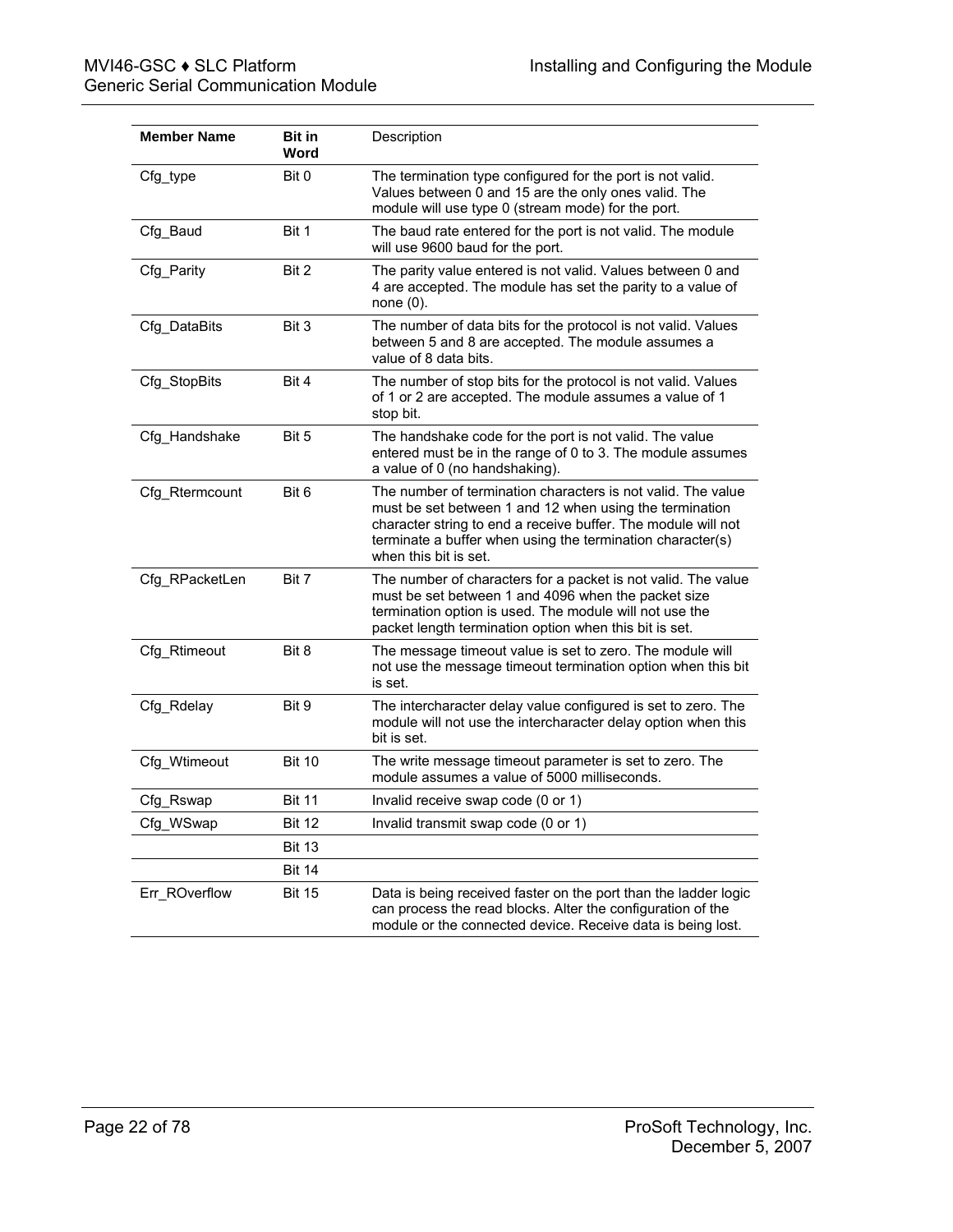## <span id="page-22-0"></span>*2.2.4 Port Data*

Each port should have a transmit and receive data file to hold the data to interface with the module. In the supplied example, a single file is used for both operations for each port. All data received on the port is echoed back on the port through the ladder logic.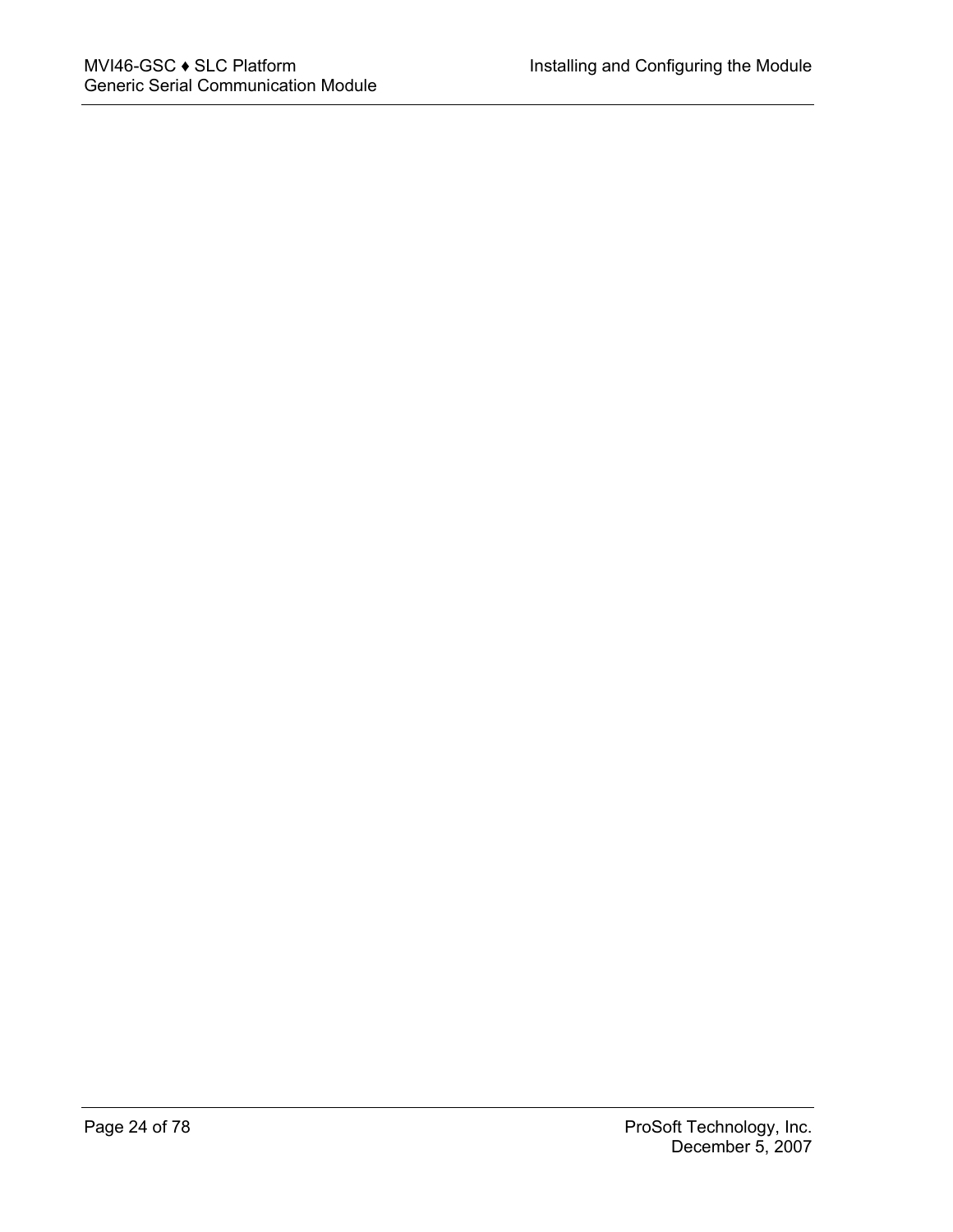# <span id="page-24-0"></span>**3 Ladder Logic**

Ladder logic is required for application of the MVI46-GSC module. Tasks that must be handled by the ladder logic are module data transfer, special block handling and status data receipt. Additionally, a power-up handler may be needed to handle the initialization of the module's data and to clear any processor fault conditions.

The sample ladder logic, on the ProSoft Solutions CD-ROM, is extensively commented, to provide information on the purpose and function of each rung. For most applications, the sample ladder will work without modification.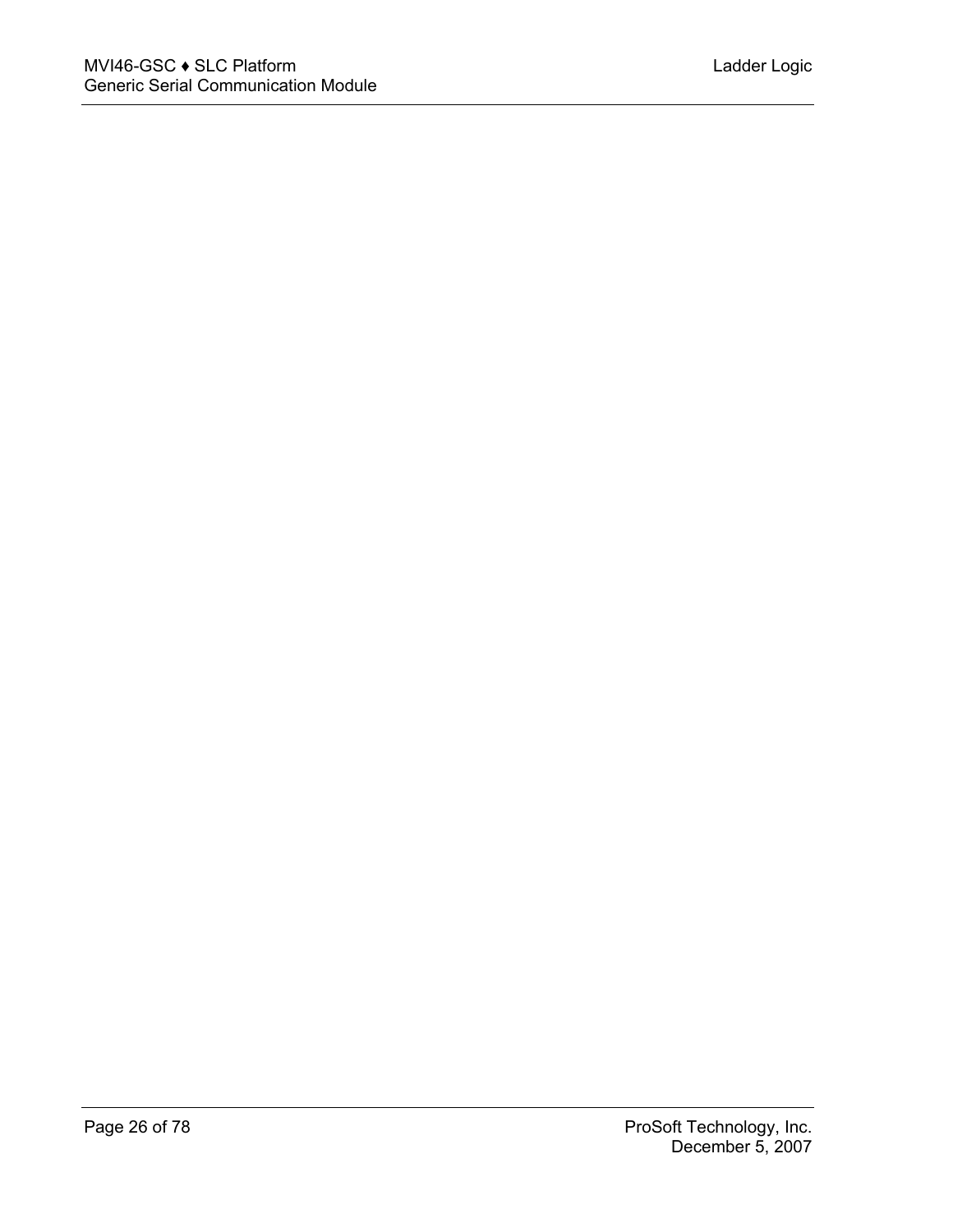# <span id="page-26-0"></span>**4 Diagnostics and Troubleshooting**

### *In This Chapter*

- ¾ [Reading Status Data from the module](#page-26-1) ................................... [27](#page-26-1)
- ¾ [LED Status Indicators](#page-36-0) ............................................................ [37](#page-36-0)  ¾ [Clearing a Fault Condition..](#page-37-0).................................................... [38](#page-37-0)
- ¾ [Troubleshooting](#page-37-1) ..................................................................... [38](#page-37-1)

The module provides information on diagnostics and troubleshooting in the following forms:

- Status data values are transferred from the module to the processor.
- Data contained in the module can be viewed through the Configuration/Debug port attached to a terminal emulator.
- LED status indicators on the front of the module provide information on the module's status.

## **4.1 Reading Status Data from the module**

<span id="page-26-1"></span>The MVI46-GSC module returns four separate status data areas (page [20\)](#page-19-0) to the SLC processor in each read block. This data is transferred to the SLC processor continuously with each read block.

# <span id="page-26-2"></span>*4.1.1 The Configuration/Debug Menu*

The Configuration and Debug menu for this module is arranged as a tree structure, with the Main Menu at the top of the tree, and one or more sub-menus for each menu command. The first menu you see when you connect to the module is the Main menu.

Because this is a text-based menu system, you enter commands by typing the command letter from your computer keyboard in the terminal application (for example, HyperTerminal). The module does not respond to mouse movements or clicks. The command executes as soon as you press the command letter you do not need to press **[Enter]**. When you type a command letter, a new screen will be displayed in your terminal application.

## *Navigation*

All of the sub-menus for this module contain commands to redisplay the menu or return to the previous menu. You can always return from a sub-menu to the next higher menu by pressing **[M]** on your keyboard.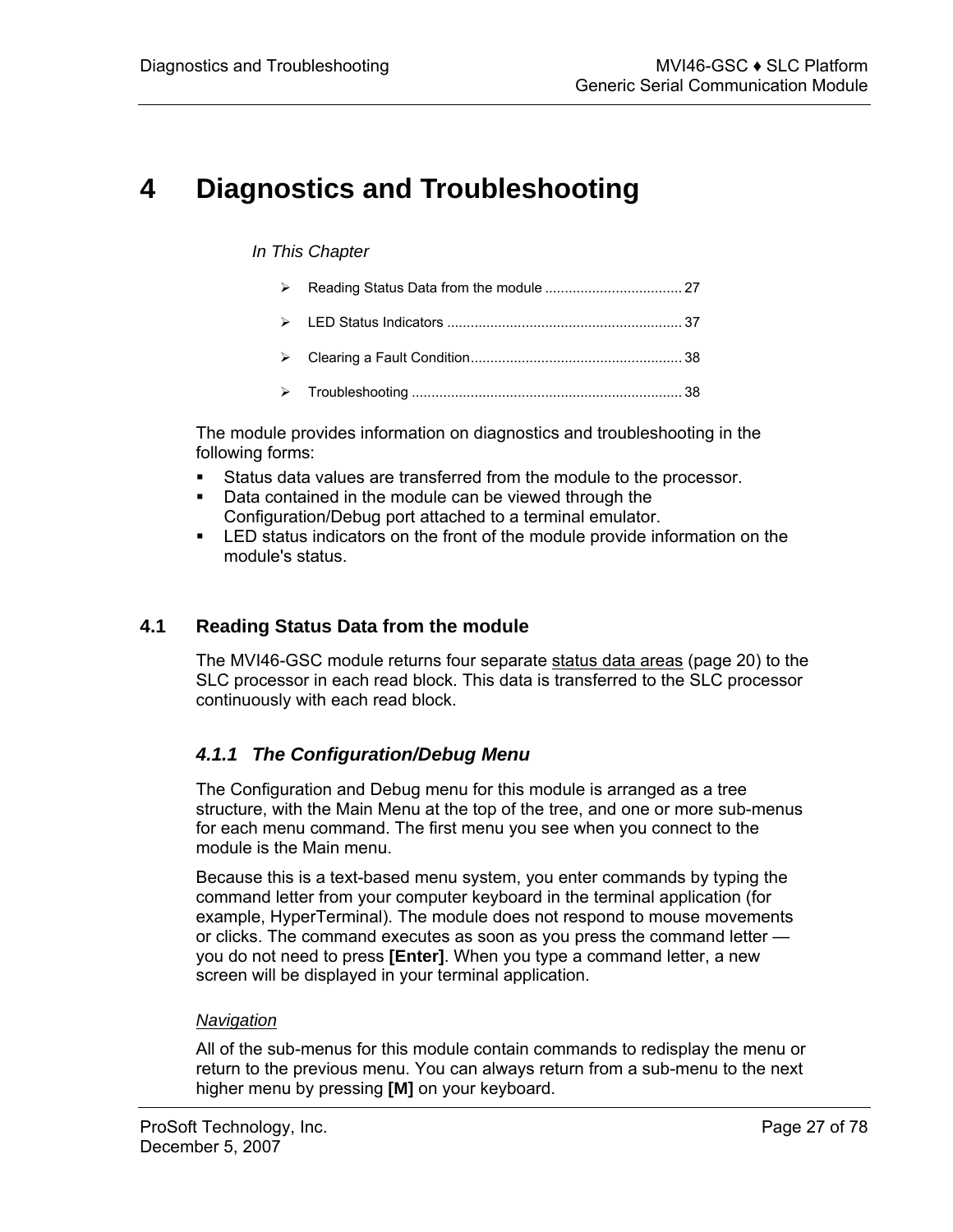The organization of the menu structure is represented in simplified form in the following illustration:



The remainder of this section shows you the menus available for this module, and briefly discusses the commands available to you.

### *Keystrokes*

The keyboard commands on these menus are almost always non-case sensitive. You can enter most commands in lower case or capital letters.

The menus use a few special characters (**[?]**, **[-]**, **[+]**, **[@]**) that must be entered exactly as shown. Some of these characters will require you to use the **[Shift]**, **[Ctrl]** or **[Alt]** keys to enter them correctly. For example, on US English keyboards, enter the **[?]** command as **[Shift][/]**.

Also, take care to distinguish capital letter **[I]** from lower case letter **[l]** (L) and number **[1]**; likewise for capital letter **[O]** and number **[0]**. Although these characters look nearly the same on the screen, they perform different actions on the module.

# <span id="page-27-0"></span>*4.1.2 Required Hardware*

You can connect directly from your computer's serial port to the serial port on the module to view configuration information and perform maintenance.

ProSoft Technology recommends the following minimum hardware to connect your computer to the module:

- **80486 based processor (Pentium preferred)**
- **1** megabyte of memory
- At least one serial communications port available
- A null modem serial cable.

# <span id="page-27-1"></span>*4.1.3 Required Software*

In order to send and receive data over the serial port (COM port) on your computer to the module, you must use a communication program (terminal emulator).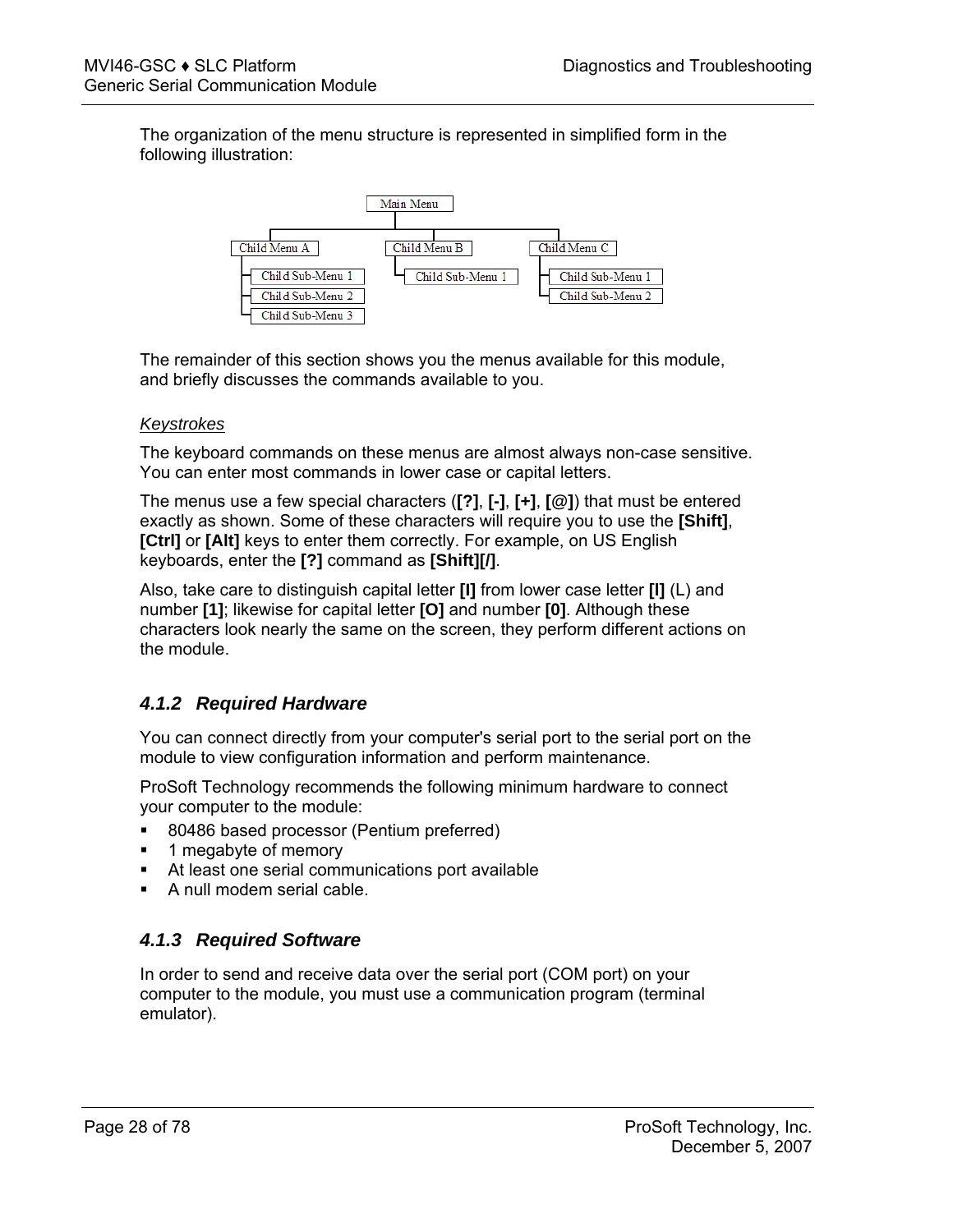A simple communication program called HyperTerminal is pre-installed with recent versions of Microsoft Windows operating systems. If you are connecting from a machine running DOS, you must obtain and install a compatible communication program. The following table lists communication programs that have been tested by ProSoft Technology.

| <b>DOS</b>         | ProComm, as well as several other terminal emulation programs |
|--------------------|---------------------------------------------------------------|
| Windows 3.1        | Terminal                                                      |
| Windows 95/98      | HyperTerminal                                                 |
| Windows NT/2000/XP | HyperTerminal                                                 |

# <span id="page-28-0"></span>*4.1.4 Using the Configuration/Debug Port*

To connect to the module's Configuration/Debug port:

- **1** Connect your computer to the module's port using a null modem cable.
- **2** Start the communication program on your computer and configure the communication parameters with the following settings:

| <b>Baud Rate</b>     | 57,600 |
|----------------------|--------|
| Parity               | None   |
| Data Bits            | 8      |
| Stop Bits            |        |
| Software Handshaking | None   |

**3** Open the connection. When you are connected, press the **[?]** key on your keyboard. If the system is set up properly, you will see a menu with the module name followed by a list of letters and the commands associated with them.

If there is no response from the module, follow these steps:

- **1** Verify that the null modem cable is connected properly between your computer's serial port and the module. A regular serial cable will not work.
- **2** Verify that RSLinx is not controlling the COM port. Refer to Disabling the RSLinx Driver for the Com Port on the PC (page [59\)](#page-58-2).
- **3** Verify that your communication software is using the correct settings for baud rate, parity and handshaking.
- **4** On computers with more than one serial port, verify that your communication program is connected to the same port that is connected to the module.

If you are still not able to establish a connection, you can contact ProSoft Technology Technical Support for further assistance.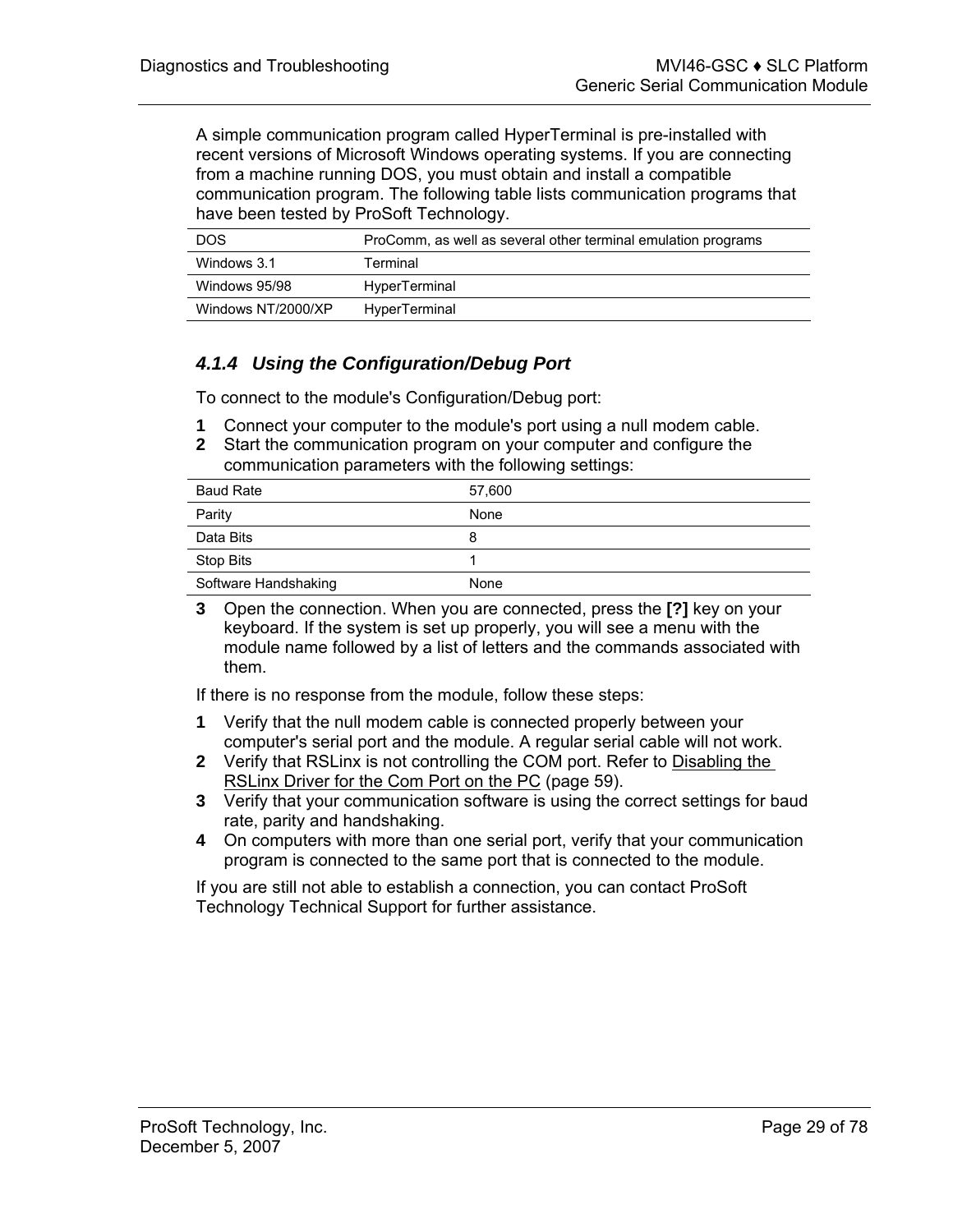## <span id="page-29-0"></span>*4.1.5 Main Menu*

When you first connect to the module from your computer, your terminal screen will be blank. To activate the main menu, press the **[?]** key on your computer's keyboard. If the module is connected properly, the following menu will appear on your terminal screen:



**Caution:** Some of the commands available to you from this menu are designed for advanced debugging and system testing only, and can cause the module to stop communicating with the processor or with other devices, resulting in potential data loss or other failures. Only use these commands if you are specifically directed to do so by ProSoft Technology Technical Support staff. Some of these command keys are not listed on the menu, but are active nevertheless. Please be careful when pressing keys so that you do not accidentally execute an unwanted command.

| GENERIC SERIAL COMMUNICATION MODULE (MUI46-GSC) MENU<br>?=Display Menu<br>A=Data Analyzer<br><b>B-Block Transfer Statistics</b> |              |
|---------------------------------------------------------------------------------------------------------------------------------|--------------|
| C=Module Configuration<br>U=Version Information<br>W=Warm Boot Module                                                           |              |
| Communication Status : 1=Port 1<br>$: 6 = Port 1 7 = Port 2$<br>Port Configuration                                              | $2 = Port 2$ |
| Esc=Exit Program                                                                                                                |              |

### *Opening the Data Analyzer Menu*

Press **[A]** to open the Data Analyzer Menu. Use this command to view all bytes of data transferred on each port. Both the transmitted and received data bytes are displayed. Refer to Data Analyzer for more information about this menu.

**Important:** When in analyzer mode, program execution will slow down. Only use this tool during a troubleshooting session. Before disconnecting from the Config/Debug port, please press **[S]** to stop the data analyzer, and then press **[M]** to return to the main menu. This action will allow the module to resume its normal high speed operating mode.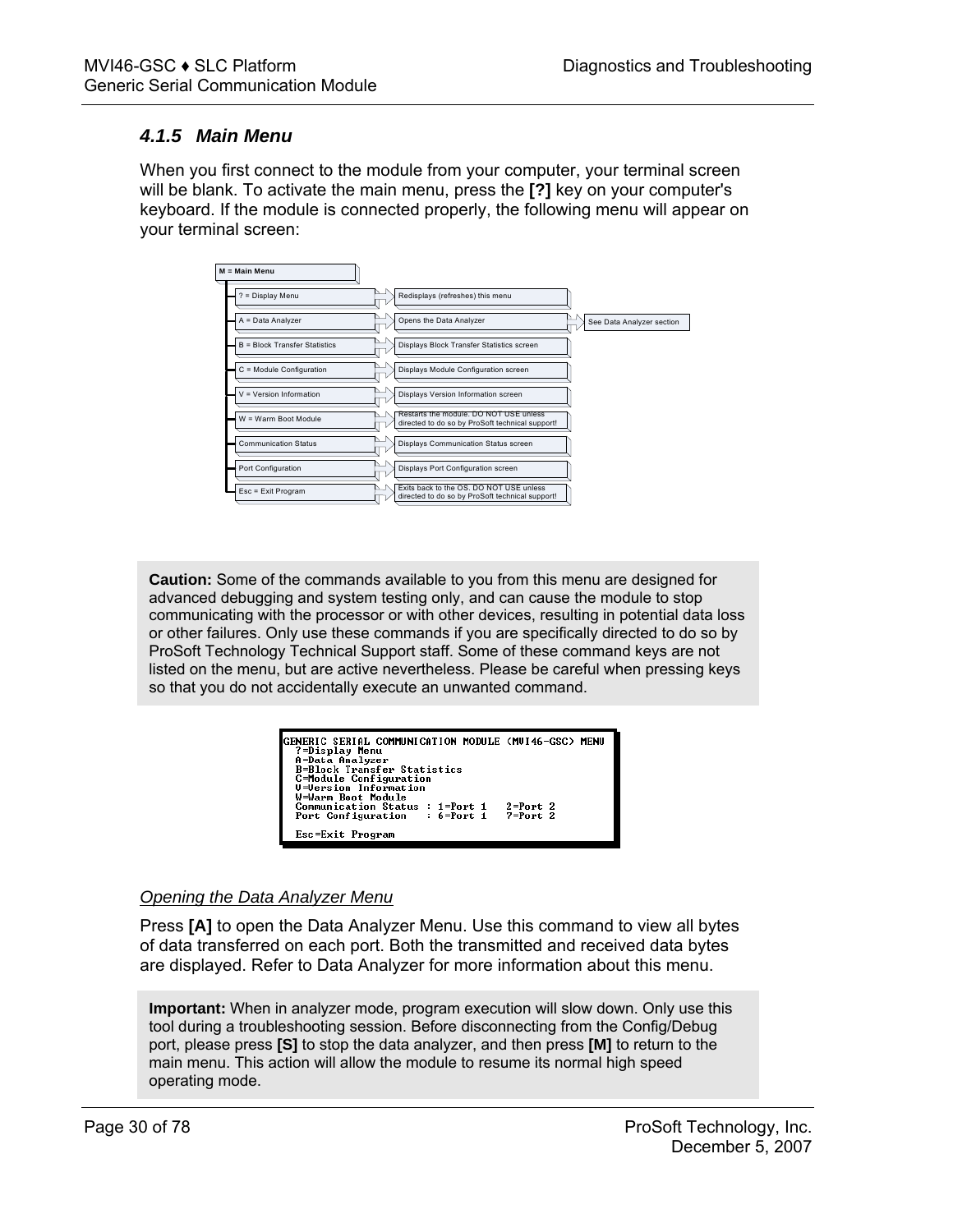### *Viewing Block Transfer Statistics*

Press **[B]** from the Main Menu to view the Block Transfer Statistics screen.

Use this command to display the configuration and statistics of the backplane data transfer operations between the module and the processor. The information on this screen can help determine if there are communication problems between the processor and the module.

**Tip:** To determine the number of blocks transferred each second, mark the numbers displayed at a specific time. Then some seconds later activate the command again. Subtract the previous numbers from the current numbers and divide by the quantity of seconds passed between the two readings.

#### *Viewing Module Configuration*

Press **[C]** to view the Module Configuration screen.

Use this command to display the current configuration and statistics for the module.

#### *Viewing Version Information*

Press **[V]** to view Version information for the module.

Use this command to view the current version of the software for the module, as well as other important values. You may be asked to provide this information when calling for technical support on the product.

Values at the bottom of the display are important in determining module operation. The Program Scan Counter value is incremented each time a module's program cycle is complete.

**Tip:** Repeat this command at one-second intervals to determine the frequency of program execution.

#### *Warm Booting the Module*

**Caution:** Some of the commands available to you from this menu are designed for advanced debugging and system testing only, and can cause the module to stop communicating with the processor or with other devices, resulting in potential data loss or other failures. Only use these commands if you are specifically directed to do so by ProSoft Technology Technical Support staff. Some of these command keys are not listed on the menu, but are active nevertheless. Please be careful when pressing keys so that you do not accidentally execute an unwanted command.

Press **[W]** from the Main Menu to warm boot (restart) the module. This command will cause the program to exit and reload, refreshing configuration parameters that must be set on program initialization. Only use this command if you must force the module to re-boot.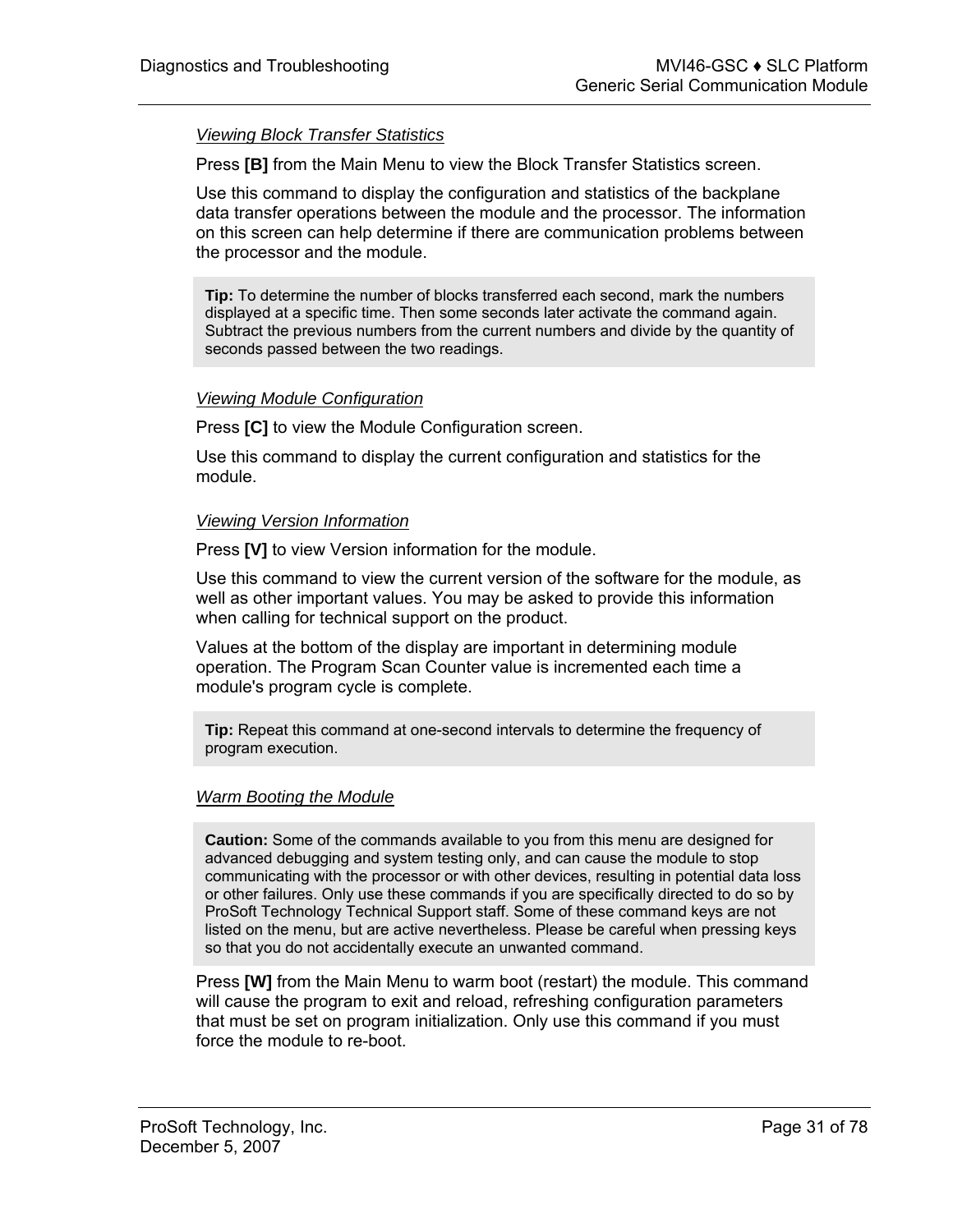#### *Viewing Port Communication Status*

Press **[1]** or **[2]** from the Main Menu to view the port communication status for Ports 1 and 2.

Use this command to view communication status and statistics for the selected port. This information can be informative when troubleshooting communication problems.

#### *Viewing Port Configuration*

Press **[6]** or **[7]** from the Main Menu to view configuration information for ports 1 and 2.

Use this command to display detailed configuration information for the selected port.

#### *Exiting the Program*

**Caution:** Some of the commands available to you from this menu are designed for advanced debugging and system testing only, and can cause the module to stop communicating with the processor or with other devices, resulting in potential data loss or other failures. Only use these commands if you are specifically directed to do so by ProSoft Technology Technical Support staff. Some of these command keys are not listed on the menu, but are active nevertheless. Please be careful when pressing keys so that you do not accidentally execute an unwanted command.

Press **[Esc]** to restart the module and force all drivers to be loaded. The module will use the configuration stored in the module's Flash ROM to configure the module.

## <span id="page-31-0"></span>*4.1.6 Data Analyzer*

The data analyzer mode allows you to view all bytes of data transferred on each port. Both the transmitted and received data bytes are displayed. Use of this feature is limited without a thorough understanding of the protocol.

**Note:** The Port selection commands on the Data Analyzer menu differs very slightly in different modules, but the functionality is basically the same. Use the illustration above as a general guide only - refer to the actual data analyzer menu on your module for the specific port commands to use.

**Important:** When in analyzer mode, program execution will slow down. Only use this tool during a troubleshooting session. Before disconnecting from the Config/Debug port, please press **[S]** to stop the data analyzer, and then press **[M]** to return to the main menu. This action will allow the module to resume its normal high speed operating mode.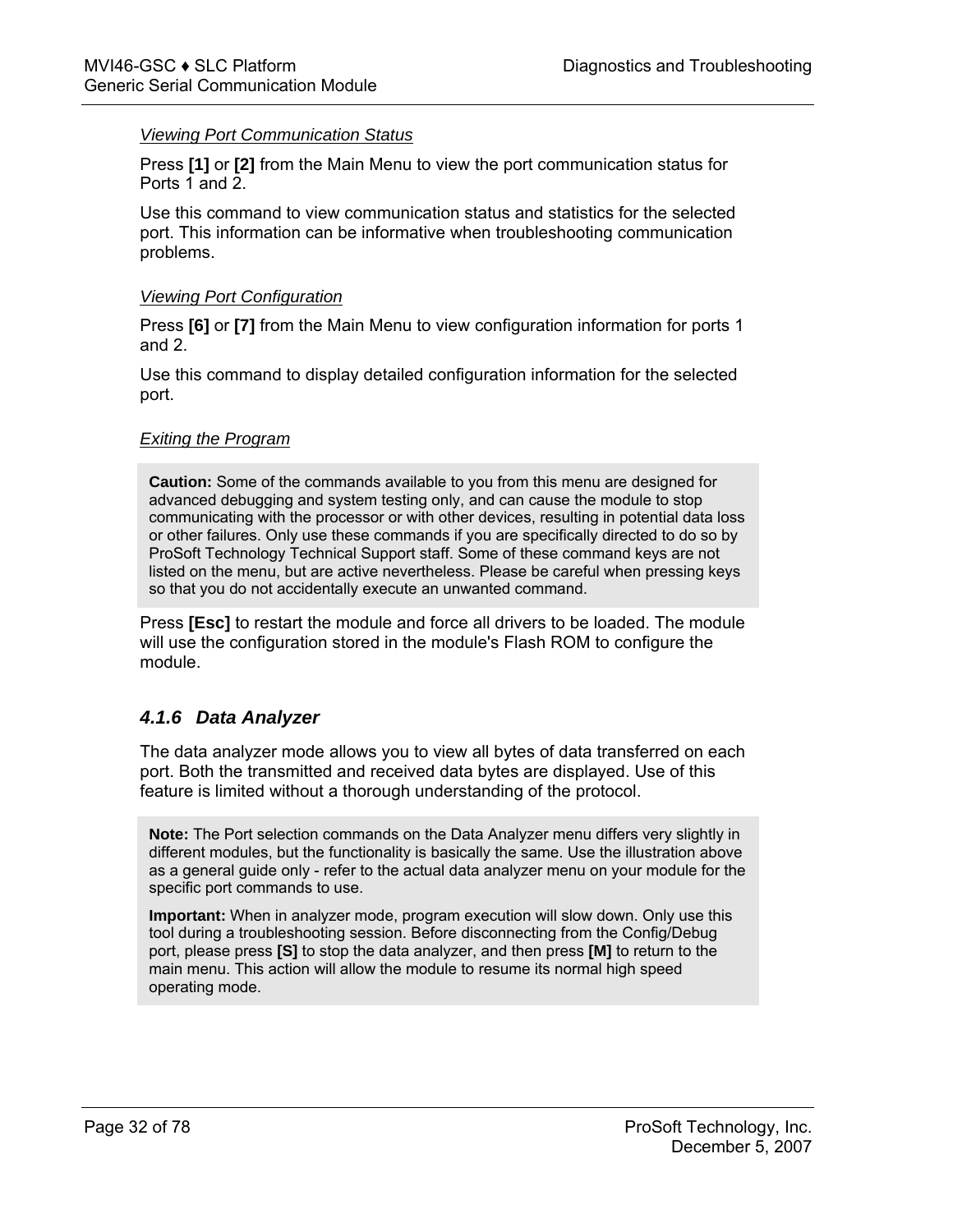### *Analyzing Data for the first application port*

Press **[1]** to display I/O data for the first application port in the Data Analyzer. The following illustration shows an example of the Data Analyzer output.

| <7B><03><7E><16> II <r-> II -II -II -II -II IG81C0A1C0A1C681(281C2D1C011C071</r->                                                                                                  |  |
|------------------------------------------------------------------------------------------------------------------------------------------------------------------------------------|--|
| 0031000101111222100410221061106110736353645368535555555655101108-510010810011041                                                                                                   |  |
| 0681081083161018118110831083108016430830881066107P1_02-1010108710810811841<br>0.1201081171 12.482 0812 0822 0832 084 084 085 084 085 084 085 086 087 088 089 089 089 089 089 089 0 |  |
| _TT_THATEN3 1EMM31E1 1 E223E M43E823E16 1_TT_ <r+>&lt;1H&gt;&lt;5H&gt;<m3>&lt;5H&gt;&lt;16 &gt;_TT_<r->_TT__TT_</r-></m3></r+>                                                     |  |
| _TT_[18][89][82][BC][16]{R+}_TT_{68}{BA}{BA}{BB}{@3}{B3}{BD}{B1}{86}{B8}{B8}{B8}}                                                                                                  |  |
| <u>{2?}\{80}\{&amp;{}\{\&amp;}_II_{R-}I{}}LII_II_II_II_II_II_II_II_II_II_II_II</u>                                                                                                 |  |
|                                                                                                                                                                                    |  |
| _TT__TT__TT__TT__TT_ <r+>&lt;10&gt;&lt;5B&gt;&lt;03&gt;&lt;5E&gt;&lt;16&gt;_TT_<r->_TT_{68 ][00 ][001][68][083][083][03</r-></r+>                                                  |  |
| E2D1E01JE07JE03JE001E10JE27JE80JEPAJE16J TT <r+>&lt;10&gt;&lt;7B&gt;&lt;03&gt;&lt;7E&gt;&lt;16&gt; TT <r-> TT</r-></r+>                                                            |  |
| ILLULLUP ILUS LUDGILLU 6 1KR+>_IT_K68>(DA)KVAA>(68)KD3)(D3)(2D>(D1)KD6)KD3)(R0)KD80)KLD>(27)                                                                                       |  |
|                                                                                                                                                                                    |  |

### *Analyzing Data for the second application port*

Press **[2]** to display I/O data for the second application port in the Data Analyzer.

### *Displaying Timing Marks in the Data Analyzer*

You can display timing marks for a variety of intervals in the data analyzer screen. These timing marks can help you determine communication-timing characteristics.

| Key   | <b>Interval</b>        |
|-------|------------------------|
| $[5]$ | 1 milliseconds ticks   |
| [6]   | 5 milliseconds ticks   |
| $[7]$ | 10 milliseconds ticks  |
| [8]   | 50 milliseconds ticks  |
| $[9]$ | 100 milliseconds ticks |
| [0]   | Turn off timing marks  |

## *Removing Timing Marks in the Data Analyzer*

Press **[0]** to turn off timing marks in the Data Analyzer screen.

### *Viewing Data in Hexadecimal Format*

Press **[H]** to display the data on the current page in hexadecimal format.

## *Viewing Data in ASCII (Text) Format*

Press **[A]** to display the data on the current page in ASCII format. This is useful for regions of the database that contain ASCII data.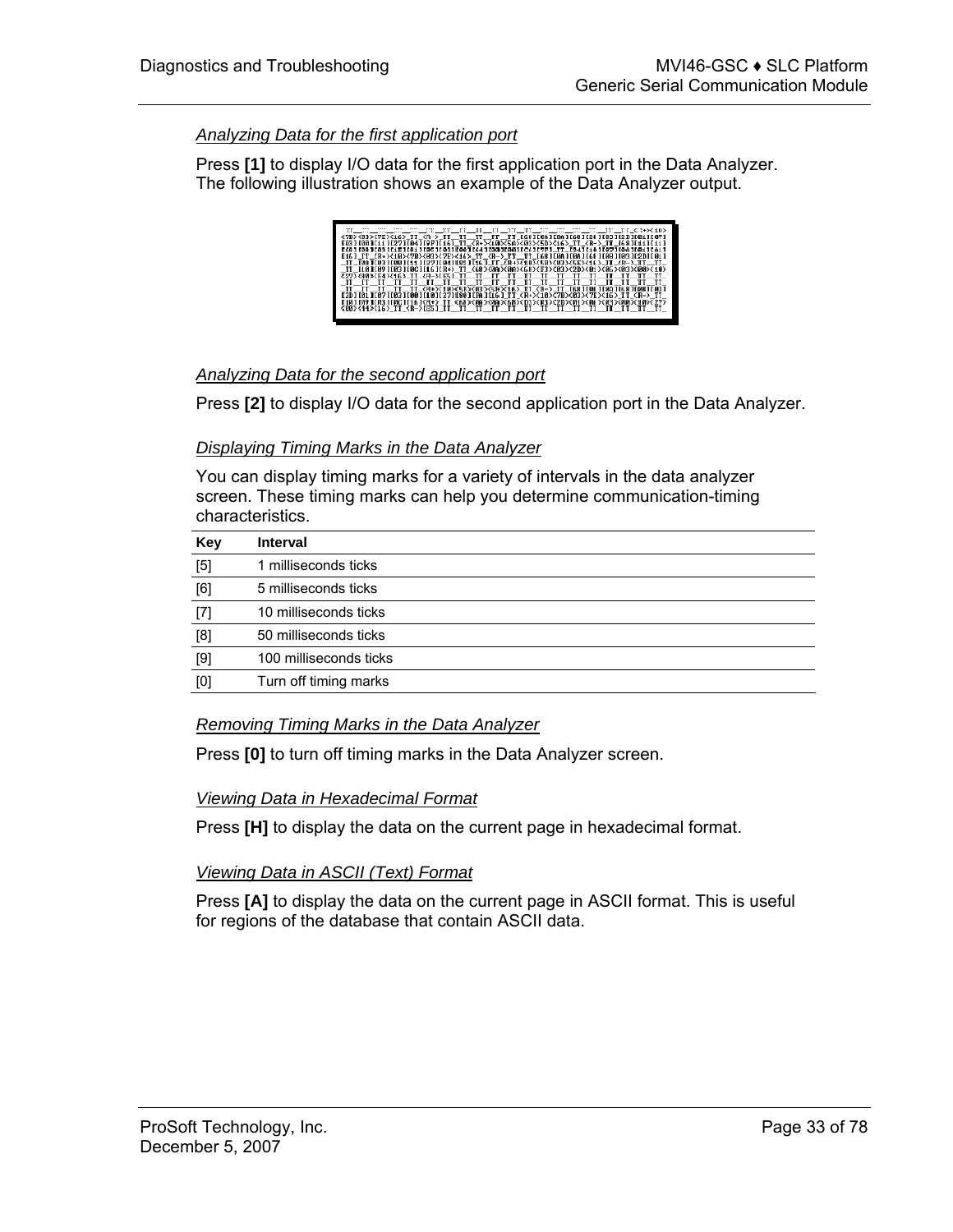#### *Starting the Data Analyzer*

Press **[B]** to start the data analyzer. After the key is pressed, all data transmitted and received on the currently selected port will be displayed. An example display is shown below:

| {R+}{01}{03}{08}}\$08}{08}{08}{08}{08}{08}{08}}{08}[08][08][08][08][08][08][08]                                                                      |
|------------------------------------------------------------------------------------------------------------------------------------------------------|
|                                                                                                                                                      |
| <03><00><00><00><00><06>><0>> <cd><f-> TT [01][03][14][08][00][00][00][00][00][00][00][0</f-></cd>                                                   |
| [00][00][00][00][00][00][00][00]_TT_[00][00][00][00][00][A3][67]_TT_ <r+>&lt;01&gt;&lt;03&gt;&lt;00&gt;</r+>                                         |
|                                                                                                                                                      |
| [00][00][00][00][00]_TT_[00][00][00][00][00][A3][67]_TT_ <r+>&lt;01&gt;&lt;03&gt;&lt;00&gt;&lt;00&gt;&lt;00&gt;</r+>                                 |
| <8A> <c5><cd><r->_TT_[81][83][14][88][88][88][88][88]_TT_[88][88][88][88][88][88]</r-></cd></c5>                                                     |
|                                                                                                                                                      |
| <cd><r-> TT [81][83][14][88][88][88][88][88][88][88] TT [88][88][88][88][88][88][88]</r-></cd>                                                       |
| [00][00][00][00][00][00][00][00][43][67]_TT_ <r+>&lt;01&gt;&lt;03&gt;&lt;00&gt;&lt;00&gt;&lt;00&gt;&lt;04&gt;<c5><cd><r-></r-></cd></c5></r+>        |
| TT [01][03][14][00][00][00][00][00][00][00] TT [00][00][00][00][00][00][00][00][00]                                                                  |
| [00][00][00][00][00][00][A3][67]_TT_ <r+>&lt;01&gt;&lt;03&gt;&lt;00&gt;&lt;00&gt;&lt;00&gt;&lt;01+&lt;05&gt;<c5><cd><r->_TT_[01]</r-></cd></c5></r+> |
|                                                                                                                                                      |
| [00][00][00][A3][67]_TT_ <r+>&lt;01&gt;&lt;03&gt;&lt;00&gt;&lt;00&gt;&lt;0A&gt;<c5><cd><r->_TT_[01][03][14]</r-></cd></c5></r+>                      |
|                                                                                                                                                      |
| [00][A3][67]_TT_ <r+>&lt;01&gt;&lt;03&gt;&lt;00&gt;&lt;00&gt;&lt;00&gt;&lt;0A&gt;<c5><cd><r->_TT_[01][03][14][00][00]</r-></cd></c5></r+>            |
|                                                                                                                                                      |
| [67] TT <r+>&lt;01&gt;&lt;03&gt;&lt;00&gt;&lt;00&gt;&lt;00&gt;&lt;00&gt;<c5><cd><r-> TT [01][03][14][00][00][00][00]</r-></cd></c5></r+>             |
|                                                                                                                                                      |
|                                                                                                                                                      |

The Data Analyzer displays the following special characters:

| <b>Character</b>                       | <b>Definition</b>                                                                                                 |
|----------------------------------------|-------------------------------------------------------------------------------------------------------------------|
| $\begin{array}{c} \square \end{array}$ | Data enclosed in these characters represent data received on the port.                                            |
| $\leq$                                 | Data enclosed in these characters represent data transmitted on the port.                                         |
| $<$ R+>                                | These characters are inserted when the RTS line is driven high on the port.                                       |
| $<$ R->                                | These characters are inserted when the RTS line is dropped low on the port.                                       |
| $\overline{\text{css}}$                | These characters are displayed when the CTS line is recognized high.                                              |
| TT                                     | These characters are displayed when the timing mark interval has been reached.<br>This parameter is user defined. |

#### *Stopping the Data Analyzer*

Press **[S]** to stop the data analyzer. Use this option to freeze the display so the data can be analyzed. To restart the analyzer, press **[B]**.

**Important:** When in analyzer mode, program execution will slow down. Only use this tool during a troubleshooting session. Before disconnecting from the Config/Debug port, please press **[S]** to stop the data analyzer, and then press **[M]** to return to the main menu. This action will allow the module to resume its normal high speed operating mode.

### *Returning to the Main Menu*

Press **[M]** to return to the Main Menu.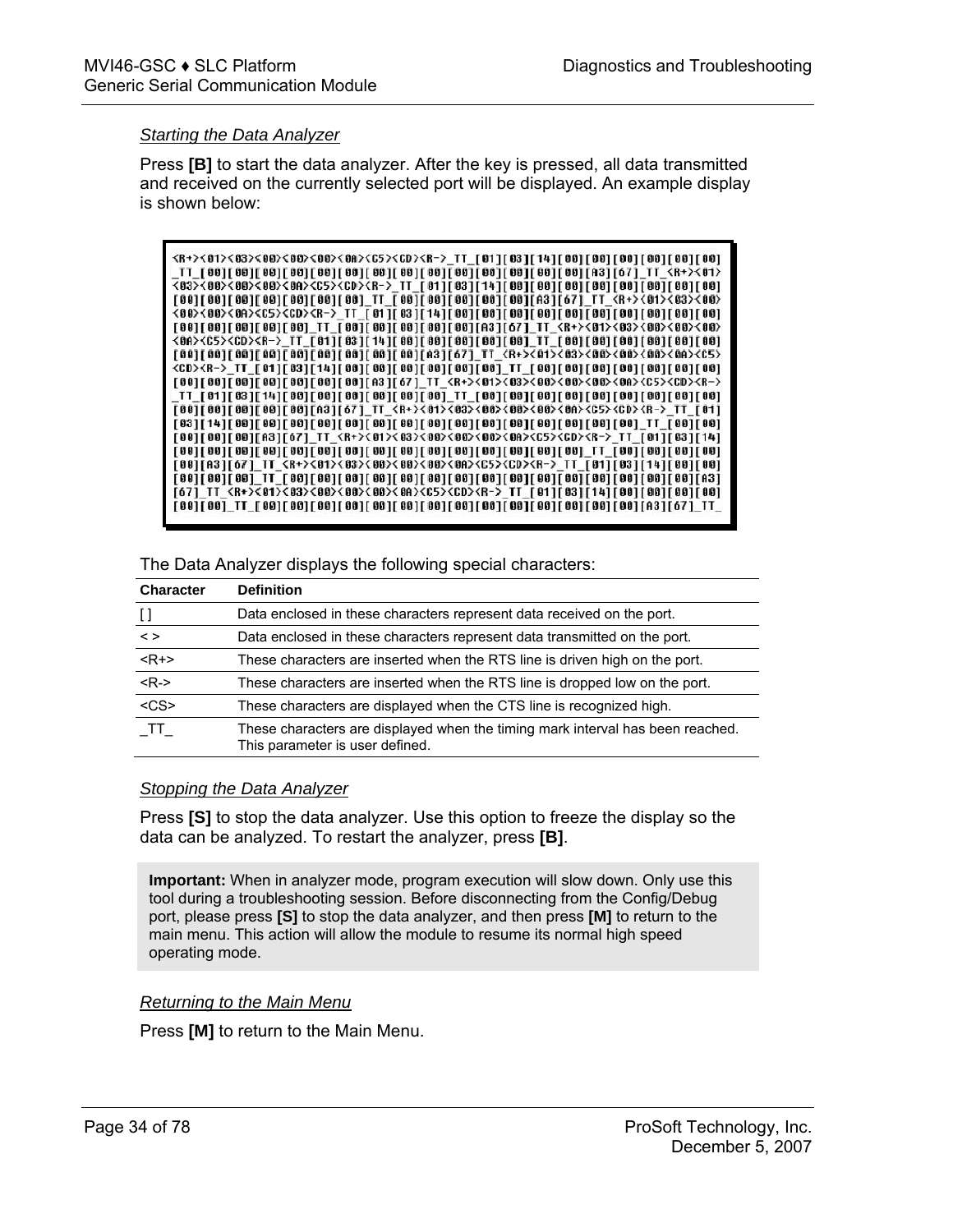# <span id="page-34-0"></span>*4.1.7 Data Analyzer Tips*

From the main menu, press **[A]** for the "Data Analyzer". You should see the following text appear on the screen:

Data Analyzer Mode Selected

After the "Data Analyzer" mode has been selected, press **[?]** to view the Data Analyzer menu. You will see the following menu:

| S=Stop<br>M=Main Menu |
|-----------------------|
|                       |

From this menu, you can select the "Port", the "format", and the "ticks" that you can display the data in.

For most applications, HEX is the best format to view the data, and this does include ASCII based messages (because some characters will not display on HyperTerminal and by capturing the data in HEX, we can figure out what the corresponding ASCII characters are supposed to be).

The Tick value is a timing mark. The module will print a \_TT for every xx milliseconds of no data on the line. Usually 10milliseconds is the best value to start with.

After you have selected the Port, Format, and Tick, we are now ready to start a capture of this data. The easiest way to do so is to go up to the top of you HyperTerminal window, and do a **Transfer / Capture Text** as shown below:



After selecting the above option, the following window will appear:

| <b>Capture Text</b> |                |       |         |
|---------------------|----------------|-------|---------|
| Folder:             | C:\ProSoft.txt |       |         |
| File:               | C:\ProSoft.txt |       | Browse. |
|                     |                | Start | Cancel  |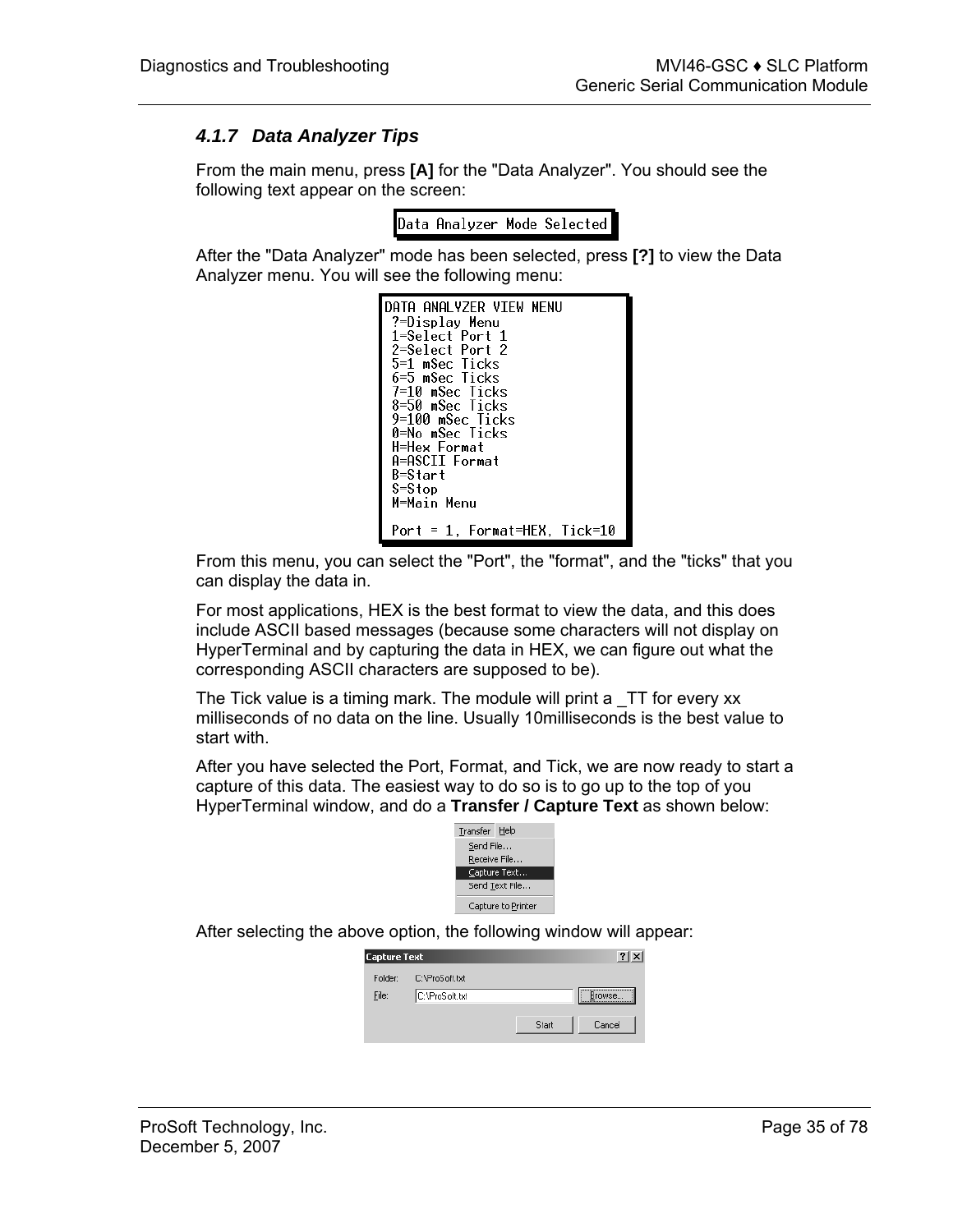Next name the file, and select a directory to store the file in. In this example, we are creating a file ProSoft.txt and storing this file on our root C: drive. After you have done this, press the  $\frac{\mathsf{Stat}}{\mathsf{b}}$  button.

Now you have everything that shows up on the HyperTerminal screen being logged to a file called ProSoft.txt. This is the file that you will then be able to email to ProSoft Technical Support to assist with issues on the communications network.

To begin the display of the communications data, you will then want to press 'B' to tell the module to start printing the communications traffic out on the debug port of the module. After you have pressed 'B', you should see something like the following:

| [03][00][04][00][05][05][06][06][00][07][00][08][00][09][FB][B7] TT TT <r+>&lt;01&gt;&lt;02&gt;</r+>                                                      |
|-----------------------------------------------------------------------------------------------------------------------------------------------------------|
| <00><00><00><00><0F> <f8>&lt;0D&gt;<r-> TT TT TT [01][02][02][00][00][B9][B8] TT TT <r+></r+></r-></f8>                                                   |
| <01><03><00><00><00><00><00+<01+<05> <cd><r->-TT_TT_T011[031[14][001[001[001[011[00]_TT</r-></cd>                                                         |
| $102110011031100110411001105110011061100110110011001100110911CDD11511_TT T^2+>$                                                                           |
|                                                                                                                                                           |
| [00][03][00][04][00][05][00][06][00][07][00][08][00][09][09][00][B7][52]_TT__TT_ <r+></r+>                                                                |
| <01><04><00><00><00><00><00><70><70><0D> <r-> TT TT [01][04][14][00][00][00][01][00] TT</r->                                                              |
| $[02] [00] [03] [00] [04] [00] [05] [00] [06] [00] [07] [00] [08] [00] [09] [FBI [B7] TTT TT \overline{R}+S$                                              |
| <01><02><00><00><00><00><00> <f8>&lt;0D&gt;<r->_TT__TT__TT__[01][02][02][00][00][B9][B8]_TT</r-></f8>                                                     |
| TT <r+>&lt;01&gt;&lt;03&gt;&lt;00&gt;&lt;00&gt;&lt;00&gt;&lt;00&gt;&lt;00&gt;<cd><r-> TT TT [01][03][14][00][00][00][01]</r-></cd></r+>                   |
| [00]_TT_[02][00][03][00][04][00][05][00][06][00][07][00][08][00][09][CD][51] TT                                                                           |
| _TT_ <r+>&lt;01&gt;&lt;01&gt;&lt;00&gt;&lt;00&gt;&lt;00&gt;&lt;00&gt;<a0>&lt;3C&gt;&lt;72&gt;<r->_TT__TT__TT__[01][01][14][00][00][01]</r-></a0></r+>     |
| [00][02] TT [00][03][00][04][00][05][00][06][00][07][00][08][00][09][00][B7][52]                                                                          |
| TT TT <r+>&lt;01&gt;&lt;04&gt;&lt;00&gt;&lt;00&gt;&lt;00&gt;&lt;00&gt;&lt;0A&gt;&lt;70&gt;&lt;0D&gt;<r-> TT TT [01][04][14][00][00][00]</r-></r+>         |
|                                                                                                                                                           |
| [01][00]_TT_[02][00][03][00][04][00][05][00][06][00][07][00][03][00][09][FB][B7]                                                                          |
| TT TT <r+>&lt;01&gt;&lt;00&gt;&lt;00&gt;&lt;00&gt;&lt;00&gt;&lt;00&gt;<f8>&lt;0D&gt;<r-> TT TT [01][02][02][00][00][B9]</r-></f8></r+>                    |
| [B8] TT _TT <r+>&lt;01&gt;&lt;03&gt;&lt;00&gt;&lt;00&gt;&lt;00&gt;&lt;0A&gt;<c5><cd><r->_TT _TT [01][03][14][00][00]</r-></cd></c5></r+>                  |
| [00][01][00] TT [02][00][03][00][04][00][05][00][06][00][07][00][08][00][09][CD]                                                                          |
| [51] II II <r+>&lt;01&gt;&lt;01&gt;&lt;00&gt;&lt;00&gt;&lt;00&gt;<a0>&lt;3C&gt;&lt;72&gt;<r->_II II II II {01][01][14][00]</r-></a0></r+>                 |
| [00][01][00][02]_TT_[00][03][00][04][00][05][00][06][00][07][00][08][00][09][00]                                                                          |
| [B7][52] TT _TT <r+>&lt;01&gt;&lt;04&gt;&lt;00&gt;&lt;00&gt;&lt;00&gt;&lt;00&gt;&lt;70&gt;&lt;70&gt;&lt;<d>&gt;<r->_TT _TT [01][04][14][00]</r-></d></r+> |
| [00][00][01][00]_TT_[02][00][03][00][04][00][05][00][06][00][07][00][08][00][09]                                                                          |
| [FB][B7] TT _TT <r+>&lt;01&gt;&lt;02&gt;&lt;00&gt;&lt;00&gt;&lt;00&gt;&lt;00&gt;&lt;68&gt;&lt;00&gt;<r->_TT _TT _TT [01][02][02]</r-></r+>                |
| [00][00][B9][B8] TT _TT <r+>&lt;01&gt;&lt;03&gt;&lt;00&gt;&lt;00&gt;&lt;00&gt;&lt;0A&gt;<c5><cd><r->_TT _TT _</r-></cd></c5></r+>                         |
|                                                                                                                                                           |

The  $\leq R$ +> means that the module is transitioning the communications line to a transmit state.

All characters shown in <> brackets are characters being sent out by the module.

The <R-> shows when the module is done transmitting data, and is now ready to receive information back.

And finally, all characters shown in the [ ] brackets is information being received from another device by the module.

After taking a minute or two of traffic capture, you will now want to stop the "Data Analyzer". To do so, press the 'S' key, and you will then see the scrolling of the data stop.

When you have captured the data you want to save, open the Transfer menu and choose Capture Text. On the secondary menu, choose Stop.

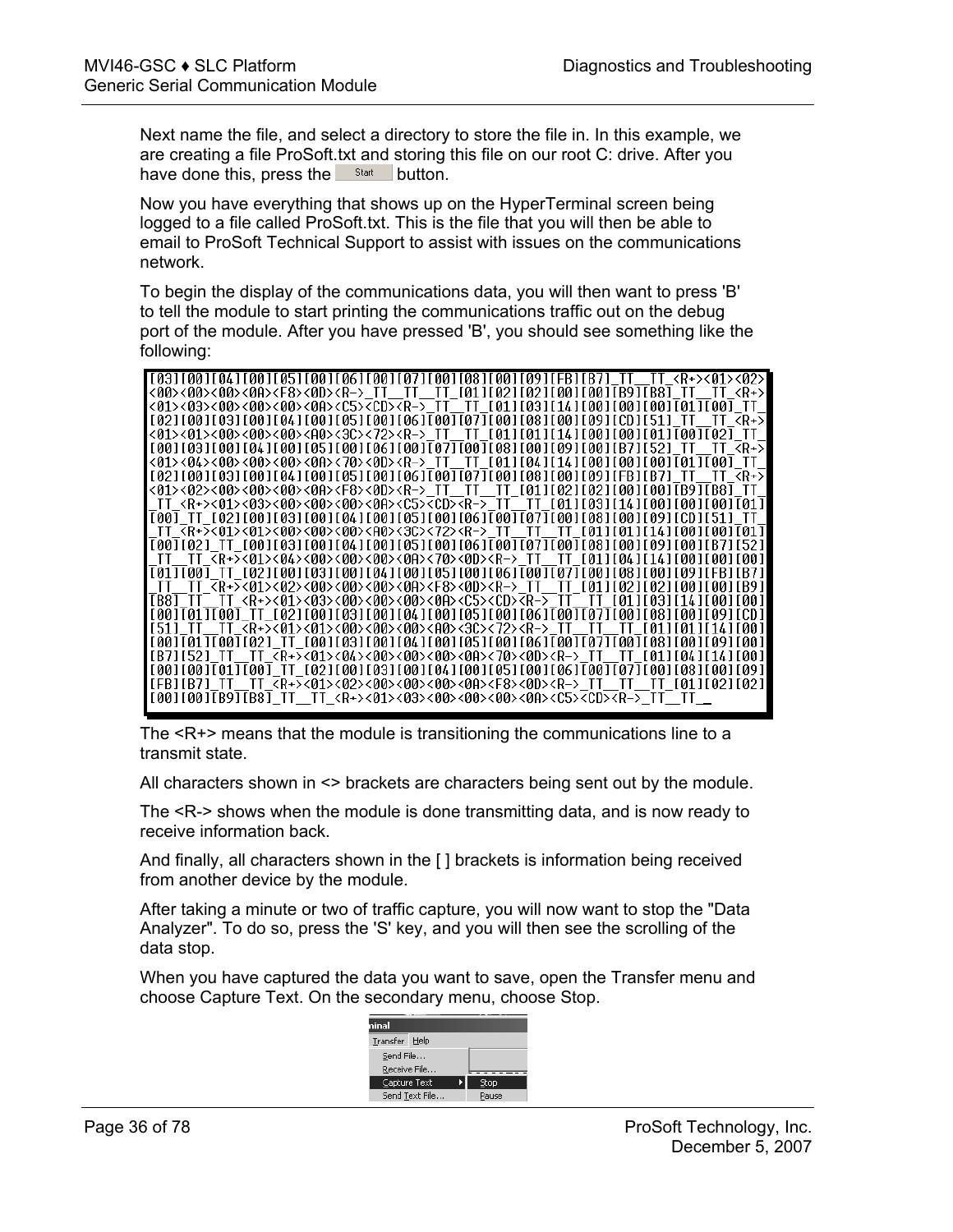You have now captured, and saved the file to your PC. This file can now be used in analyzing the communications traffic on the line, and assist in determining communication errors.

# **4.2 LED Status Indicators**

The LEDs indicate the module's operating status as follows:

| <b>ProSoft</b><br><b>Module</b> | <b>Color</b>  | <b>Status</b> | <b>Indication</b>                                                                                                                                                                                                                                                                                   |
|---------------------------------|---------------|---------------|-----------------------------------------------------------------------------------------------------------------------------------------------------------------------------------------------------------------------------------------------------------------------------------------------------|
| <b>CFG</b>                      | Green         | On            | Data is being transferred between the module and a remote<br>terminal using the Configuration/Debug port.                                                                                                                                                                                           |
|                                 |               | Off           | No data is being transferred on the Configuration/Debug port.                                                                                                                                                                                                                                       |
| P <sub>1</sub>                  | Green         | On            | Data is being transferred between the module and the serial<br>network on its Port 1.                                                                                                                                                                                                               |
|                                 |               | Off           | No data is being transferred on the port.                                                                                                                                                                                                                                                           |
| P <sub>2</sub>                  | Green         | On            | Data is being transferred between the module and the serial<br>network on its Port 2.                                                                                                                                                                                                               |
|                                 |               | Off           | No data is being transferred on the port.                                                                                                                                                                                                                                                           |
| <b>APP</b>                      | Amber         | Off           | The MVI46-GSC module program has recognized a<br>communication error on one of its ports or the SLC is not in run<br>mode.                                                                                                                                                                          |
|                                 |               | On            | The MVI46-GSC is working normally.                                                                                                                                                                                                                                                                  |
| <b>BP ACT</b>                   | Amber         | On            | The LED is on when the module is performing a write operation<br>on the backplane.                                                                                                                                                                                                                  |
|                                 |               | Off           | The LED is off when the module is performing a read operation<br>on the backplane. Under normal operation, the LED should<br>blink rapidly on and off.                                                                                                                                              |
| OK                              | Red/<br>Green | Off           | The card is not receiving any power and is not securely<br>plugged into the rack.                                                                                                                                                                                                                   |
|                                 |               | Green         | The module is operating normally.                                                                                                                                                                                                                                                                   |
|                                 |               | Red           | The program has detected an error or is being configured. If the<br>LED remains red for over 10 seconds, the program has<br>probably halted. Turn off the power to the rack, remove the<br>card from the rack and re-insert the card to restart the module's<br>program. Restore power to the rack. |
| <b>BAT</b>                      | Red           | Off           | The battery voltage is OK and functioning.                                                                                                                                                                                                                                                          |
|                                 |               | On            | The battery voltage is low or battery is not present. Allow<br>battery to charge by keeping module plugged into rack for 24<br>hours. If BAT LED still does not go off, contact the factory, as<br>this is not a user serviceable item.                                                             |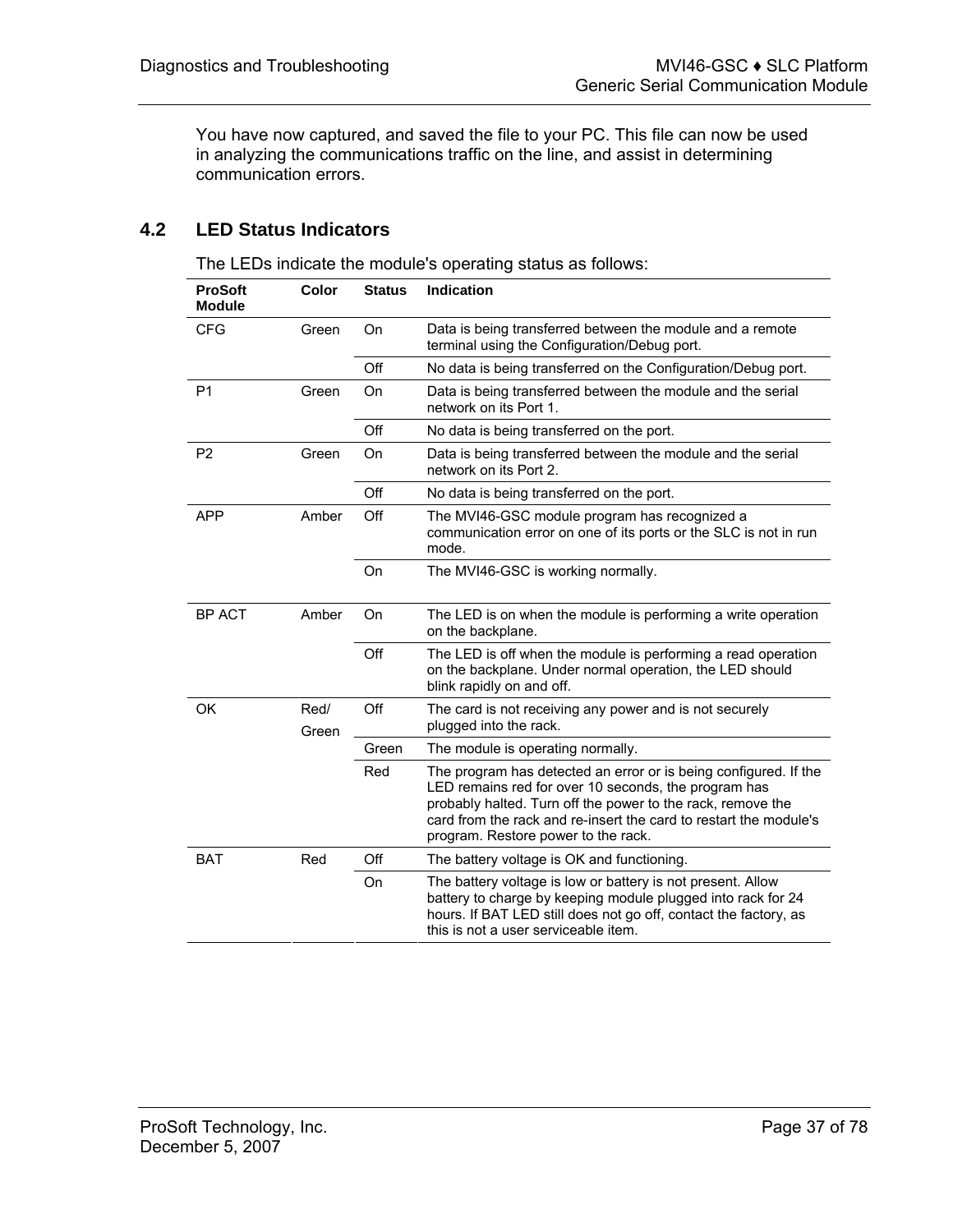# **4.3 Clearing a Fault Condition**

Typically, if the OK LED on the front of the module turns red for more than ten seconds, a hardware problem has been detected in the module, or the program has exited.

To clear the condition, follow these steps:

- **1** Turn off power to the rack
- **2** Remove the card from the rack
- **3** Verify that all jumpers are set correctly
- **4** If the module requires a Compact Flash card, verify that the card is installed correctly
- **5** Re-insert the card in the rack and turn the power back on
- **6** Verify the configuration data being transferred to the module from the SLC processor.

If the module's OK LED does not turn green, verify that the module is inserted completely into the rack. If this does not cure the problem, contact ProSoft Technology Support.

# **4.4 Troubleshooting**

**Processor Errors** 

Use the following troubleshooting steps if you encounter problems when the module is powered up. If these steps do not resolve your problem, please contact ProSoft Technology Technical Support.

| PIUCESSUL EIIUIS             |                                                                                                                                    |
|------------------------------|------------------------------------------------------------------------------------------------------------------------------------|
| <b>Problem Description</b>   | Steps to take                                                                                                                      |
| <b>Processor Fault</b>       | Verify that the module is plugged into the slot that has been configured<br>for the module.                                        |
|                              | Verify that the slot in the rack configuration has been set up correctly in<br>the ladder logic.                                   |
| Processor I/O LED<br>flashes | This indicates a problem with backplane communications. Verify that all<br>modules in the rack are configured in the ladder logic. |
|                              |                                                                                                                                    |

#### **Module Errors**

| <b>Problem Description</b>                 | Steps to take                                                                                                                                                                                                                                                                                           |
|--------------------------------------------|---------------------------------------------------------------------------------------------------------------------------------------------------------------------------------------------------------------------------------------------------------------------------------------------------------|
| BP ACT LED remains<br>off or blinks slowly | This indicates that backplane transfer operations are failing. Connect to<br>the module's Configuration/Debug port to check this.                                                                                                                                                                       |
|                                            | To establish backplane communications, verify the following items:                                                                                                                                                                                                                                      |
|                                            | The processor is in Run mode.<br>٠                                                                                                                                                                                                                                                                      |
|                                            | The backplane driver is loaded in the module.<br>٠                                                                                                                                                                                                                                                      |
|                                            | The module is configured for read and write block data transfer.<br>٠                                                                                                                                                                                                                                   |
|                                            | The ladder logic handles all read and write block situations.<br>٠                                                                                                                                                                                                                                      |
|                                            | The module is configured in the processor.<br>٠                                                                                                                                                                                                                                                         |
| OK LED remains red                         | The program has halted or a critical error has occurred. Connect to the<br>Configuration/Debug port to see if the module is running. If the program<br>has halted, turn off power to the rack, remove the card from the rack<br>and re-insert the card in the rack, and then restore power to the rack. |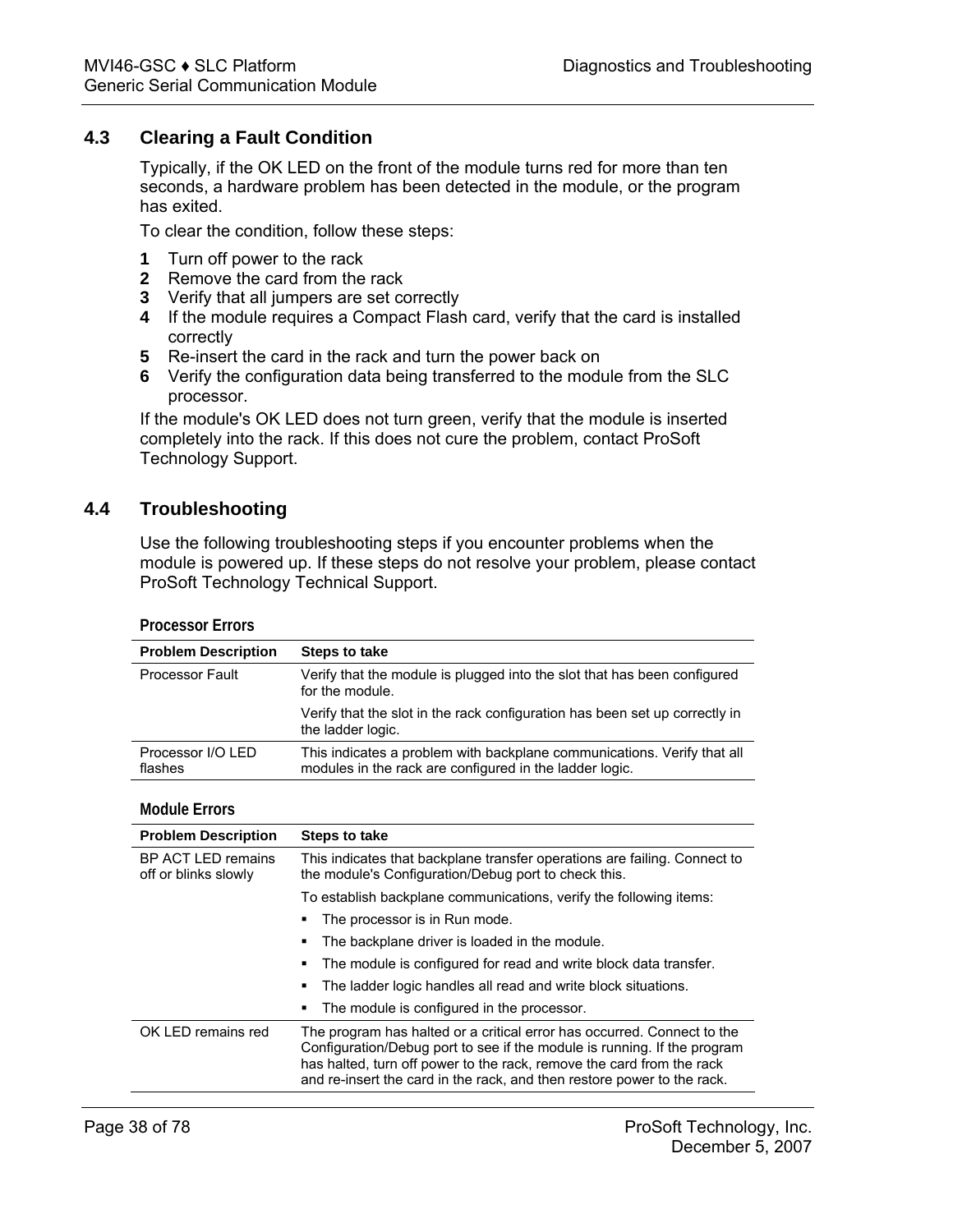# **5 Reference**

### *In This Chapter*

# **5.1 Product Specifications**

<span id="page-38-0"></span>The MVI46 Generic ASCII Serial Interface Module is a fast and easy way to add two fully configurable ASCII communication ports to the SLC platform without consuming the front port of the processor, or using valuable processing time.

# *5.1.1 Features and Benefits*

The MVI46-GSC module is a single slot, backplane compatible solution for the SLC platform. This module has two powerful and fully configurable ASCII communication ports, each supporting the sending and receiving of large ASCII character strings. With the implementation of some supporting ladder logic in the processor, the many different devices supporting ASCII communications can be integrated into the SLC platform.

# *5.1.2 General Specifications*

- Single Slot 1746 backplane compatible (Local or extended I/O rack only. Remote rack not supported)
- The module is recognized as an Input/Output module and has access to processor memory for data transfer between processor and module using M0/M1 files
- Ladder Logic is used for data transfer between module and processor
- Configuration data obtained through user-defined ladder. Sample ladder file included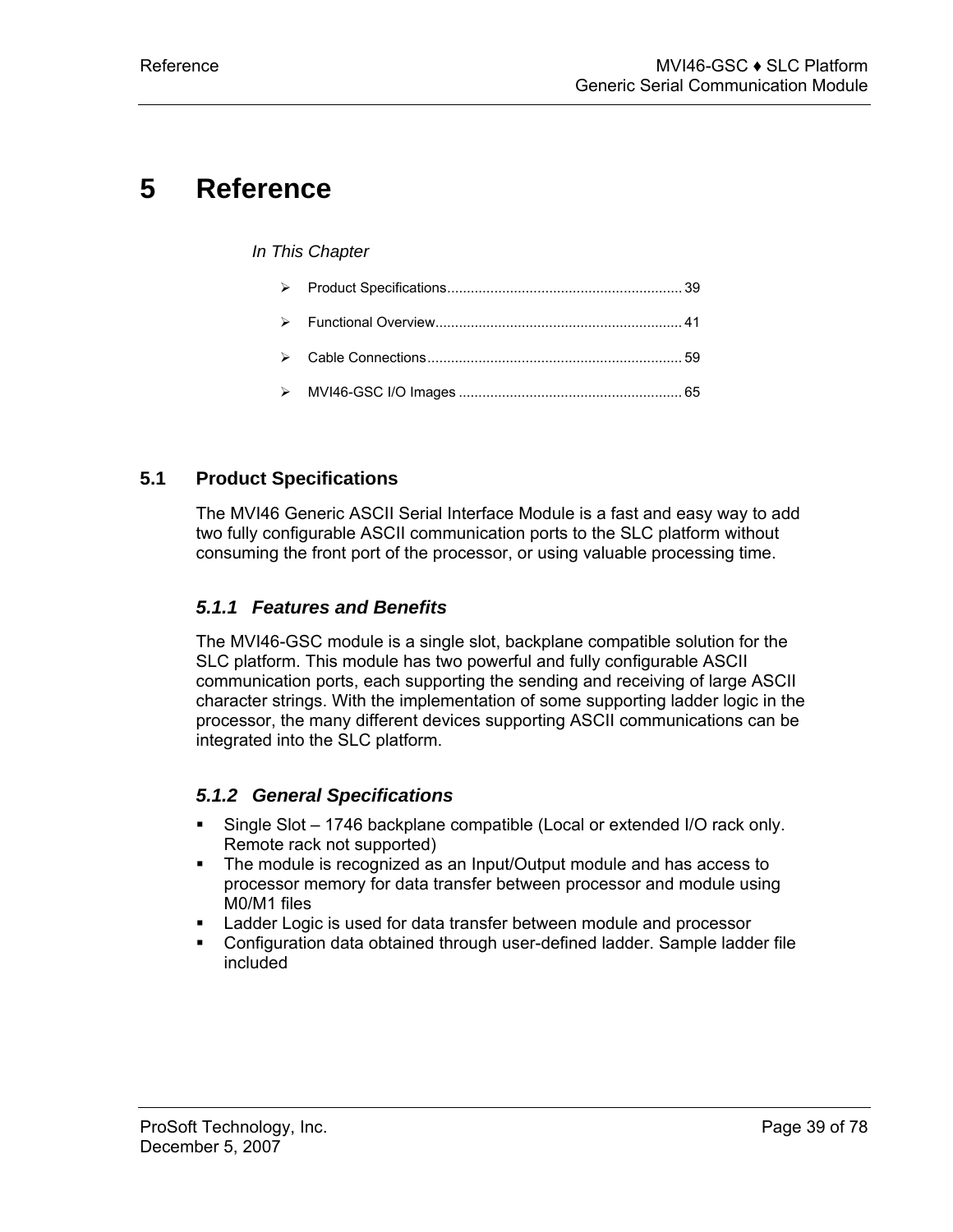| <b>Specification</b>                                     | <b>Description</b>                                                                                    |
|----------------------------------------------------------|-------------------------------------------------------------------------------------------------------|
| Backplane Current Load                                   | 800 ma @ 5V (from backplane)                                                                          |
| <b>Operating Temperature</b>                             | 0 to 60 $^{\circ}$ C (32 to 140 $^{\circ}$ F)                                                         |
| Storage Temperature                                      | $-40$ to 85°C ( $-40$ to 185°F)                                                                       |
| Shock                                                    | 30g operational, 50g non-operational                                                                  |
| <b>Relative Humidity</b>                                 | 5% to 95% (non-condensing)                                                                            |
| Vibration                                                | 5 g from 10150 Hz                                                                                     |
| Processor                                                | Compatible with Rockwell Automation SLC 5/02 M0/M1<br>capable processors or newer                     |
| <b>LED</b> indicators                                    | Module status, Backplane transfer status, Application<br>status, Serial activity and error LED status |
| Debug/Configuration port (CFG)                           |                                                                                                       |
| CFG Port (CFG)                                           | RJ45 (DB-9M with supplied cable)                                                                      |
|                                                          | RS-232 only                                                                                           |
| <b>Configuration Connector</b>                           | RJ45 RS-232 Connector (RJ45 to DB-9 cable shipped<br>with unit)                                       |
| <b>Application Ports</b>                                 |                                                                                                       |
| Application Serial port (PRT1, PRT2)<br>(Serial Modules) | Two RJ45 RS-232/422/485 Application ports                                                             |

# *5.1.3 Hardware Specifications*

# *5.1.4 Functional Specifications*

- ASCII Communication ports 1 & 2 (PRT1, PRT2)
	- o Both ports are capable of transmitting and/or receiving ASCII character strings. Each port is individually configurable:
- Termination types: Stream mode, Termination character(s), Message timeout, Intercharacter timeout and/or Packet size limit
	- o Baud rate: 110 to 115.2K baud
	- o Parity: none, even, odd
	- o Stop bits: 1 or 2
	- o Data bits: 5 to 8
	- o RTS on/off timing: 0 to 65535 milliseconds
	- o Minimum response delay: 0 to 65535 milliseconds
- **Handshaking (optional)** 
	- o Hardware: RTS/CTS, DTR/DSR
	- o Software: XON/XOFF
- **Receive ASCII character strings up to 4096 characters in length**
- Full hardware handshaking control provides radio, modem and multi-drop support
- Module error and status conditions returned to processor for diagnostic purposes
	- o Module status
	- o Port error status word (bit mapped)
	- o Port receive state
	- o Port receive character count
	- o Port receive block count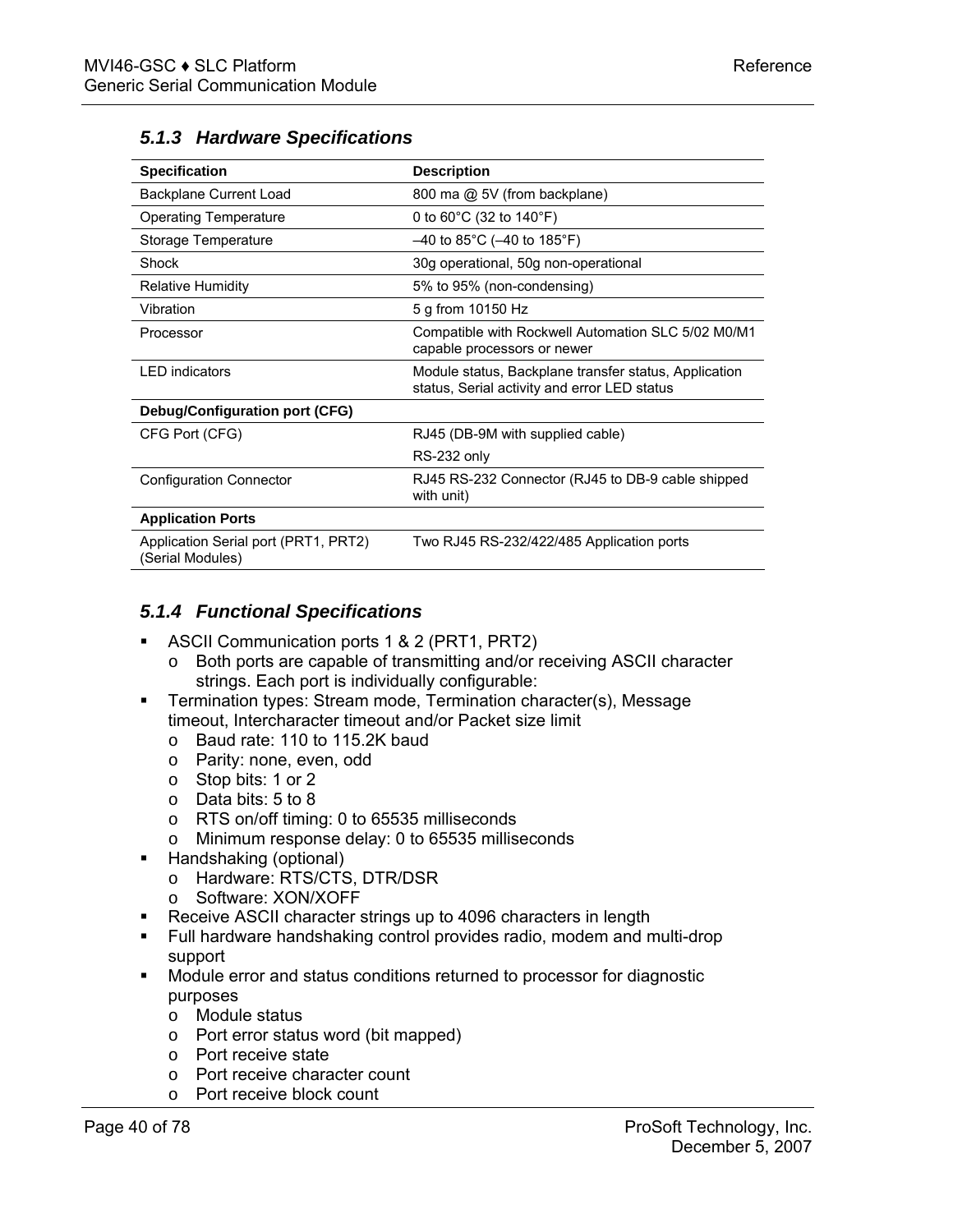- o Port transmit state
- o Port transmit character count
- o Port transmit block count
- All data related to the module is contained in a single controller tag with defined objects to simplify configuration, monitoring and interfacing with the module
- Module configuration and communication configuration data is transferred to the module via a predefined user data type in the processor

# **5.2 Functional Overview**

<span id="page-40-0"></span>This section provides an overview of how the MVI46-GSC module transfers data using the GSC protocol. You should understand the important concepts in this chapter before you begin installing and configuring the module.

# *5.2.1 General Concepts*

The following discussion explains several concepts that are important for understanding the operation of the MVI46-GSC module.

# *Module Power Up*

On power-up, the module performs the following logical functions:

- **1** Initialize hardware components
	- o Initialize SLC backplane driver
	- o Test and Clear all RAM
	- o Initialize the serial communication ports
- **2** Wait for Module Configuration from SLC processor
- **3** Initialize Communication ports
- **4** Set up the serial communication interface driver on the selected ports

After the module has received the Module Configuration Block from the processor and the module is configured, the module will begin receiving and transmitting messages with devices on the serial ports.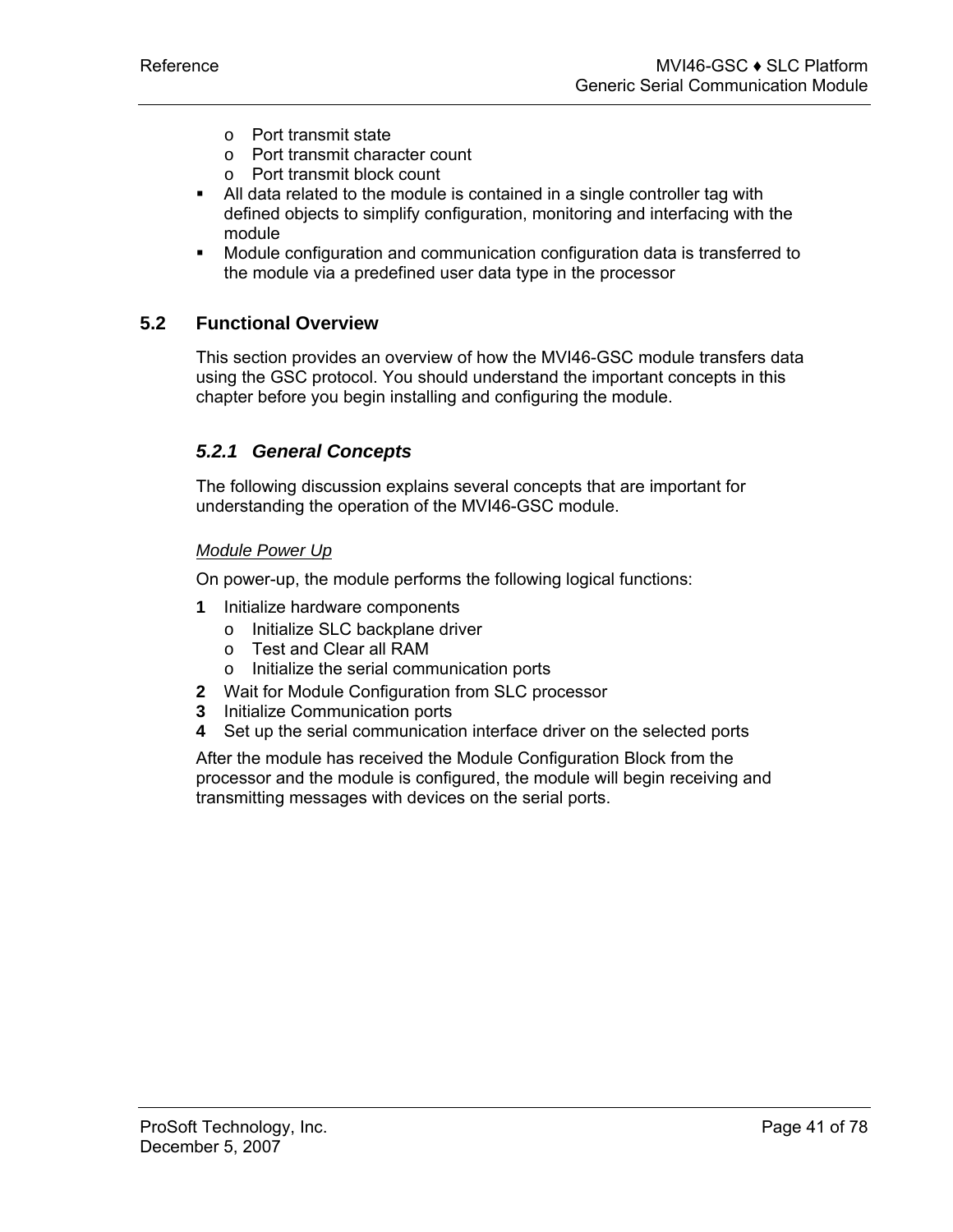# *Main Logic Loop*

Upon completing the power up configuration process, the module enters an infinite loop that performs the following functions:



# *SLC Processor Not in Run*

Whenever the module detects that the processor has gone out of the Run mode (that is, Fault or PGM), the application ports can be shut down as prescribed in the user configuration. When the processor is returned to a running state, the module will resume communications on the serial networks. Data transfer will not occur across the backplane when the processor is not in run mode.

# *Backplane Data Transfer*

The MVI46-GSC module communicates directly over the SLC backplane. Data travels between the module and the SLC processor across the backplane using the module's M-Files coordinated using bits in the input and output image of the module. The update frequency of the images is determined by the scan rate of the ladder logic.

Data received on the application ports is placed in the module's M1 file. This data is processed by the ladder logic in the SLC processor. Each port has a reserved data area of 128 words (256 bytes) to hold this data (4096 bytes maximum per message). This large data area permits fast throughput of data between the module and the processor.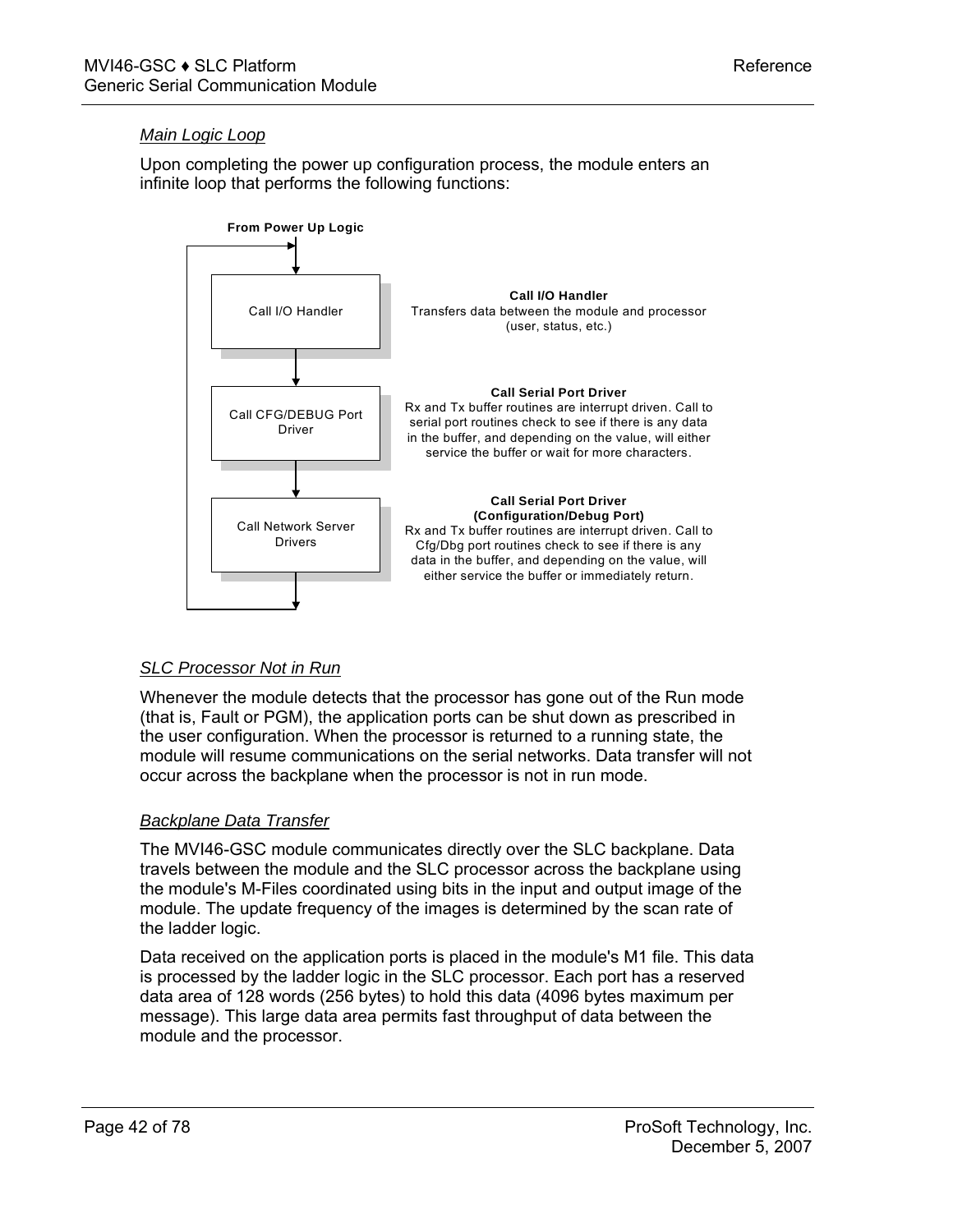The processor inserts data in the module's M0 file to transfer to the module. The module's program extracts the data and transmits the data out the communication ports. Each port has a data area of 128 words (256 bytes) set aside for the write operation. This large data area permits fast throughput of data from the processor to the module.

The following illustration shows the data transfer method used to move data between the SLC processor, the MVI46-GSC module and the serial devices.



As shown in the diagram above, all data transferred between the module and the processor over the backplane is through the M0 and M1 files. Ladder logic must be written in the SLC processor to interface the M-Files data with data defined in the SLC user data files. The user is responsible for handling and interpreting all data received on the application ports and transferred in the M1 file. Additionally, the user is responsible for constructing messages to be transferred out of the application ports by building the messages in the M0 file of the module.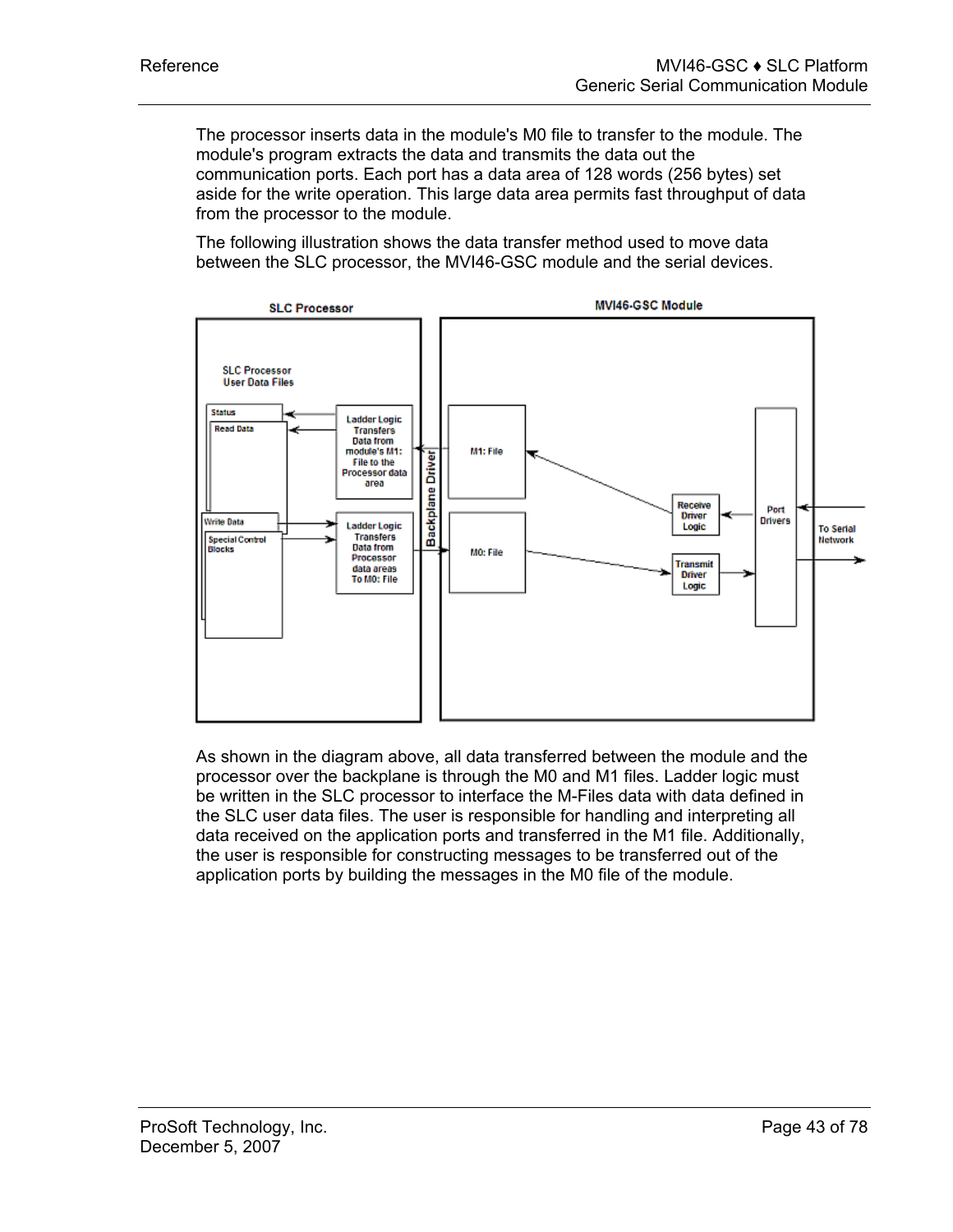#### **Normal Data Transfer**

Normal data transfer includes the transferring of data received or to be transmitted on the ports and the status data. These data are transferred through the M1 file using read blocks and M0 file using write blocks. Each port has a reserved area in each of these files for the data transfer operation. In order to coordinate the data transfer between the module and the SLC, bit 4 in the input and output images is used. When the bits are equal, the module has control of the M-files. When the bits are not equal, the SLC has control of the M-files. The SLC's ladder logic must set the bits equal after interfacing with the data exchange areas and must not use the data in the files until the bits are not equal.

The structure and function of each block is discussed below:

#### Read Block

These blocks of data transfer information from the module to the SLC processor. The structure of the M1 file used to transfer this data is shown below:

| M1: File Offset              | <b>Description</b>                                                                                                                                                                                                                                                                                                                                                                                                                                        |
|------------------------------|-----------------------------------------------------------------------------------------------------------------------------------------------------------------------------------------------------------------------------------------------------------------------------------------------------------------------------------------------------------------------------------------------------------------------------------------------------------|
| 0                            | Sequence block number for this data.                                                                                                                                                                                                                                                                                                                                                                                                                      |
| 1                            | Number of characters (0 to 256) in Port 1 receive block (words 2 to 129). If the<br>receive data in the module is larger than 256 bytes, multiple blocks will be<br>transferred. Any block with a value of -1 in this field represents the first or<br>continuation block and the block contains 256 bytes of data. The last block of<br>data will contain a positive number in this field that represents the number of<br>characters in the last block. |
| 2 to 129                     | Port 1 data received (up to 128 words or 256 bytes)                                                                                                                                                                                                                                                                                                                                                                                                       |
| Port 2                       |                                                                                                                                                                                                                                                                                                                                                                                                                                                           |
| M <sub>1</sub> : File Offset | <b>Description</b>                                                                                                                                                                                                                                                                                                                                                                                                                                        |
| 130                          | Number of characters (0 to 256) in Port 2 receive block (words 2 to 129). If the<br>receive data in the module is larger than 256 bytes, multiple blocks will be<br>transferred. Any block with a value of -1 in this field represents the first or<br>continuation block and the block contains 256 bytes of data. The last block of<br>data will contain a positive number in this field that represents the number of<br>characters in the last block. |
| 131 to 258                   | Port 2 data received (up to 128 words or 256 bytes)                                                                                                                                                                                                                                                                                                                                                                                                       |
| 259                          | Reserved                                                                                                                                                                                                                                                                                                                                                                                                                                                  |
|                              |                                                                                                                                                                                                                                                                                                                                                                                                                                                           |

# **Module Status**

| <b>M1: File Offset</b> | <b>Description</b>                                    |
|------------------------|-------------------------------------------------------|
| 260                    | Program cycle counter                                 |
| 261 to 262             | Product name as ASCII string                          |
| 263 to 264             | Revision level as ASCII string                        |
| 265 to 266             | Operating system level as ASCII string                |
| 267 to 268             | Run number as ASCII string                            |
| 269                    | Number of blocks transferred from module to processor |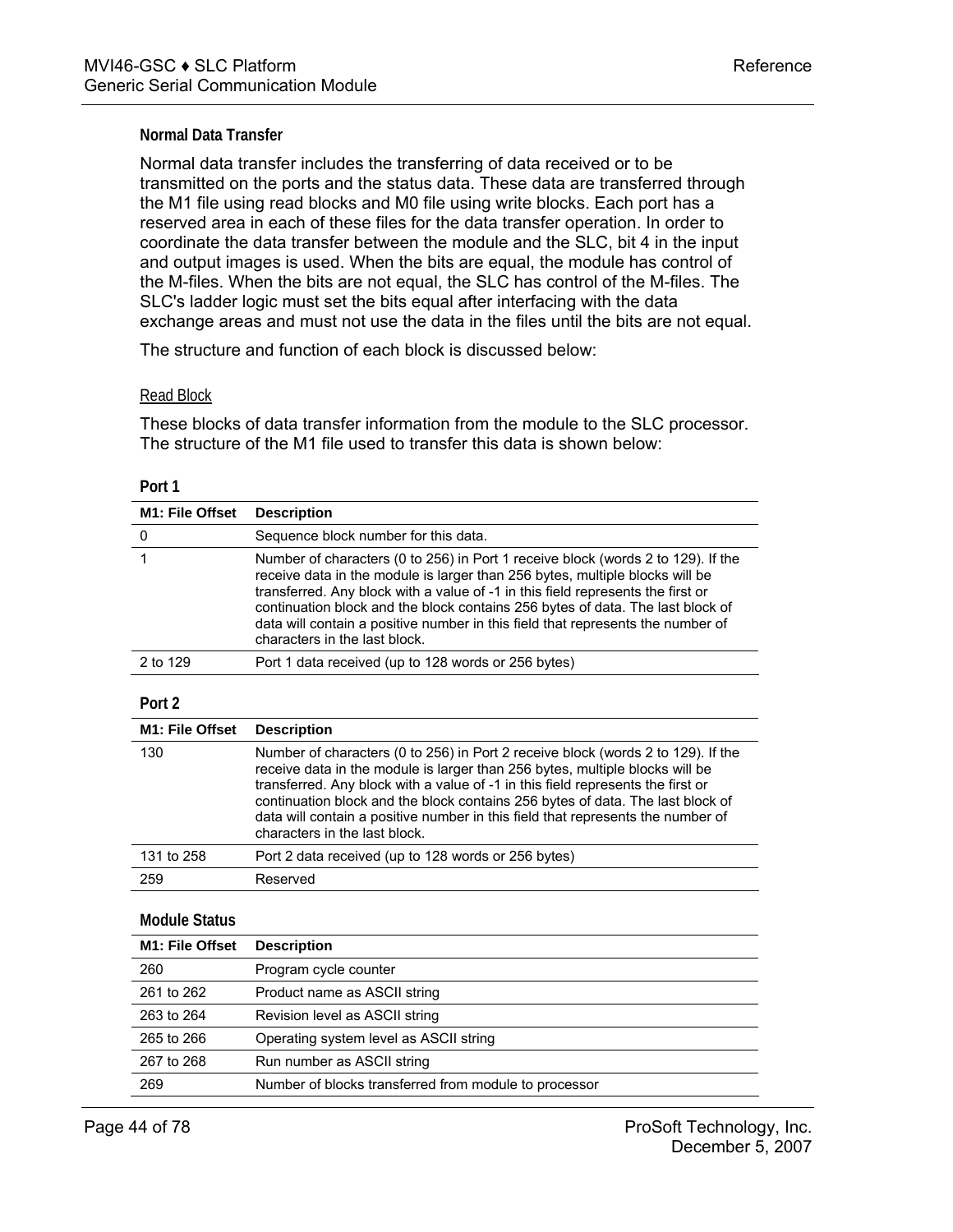| M1: File Offset        | <b>Description</b>                                    |
|------------------------|-------------------------------------------------------|
| 270                    | Number of blocks transferred from processor to module |
| 271                    | Number of blocks parsed by module                     |
| 272                    | Number of block errors in module                      |
|                        |                                                       |
| Port 1 Status          |                                                       |
| <b>M1: File Offset</b> | <b>Description</b>                                    |
| 273                    | Port 1 receive state:                                 |
|                        | $-1$ = Listening for data                             |
|                        | 1 = Receiving Port Data                               |
|                        | 2 = Waiting for Backplane transfer                    |
| 274                    | Port 1 receive character count                        |
| 275                    | Port 1 receive block count                            |
| 276                    | Port 1 transmit state:                                |
|                        | 0 = Waiting for Data to Send                          |
|                        | $1 = RTS$ On                                          |
|                        | $2 = RTS$ Timeout                                     |
|                        | $3 =$ Sending data                                    |
|                        | 4 = Waiting for RTS Off                               |
|                        | $5 = RTS$ turned off                                  |
|                        | 30 = Intercharacter Delay                             |
|                        | 31 = Intercharacter Delay                             |
|                        | 32 = Intercharacter Delay                             |
|                        | 100 = Message Delay before Transmit                   |
|                        | 101 = Message Delay before Transmit                   |
| 277                    | Port 1 transmit character count                       |
| 278                    | Port 1 transmit block count                           |
| 279                    | Port 1 error word                                     |
|                        |                                                       |
| Port 2 Status          |                                                       |
| M1: File Offset        | <b>Description</b>                                    |

| <b>M1: FIIE OTISET</b> | <b>Description</b>                 |
|------------------------|------------------------------------|
| 280                    | Port 2 receive state:              |
|                        | $-1$ = Listening for data          |
|                        | 1 = Receiving Port Data            |
|                        | 2 = Waiting for Backplane transfer |
| 281                    | Port 2 receive character count     |
| 282                    | Port 2 receive block count         |
|                        |                                    |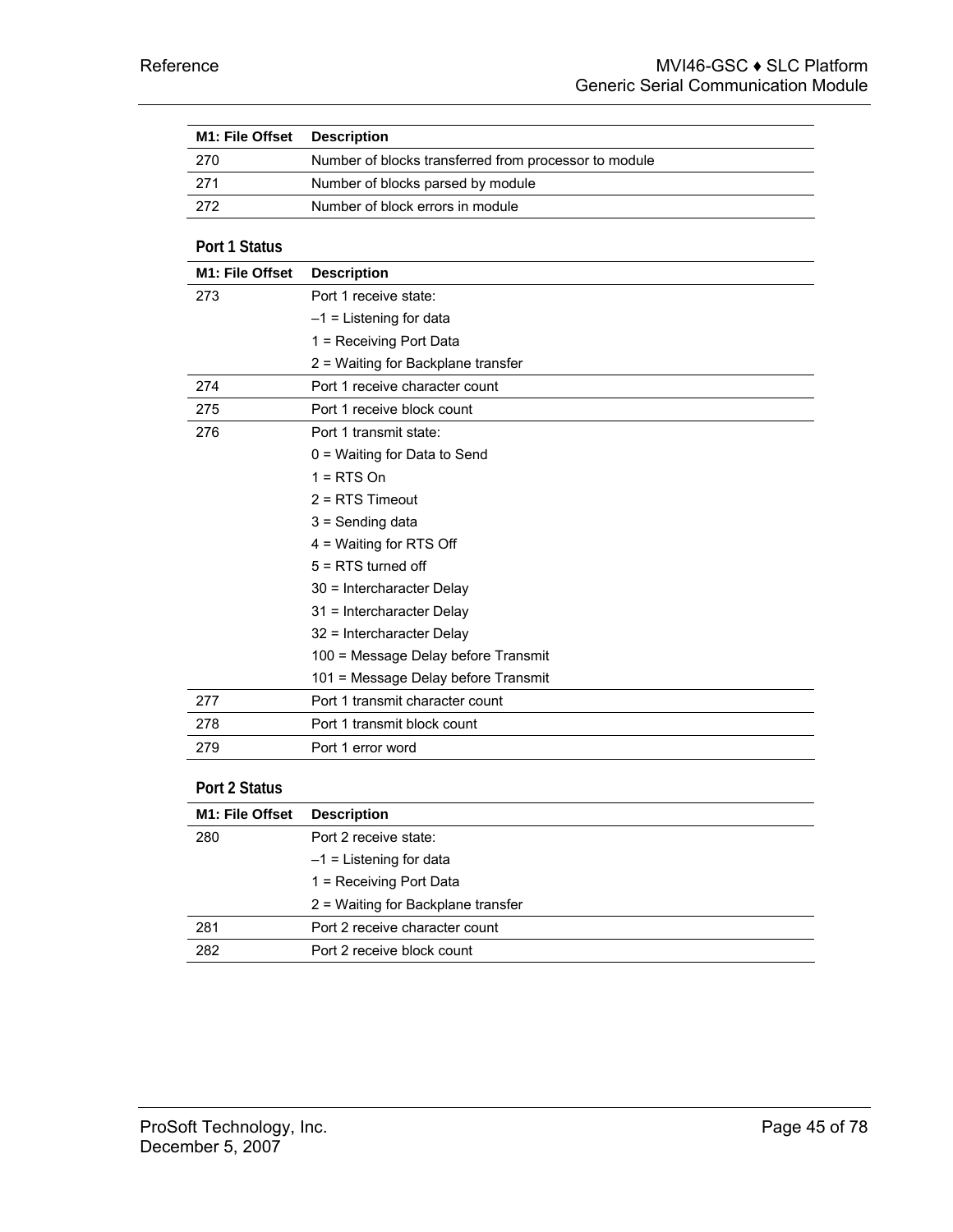| <b>M1: File Offset</b> | <b>Description</b>                  |
|------------------------|-------------------------------------|
| 283                    | Port 2 transmit state:              |
|                        | $0 =$ Waiting for Data to Send      |
|                        | $1 = RTS$ On                        |
|                        | $2 = RTS$ Timeout                   |
|                        | $3 =$ Sending data                  |
|                        | $4$ = Waiting for RTS Off           |
|                        | $5 = RTS$ furned off                |
|                        | $30$ = Intercharacter Delay         |
|                        | 31 = Intercharacter Delay           |
|                        | 32 = Intercharacter Delay           |
|                        | 100 = Message Delay before Transmit |
|                        | 101 = Message Delay before Transmit |
| 284                    | Port 2 transmit character count     |
| 285                    | Port 2 transmit block count         |
| 286                    | Port 2 error word                   |

#### **Write Cnt**

| <b>M1: File Offset Description</b> |                                    |
|------------------------------------|------------------------------------|
| - 287                              | Port 1 bytes written in last block |
| 288                                | Port 2 bytes written in last block |
|                                    |                                    |

The Sequence Block Number (word 0) is an index value used to signal to the SLC processor that a new block is ready for processing. The ladder logic must recognize a change in this value and process the data encapsulated in the input image.

**Important:** The Sequence Block Number is generated by the module and sent in the input image. After the ladder has processed inputs and set up outputs, the module expects to see this number returned back in word offset 100 of the Output Image. When the module sees this value there, it assumes the ladder has completely processed the last Input Image and is ready for another. Until it sees the SBN it sent in the Input Image returned in the Output Image, then it will not set up a new Input Image.

The block contains the data received on each port and status data. The two word values 1 (port 1 receive length) and 130 (port 2 receive length) define the number of bytes to be processed by the ladder logic for each port. Receive data for the ports are found starting at words 2 and 131 for port 1 and 2, respectively. The ladder logic is responsible for handling all read data transferred from the communication ports to the processor. The simple example assumes the received data block is less than or equal to 128 words.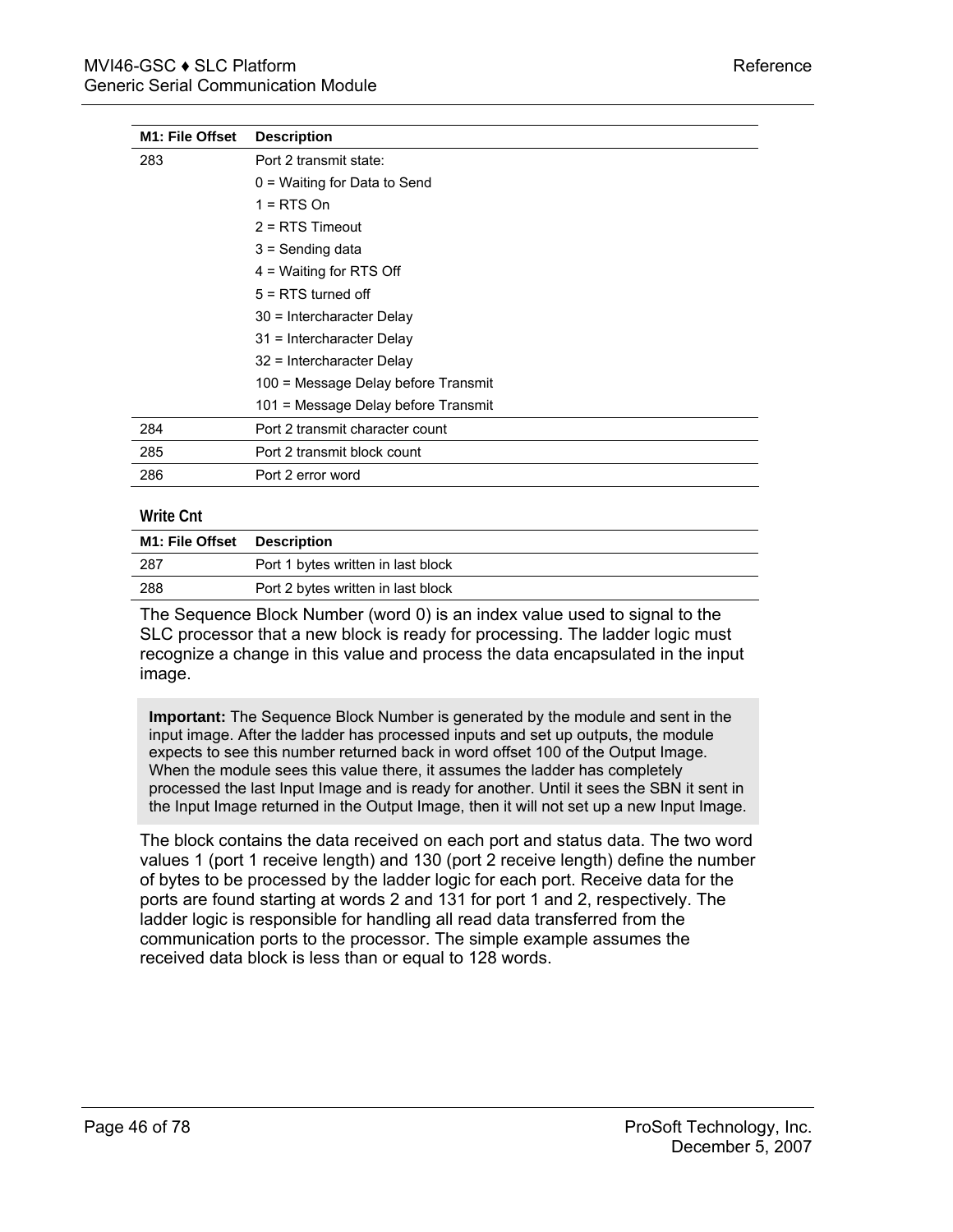The receive buffer in the module is set to 4096 bytes. This large size permits the buffering of a large amount of data before a transfer of the data to the controller is required. The ladder logic to use a buffer larger than 256 bytes is more complex. The module buffers the data in this buffer until one of the specified termination condition is recognized. The module will then transfer the received block of data to the controller. If the block of data received is larger than 256 bytes, multiple blocks will be used to transfer the data to the controller. The first block will contain a value of –1 in the Number of Characters Received data field. This indicates that there will be more blocks to follow and that the current block contains 256 bytes of data. As long as more than 256 bytes are present in the buffer being sent to the controller, the length field will be set to a value of –1. When 256 or fewer bytes remain in the buffer, the module will send the last block with a positive number in the length field. The value passed represents the number of bytes present in the data area. The ladder logic must recognize the presence of the positive number and end the packet received.

The two word values 287 (port 1 transmit count) and 288 (port 2 transmit count) inform the processor of the number of bytes transferred in the last write block to the respective port transmit buffers. If a value of zero is returned in one of these words and data was sent in the last write block, the ladder logic must re-send the data in the next write block as the port is in a busy state and cannot buffer the new data. If a value is returned in one of these words, the value represents the number of bytes in the last write block moved into the port's transmit buffer.

The status information transferred in the read block can be used by the processor to determine the state and "health" of the module and the device(s) attached to each application port. An important member of the value in the status object is error word for each port. This value contains the configuration error flags for each port and the receive buffer overflow error flag.

#### Write Block

These blocks of data transfer information from the SLC processor to the module. The structure of the output image used to transfer this data is shown below:

The Block Sequence Number is that received on the last read block transfer through the M1 file image on the module. The ladder logic should copy this value from word 0 of the M1 file to word 100 of M0 file.

| <b>MO: File Offset</b> | <b>Description</b>                                                      |
|------------------------|-------------------------------------------------------------------------|
| 100                    | Block Sequence Number (Read block number as set by module)              |
| 101                    | Intercharacter delay for this message (milliseconds between characters) |

#### **Port 1**

| <b>MO: File Offset</b> | <b>Description</b>                                                      |
|------------------------|-------------------------------------------------------------------------|
| 102                    | Number of characters to transmit on Port 1 (0 to 256)                   |
| 103 to 230             | Port 1 data to transmit                                                 |
| -231                   | Intercharacter delay for this message (milliseconds between characters) |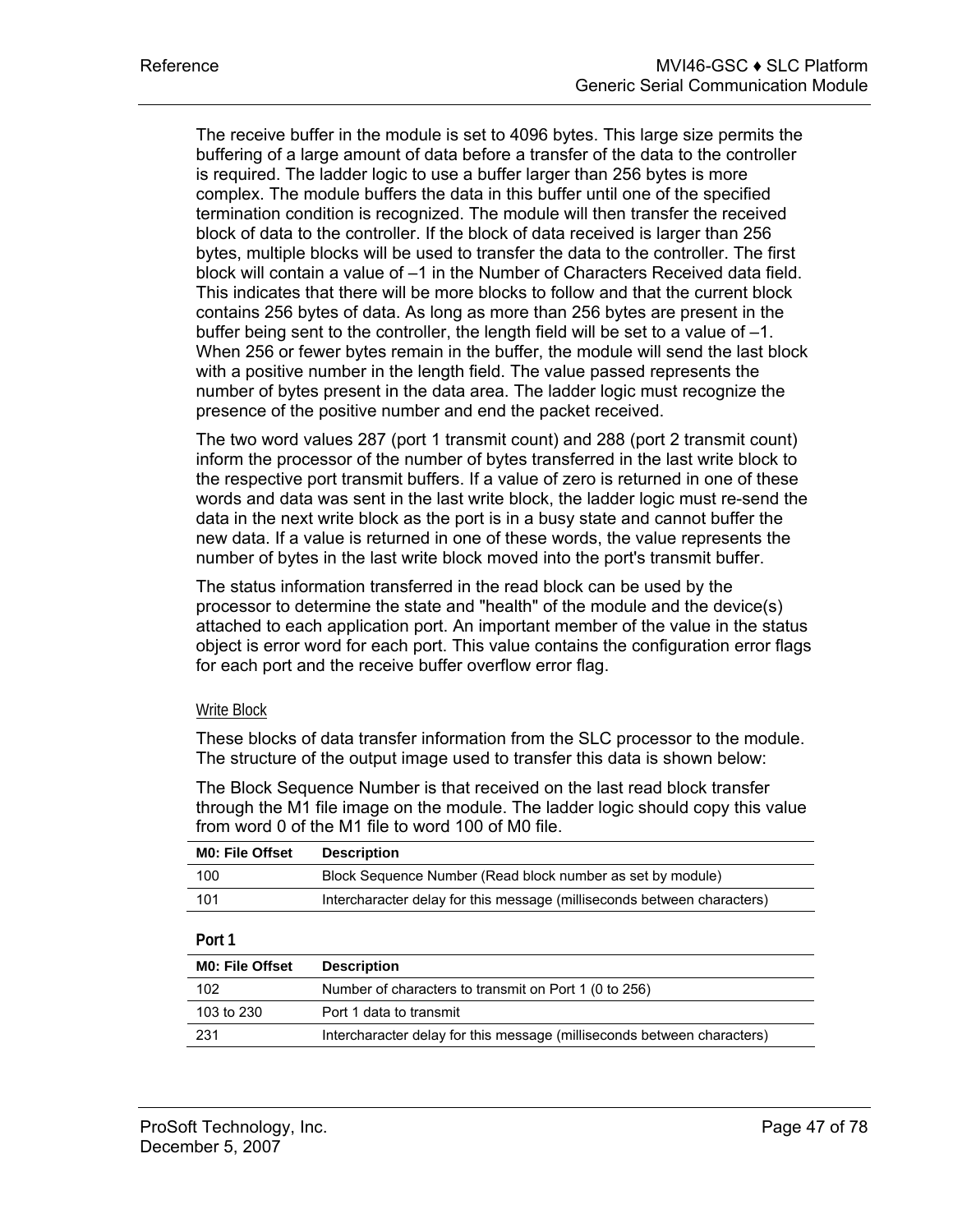| POIT 2                 |                                                       |
|------------------------|-------------------------------------------------------|
| <b>MO: File Offset</b> | <b>Description</b>                                    |
| - 232                  | Number of characters to transmit on Port 2 (0 to 256) |
| 233 to 360             | Port 2 data to transmit                               |

**Po** 

**Important:** The Sequence Block Number is generated by the module and sent in the input image. After the ladder has processed inputs and set up outputs, the module expects to see this number returned back in word offset 100 of the Output Image. When the module sees this value there, it assumes the ladder has completely processed the last Input Image and is ready for another. Until it sees the SBN it sent in the Input Image returned in the Output Image, then it will not set up a new Input Image.

If the number of characters to transmit in the write block is not set to zero (words 102 and 232 in the M0 file), data to transmit is present in the block. If the selected port is not busy transmitting data, the data in the block will be moved to the port's transmit buffer and sent out the port.

In order to pace the characters for the write operation, an inter-character delay value is associated with each write message. For devices that do not buffer received data, when interfacing with a modem in command mode or when simulating keyboard or keypad entry, inter-character delays may be required. For example, if the port is tied to a device that expects input with delays of 200 milliseconds between each character, place the data to send to the buffer along with the length and set the inter-character word (words 101 or 231) to a value of 200 in the module's M0 file in the processor's ladder logic program. The message will be transmitted with a 200-millisecond wait period between each character. Because this delay value is sent from the processor for each write message, the inter-character delay can be set independently for each message. For example, when writing AT commands to a dial-up modem, an inter-character delay of 100 may be required. But when the modem is in data mode, the inter-character delay can be set to 0. When the delay is set to 0, the whole packet of data will be placed in the module's transmit buffer at one time.

# **Configuration Data Transfer**

When the module performs a restart operation, it will request configuration information from the SLC processor. This data is transferred to the module in the M0 file using registers 0 to 64. The module will indicates its request for the data by setting the Configuration Request Bit in the input image (bit 0). The ladder logic must recognize this bit and fill the M0 file with the module configuration information stored in a user file. After completing this task, the ladder logic must set the Configuration Set and Ready bit in the output image (bit 0). The module will recognize this bit and use the configuration in the M0 file to set up the module. After the module is completely configured, the Configuration Complete bit will be set in the input image (bit 1). This indicates to the ladder logic that normal data transfer can now be performed. The format of the configuration block is shown below: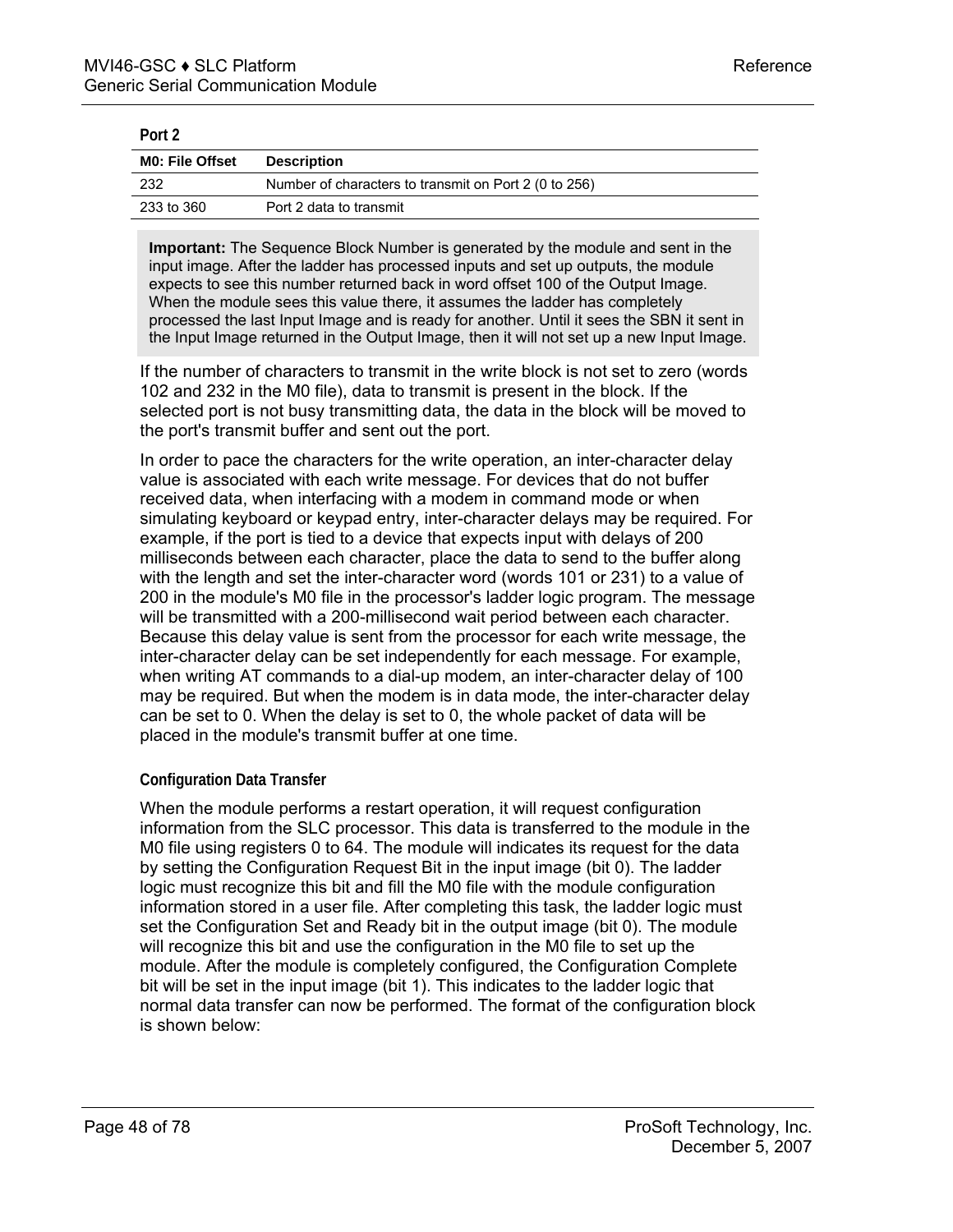| <b>Backplane Setup</b> |                    |                      |                                                                                                                                                                                                                                                                                                                                                                                   |
|------------------------|--------------------|----------------------|-----------------------------------------------------------------------------------------------------------------------------------------------------------------------------------------------------------------------------------------------------------------------------------------------------------------------------------------------------------------------------------|
| <b>Parameter</b>       | N-File<br>Location | MO:<br><b>Offset</b> | <b>Description</b>                                                                                                                                                                                                                                                                                                                                                                |
| <b>BPFail</b>          | N <sub>10:0</sub>  | 0                    | This parameter specifies the number of<br>successive transfer errors that must occur before<br>the communication ports are shut down. If the<br>parameter is set to zero, the communication ports<br>will continue to operate under all conditions. If the<br>value is set larger than 0 (1 to 65535),<br>communications will cease if the specified number<br>of failures occur. |
| Port 1 Setup           |                    |                      |                                                                                                                                                                                                                                                                                                                                                                                   |
| <b>Parameter</b>       | N-File<br>Location | MO:<br><b>Offset</b> | <b>Description</b>                                                                                                                                                                                                                                                                                                                                                                |
| Port[0].Enabled        | N10:1              | 1                    | This parameter defines if this port will be utilized.<br>If the parameter is set to 0, the port is disabled. A<br>value of 1 will enable the port.                                                                                                                                                                                                                                |
| Port[0].Type           | N10:2              | $\overline{2}$       | This parameter specifies the receive termination<br>characteristics for the port. This value is bit<br>mapped as follows: Bit $0 =$ Termination<br>character(s) used, Bit1=Message timeout used,<br>Bit2=Intercharacter delay timeout used and<br>Bit3=Packet size limit used. If the parameter is set<br>to zero, the port is placed in stream mode.                             |
| Port[0].Baudrate       | N10:3              | 3                    | This is the baud rate to be used on the port. Enter<br>the baud rate as a value. For example, to select<br>19K baud, enter 19200. Valid entries for this field<br>include: 110, 300, 600, 1200, 2400, 4800, 9600, 19200<br>384 for 38400, 576 for 57600, and 115 for 115200.                                                                                                      |
| Port[0].Parity         | N10:4              | 4                    | This is the Parity code to be used for the port. The<br>coded values are as follows: 0=None, 1=Odd,<br>2=Even, 3=Mark and 4=Space.                                                                                                                                                                                                                                                |
| Port[0].DataBits       | N10:5              | 5                    | This parameter sets the number of data bits for<br>each word used by the protocol. Valid entries for<br>this field are 5, 6, 7 and 8.                                                                                                                                                                                                                                             |
| Port[0].StopBits       | N10:6              | 6                    | This parameter sets the number of stop bits to be<br>used with each data value sent. Valid entries for<br>this field are 1 and 2.                                                                                                                                                                                                                                                 |
| Port[0].RTSOn          | N10:7              | 7                    | This parameter sets the number of milliseconds to<br>delay after RTS is asserted before the data will be<br>transmitted. Valid values are in the range of 0 to<br>65535.                                                                                                                                                                                                          |
| Port[0].RTSOff         | N <sub>10:8</sub>  | 8                    | This parameter sets the number of milliseconds to<br>delay after the last byte of data is sent before the<br>RTS modem signal will be set low. Valid values<br>are in the range of 0 to 65535.                                                                                                                                                                                    |
| Port[0].Handshaking    | N <sub>10:9</sub>  | 9                    | This parameter specifies the handshaking used<br>on the port. The code values are as follows: 0=No<br>hardware or software handshaking, 1=RTS/CTS<br>hardware handshaking, 2=DTR/DSR hardware<br>handshaking and 3=XON/XOFF software<br>handshaking.                                                                                                                              |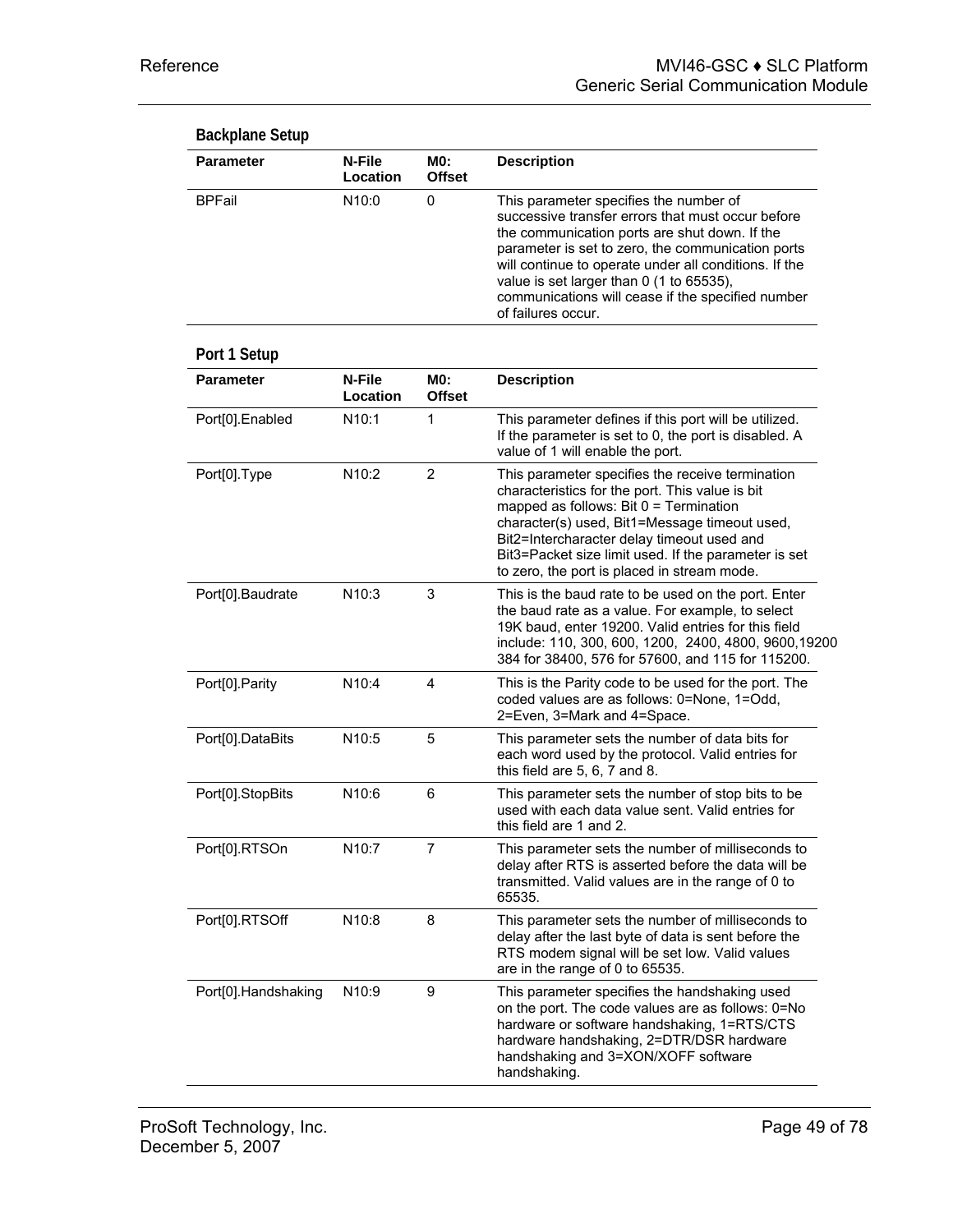| Parameter          | N-File<br>Location  | MO:<br><b>Offset</b> | <b>Description</b>                                                                                                                                                                                                                                   |
|--------------------|---------------------|----------------------|------------------------------------------------------------------------------------------------------------------------------------------------------------------------------------------------------------------------------------------------------|
| Port[0].RTermCnt   | N10:10              | 10                   | This parameter is used if bit 0 of the Type<br>parameter is set. This value (0 to 12) defines the<br>number of termination characters used to define<br>the end of received message.                                                                 |
| Port[0].RTermChar  | N10:11 to<br>16     | 11 to 16             | This array of 12 characters define the termination<br>characters at the end of each received message.<br>Each character occupies one position in the array.<br>The number of characters to be used in the array<br>is set in the RTermCnt parameter. |
| Port[0].RPacketLen | N10:17              | 17                   | This parameter is used if bit 3 is set in the Type<br>parameter. The parameter sets the length of data<br>required to be received on the port before<br>transferring the data to the processor.                                                      |
| Port[0].RTimeout   | N <sub>10</sub> :18 | 18                   | This parameter is used if bit 1 is set in the Type<br>parameter. The parameter sets the number of<br>milliseconds to wait after the first character is<br>received on the port before automatically sending<br>the data to the processor.            |
| Port[0].RDelay     | N10:19              | 19                   | This parameter is used if bit 2 is set in the Type<br>parameter. The parameter sets the number of<br>milliseconds to wait between each character<br>received on the port before sending the data to<br>the processor.                                |
| Port[0].RSwap      | N <sub>10</sub> :20 | 20                   | This parameter specifies if the bytes received on<br>the port must be swapped before sending them to<br>the PLC processor. 0=No or 1=Swap bytes                                                                                                      |
| Port[0].WTermCnt   | N10:21              | 21                   | Not used in current release of product.                                                                                                                                                                                                              |
| Port[0].WTermChar  | N10:22 to<br>27     | 22 to 27             | Not used in current release of product.                                                                                                                                                                                                              |
| Port[0].WPacketLen | N10:28              | 28                   | Not used in current release of product.                                                                                                                                                                                                              |
| Port[0].WTimeout   | N10:29              | 29                   | This parameter specifies the timeout period to<br>transmit a message out the port. A message must<br>be transmitted out the port within the specified<br>timeout period. Message transmission will be<br>aborted if the timeout is exceeded.         |
| Port[0].WDelay     | N <sub>10:30</sub>  | 30                   | Not used in current release of product.                                                                                                                                                                                                              |
| Port[0].WMinDelay  | N10:31              | 31                   | This parameter specifies the minimum number of<br>milliseconds to delay before transmitting a<br>message out the port. This pre-send delay is<br>applied before the RTS on time. This may be<br>required when communicating with slow devices.       |
| Port[0].Wswap      | N10:32              | 32                   | This parameter specifies if the bytes to transmit<br>must be swapped. 0=No or 1=Swap bytes                                                                                                                                                           |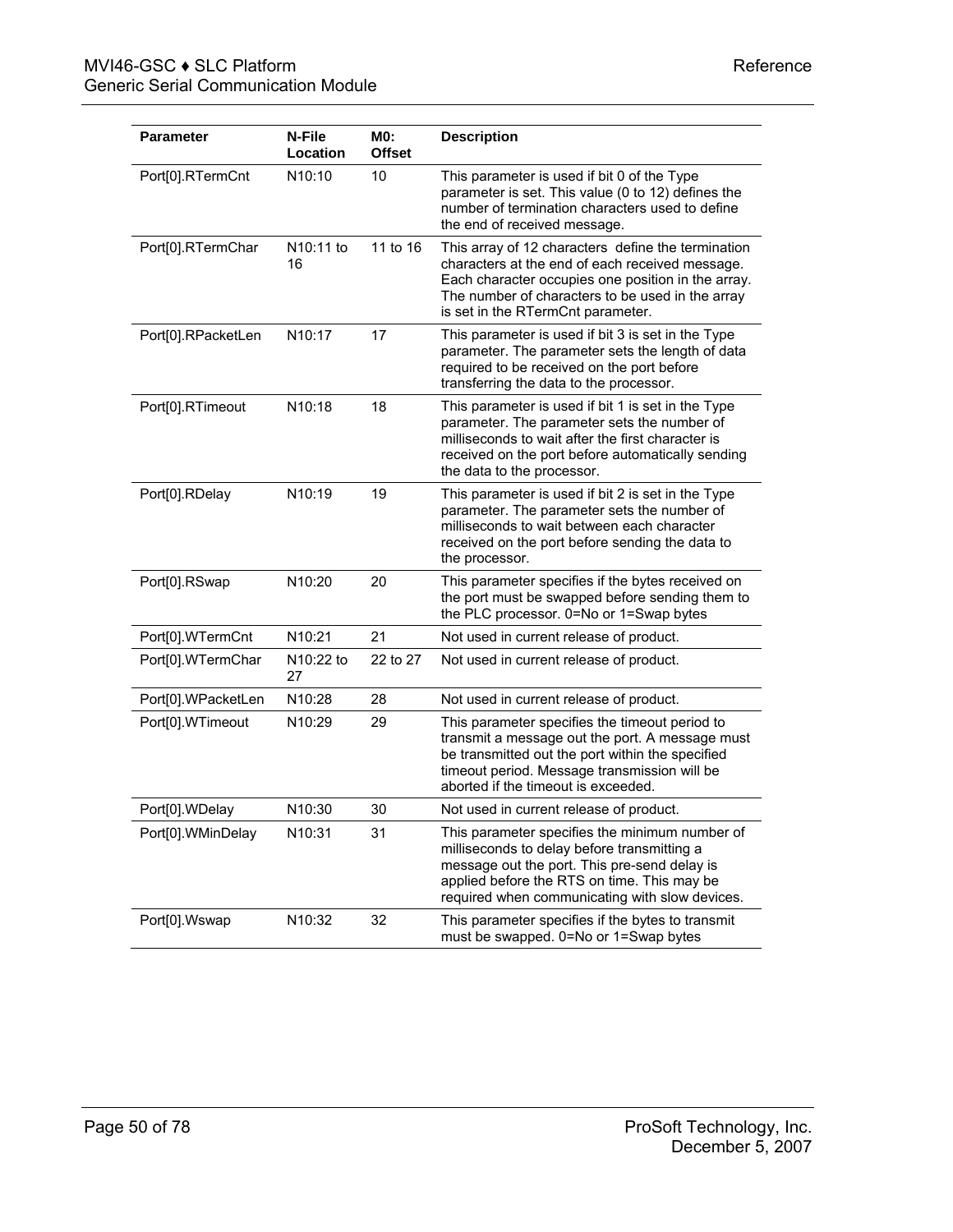| <b>Parameter</b>    | N-File<br>Location  | <b>MO:</b><br><b>Offset</b> | <b>Description</b>                                                                                                                                                                                                                                                                                                                                    |
|---------------------|---------------------|-----------------------------|-------------------------------------------------------------------------------------------------------------------------------------------------------------------------------------------------------------------------------------------------------------------------------------------------------------------------------------------------------|
| Port[1].Enabled     | N10:33              | 33                          | This parameter defines if this port will be utilized. If<br>the parameter is set to 0, the port is disabled. A<br>value of 1 will enable the port.                                                                                                                                                                                                    |
| Port[1].Type        | N10:34              | 34                          | This parameter specifies the receive termination<br>characteristics for the port. This value is bit<br>mapped as follows: Bit 0 = Termination<br>character(s) used, Bit1=Message timeout used,<br>Bit2=Intercharacter delay timeout used and<br>Bit3=Packet size limit used. If the parameter is set<br>to zero, the port is placed in stream mode.   |
| Port[1].Enabled     | N <sub>10</sub> :33 | 33                          | This parameter defines if this port will be utilized. If<br>the parameter is set to 0, the port is disabled. A<br>value of 1 will enable the port.                                                                                                                                                                                                    |
| Port[1].Type        | N10:34              | 34                          | This parameter specifies the receive termination<br>characteristics for the port. This value is bit<br>mapped as follows: Bit $0 =$ Termination<br>character(s) used, Bit1=Message timeout used,<br>Bit2=Intercharacter delay timeout used and<br>Bit3=Packet size limit used. If the parameter is set<br>to zero, the port is placed in stream mode. |
| Port[1].Baudrate    | N10:35              | 35                          | This is the baud rate to be used on the port. Enter<br>the baud rate as a value. For example, to select<br>19K baud, enter 19200. Valid entries for this field<br>include: 110, 300, 600, 1200, 2400, 4800, 9600, 19200<br>384 for 38400, 576 for 57600, and 115 for 115200.                                                                          |
| Port[1].Parity      | N10:36              | 36                          | This is the Parity code to be used for the port. The<br>coded values are as follows: 0=None, 1=Odd,<br>2=Even, 3=Mark and 4=Space.                                                                                                                                                                                                                    |
| Port[1].DataBits    | N10:37              | 37                          | This parameter sets the number of data bits for<br>each word used by the protocol. Valid entries for<br>this field are 5, 6, 7 and 8.                                                                                                                                                                                                                 |
| Port[1].StopBits    | N10:38              | 38                          | This parameter sets the number of stop bits to be<br>used with each data value sent. Valid entries for<br>this field are 1 and 2.                                                                                                                                                                                                                     |
| Port[1].RTSOn       | N10:39              | 39                          | This parameter sets the number of milliseconds to<br>delay after RTS is asserted before the data will be<br>transmitted. Valid values are in the range of 0 to<br>65535.                                                                                                                                                                              |
| Port[1].RTSOff      | N <sub>10</sub> :40 | 40                          | This parameter sets the number of milliseconds to<br>delay after the last byte of data is sent before the<br>RTS modem signal will be set low. Valid values are<br>in the range of 0 to 65535.                                                                                                                                                        |
| Port[1].Handshaking | N10:41              | 41                          | This parameter specifies the handshaking used on<br>the port. The code values are as follows: 0=No<br>hardware or software handshaking, 1=RTS/CTS<br>hardware handshaking, 2=DTR/DSR hardware<br>handshaking and 3=XON/XOFF software<br>handshaking.                                                                                                  |

# **Port 2 Setup**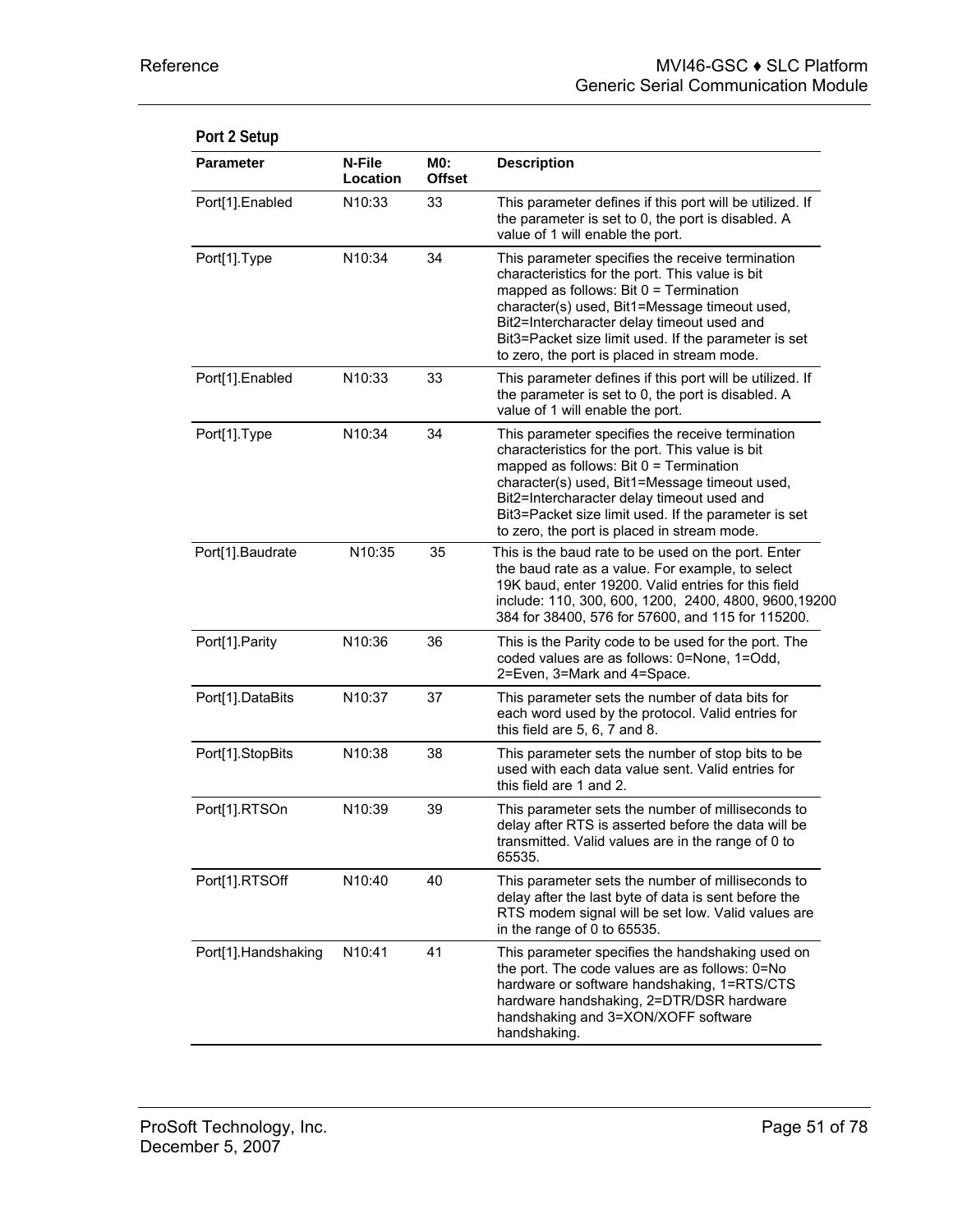| <b>Parameter</b>   | N-File<br>Location  | MO:<br><b>Offset</b> | <b>Description</b>                                                                                                                                                                                                                                   |
|--------------------|---------------------|----------------------|------------------------------------------------------------------------------------------------------------------------------------------------------------------------------------------------------------------------------------------------------|
| Port[1].RTermCnt   | N <sub>10</sub> :42 | 42                   | This parameter is used if bit 0 of the Type<br>parameter is set. This value (0 to 12) defines the<br>number of termination characters used to define<br>the end of received message.                                                                 |
| Port[1].RTermChar  | N10:43 to<br>48     | 43 to 48             | This array of 12 characters define the termination<br>characters at the end of each received message.<br>Each character occupies one position in the array.<br>The number of characters to be used in the array is<br>set in the RTermCnt parameter. |
| Port[1].RPacketLen | N10:49              | 49                   | This parameter is used if bit 3 is set in the Type<br>parameter. The parameter sets the length of data<br>required to be received on the port before<br>transferring the data to the processor.                                                      |
| Port[1].RTimeout   | N10:50              | 50                   | This parameter is used if bit 1 is set in the Type<br>parameter. The parameter sets the number of<br>milliseconds to wait after the first character is<br>received on the port before automatically sending<br>the data to the processor.            |
| Port[1].RDelay     | N10:51              | 51                   | This parameter is used if bit 2 is set in the Type<br>parameter. The parameter sets the number of<br>milliseconds to wait between each character<br>received on the port before sending the data to the<br>processor.                                |
| Port[1].RSwap      | N10:52              | 52                   | This parameter specifies if the bytes received on<br>the port must be swapped before sending them to<br>the PLC processor. 0=No or 1=Swap bytes                                                                                                      |
| Port[1].WTermCnt   | N10:53              | 53                   | Not used in current release of product.                                                                                                                                                                                                              |
| Port[1].WTermChar  | N10:54 to<br>59     | 54 to 59             | Not used in current release of product.                                                                                                                                                                                                              |
| Port[1].WPacketLen | N <sub>10:60</sub>  | 60                   | Not used in current release of product.                                                                                                                                                                                                              |
| Port[1].WTimeout   | N10:61              | 61                   | This parameter specifies the timeout period to<br>transmit a message out the port. A message must<br>be transmitted out the port within the specified<br>timeout period. Message transmission will be<br>aborted if the timeout is exceeded.         |
| Port[1].WDelay     | N <sub>10:62</sub>  | 62                   | Not used in current release of product.                                                                                                                                                                                                              |
| Port[1].WMinDelay  | N <sub>10</sub> :63 | 63                   | This parameter specifies the minimum number of<br>milliseconds to delay before transmitting a<br>message out the port. This pre-send delay is<br>applied before the RTS on time. This may be<br>required when communicating with slow devices.       |
| Port[1].Wswap      | N10:64              | 64                   | This parameter specifies if the bytes to transmit<br>must be swapped. 0=No or 1=Swap bytes                                                                                                                                                           |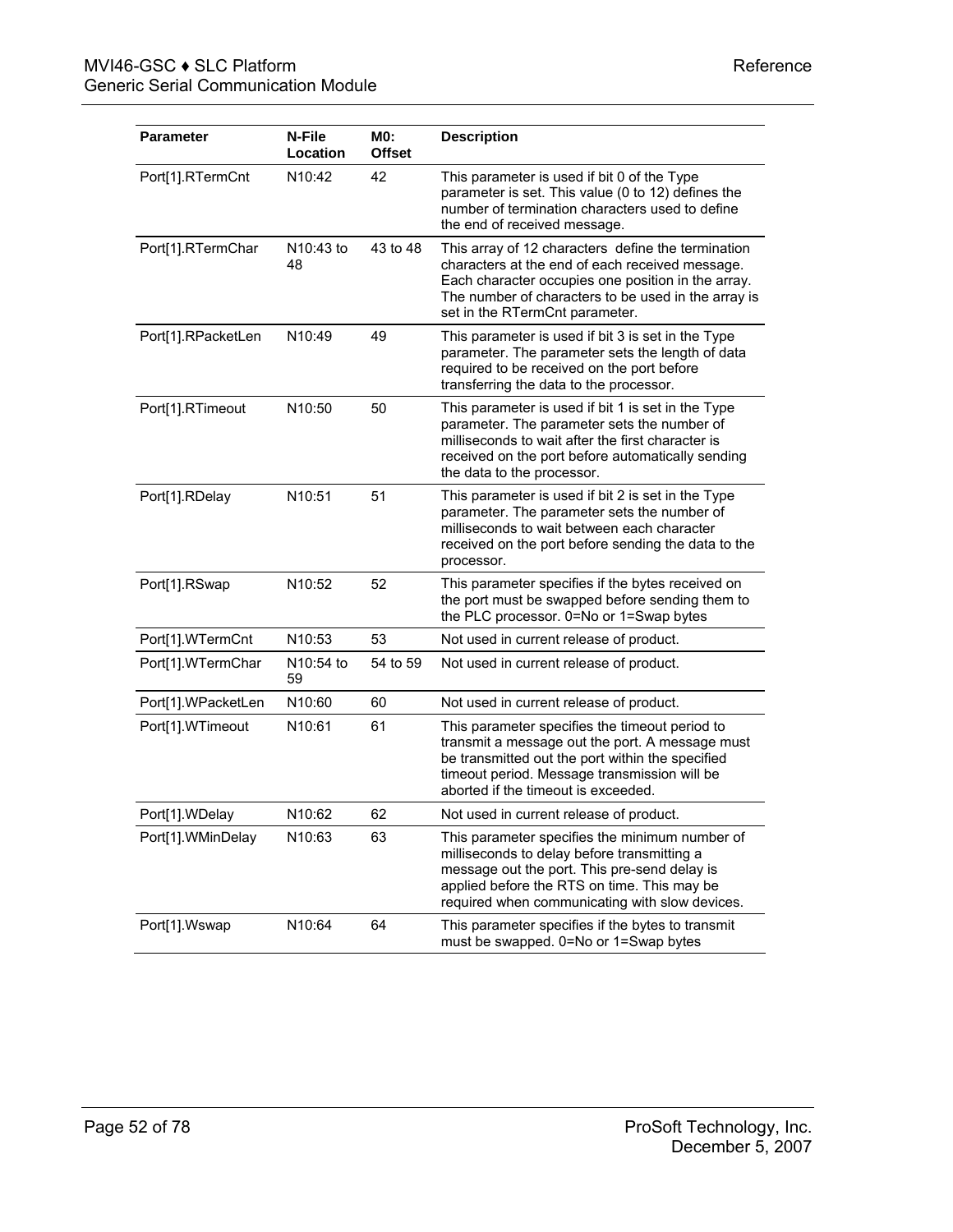### **Command Control Blocks**

Command control blocks are special blocks used to control the module or request special data from the module. The current version of the software supports two command control blocks: warm boot and cold boot.

#### Warm Boot

This block is sent from the SLC processor to the module when the module is required to perform a warm-boot (software reset) operation. This block is commonly sent to the module any time configuration data modifications are made. This will force the module to read the new configuration information and to restart. To warm boot the module, place a value of 254 in word 100 of the M0 file.

#### Cold Boot

This block is sent from the SLC processor to the module when the module is required to perform the cold boot (hardware reset) operation. This block is sent to the module when a hardware problem is detected by the ladder logic that requires a hardware reset. To cold boot the module, place a value of 253 in word 100 of the M0 file.

# *5.2.2 Data Flow between MVI46-GSC Module and SLC Processor*

The following topics describe the flow of data between the two pieces of hardware (SLC processor and MVI46-GSC module) and other devices attached to the application ports. Each application port on the module is configured independently to interface with serial communication devices. The sections below show the three possible types of communication devices that can be attached to the application ports: write-only, read-only and read-write.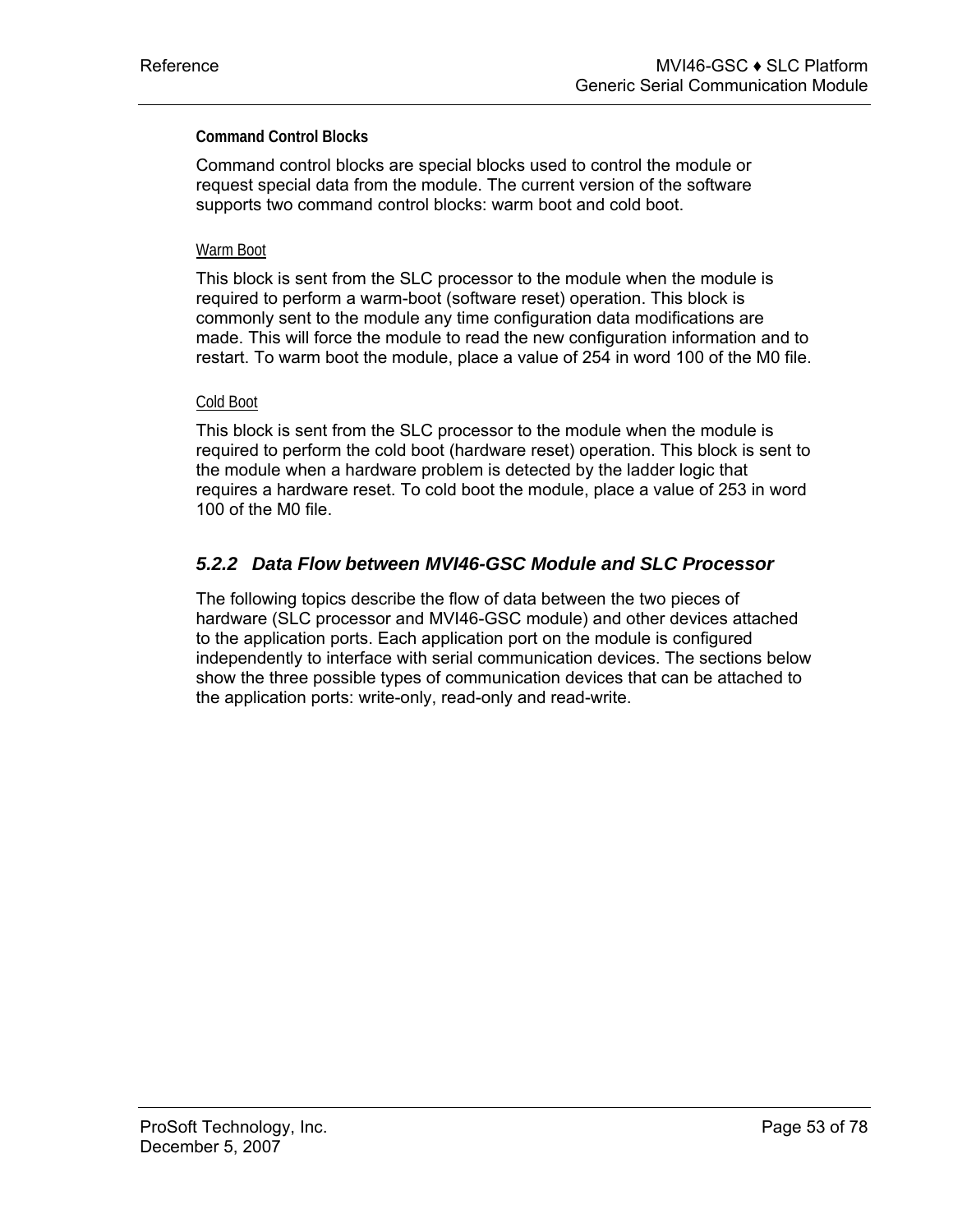#### *Write-Only Devices*

Write-only devices are those that only send data to the module. An example of this type of device is a barcode reader. The reader is programmed to only send data and is not expected to receive data. In this configuration, the application port on the MVI46-GSC module will never transmit data. All data received from the device will be passed from the module to the SLC processor through the module's M1 file. Ladder logic in the processor must handle the data received from the module. Word 100 of the M0 file will only be used to inform the module when the input image has been processed. This is accomplished by copying word 0 of the M1 file to word 100 of the M0 file. The data flow diagram for a writeonly device is shown below:

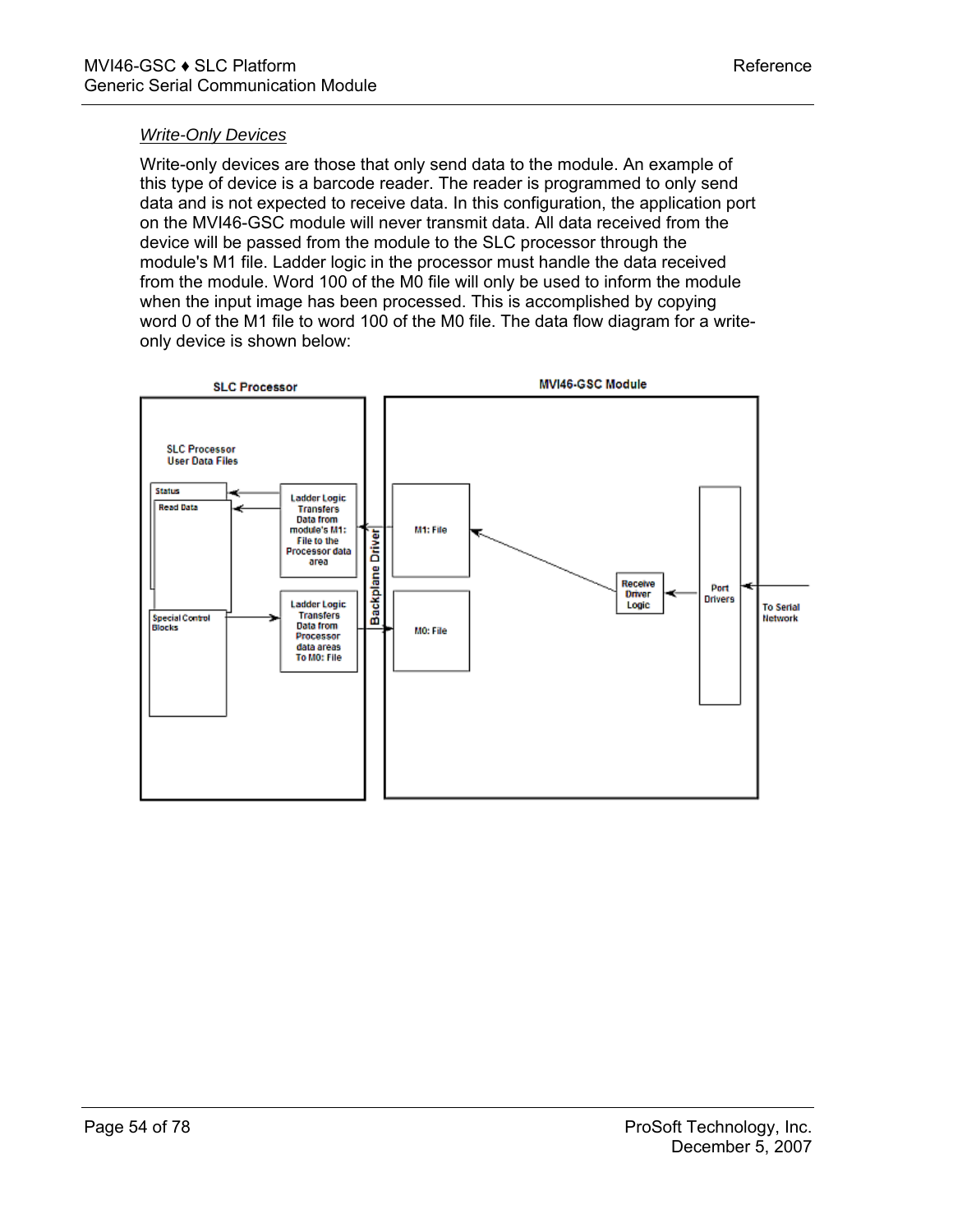# *Read-Only Devices*

Read-Only devices are those that only receive data from the module. An example of this type of device is a printer. The printer will generate output or be controlled based on the data it receives on its communication port. Ladder logic is used to construct the write blocks to be sent to the module. When the module receives a new write block containing data, it will transmit the data out the port. The Block Sequence Number used in the write block should be the one received on the last read block. The data flow diagram for a read-only device is shown below:

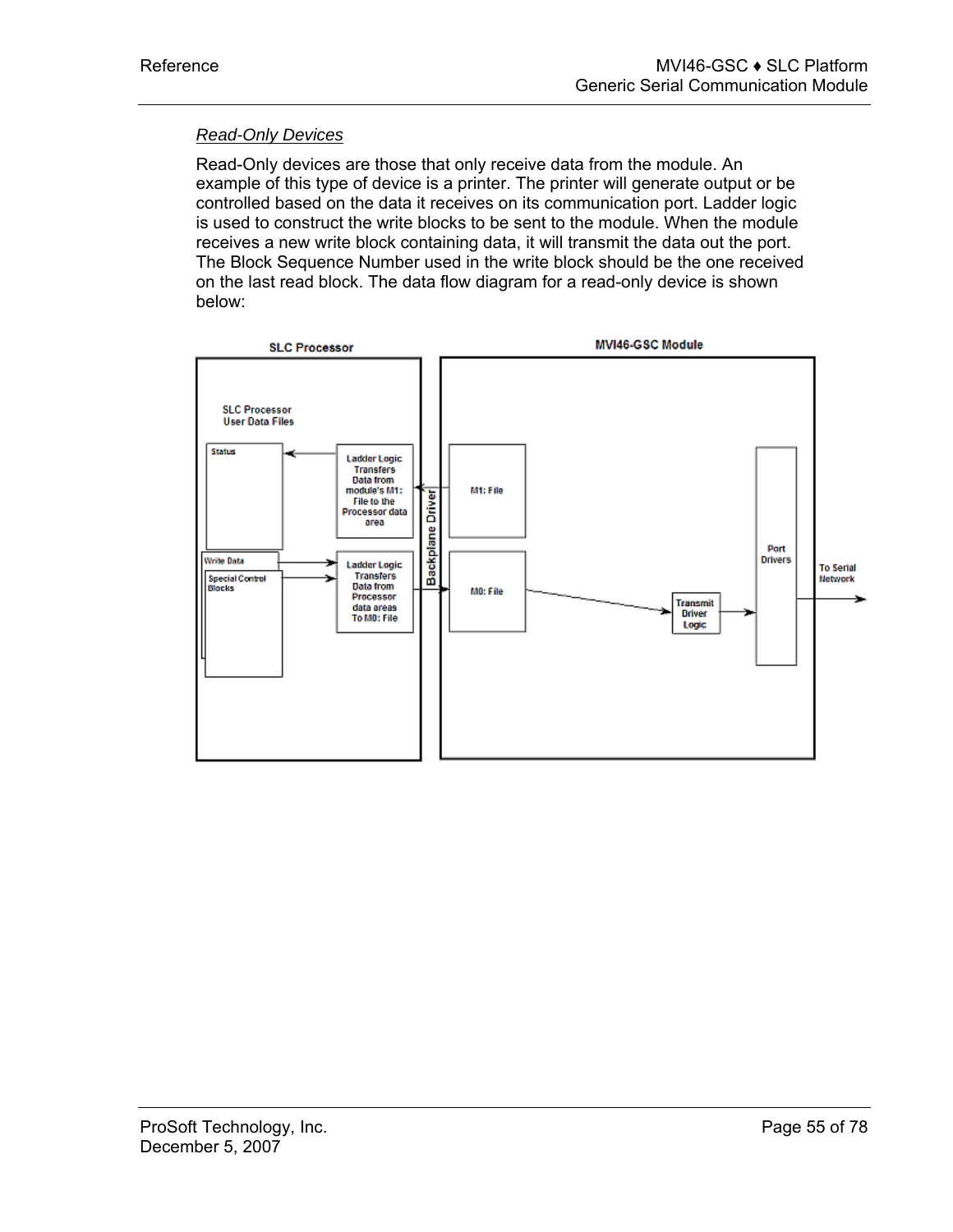### *Read-Write Devices*

Read-write devices are those that both send and receive data. An example of this type of device is a terminal. A terminal will send data entered on the keyboard out its serial port and display any data received on its port on the monitor. All data received from the terminal will be routed to the SLC processor through the MVI46-GSC's M1 file. Data to be written to the terminal will be sent to the module using the M0 file. The module will send new data in the M0 file out the application port to the terminal. The example shipped with the module (MVI46-GSC.RSS) can be interfaced with a terminal to echo back all characters received. The data flow diagram for a read-write device is shown below:

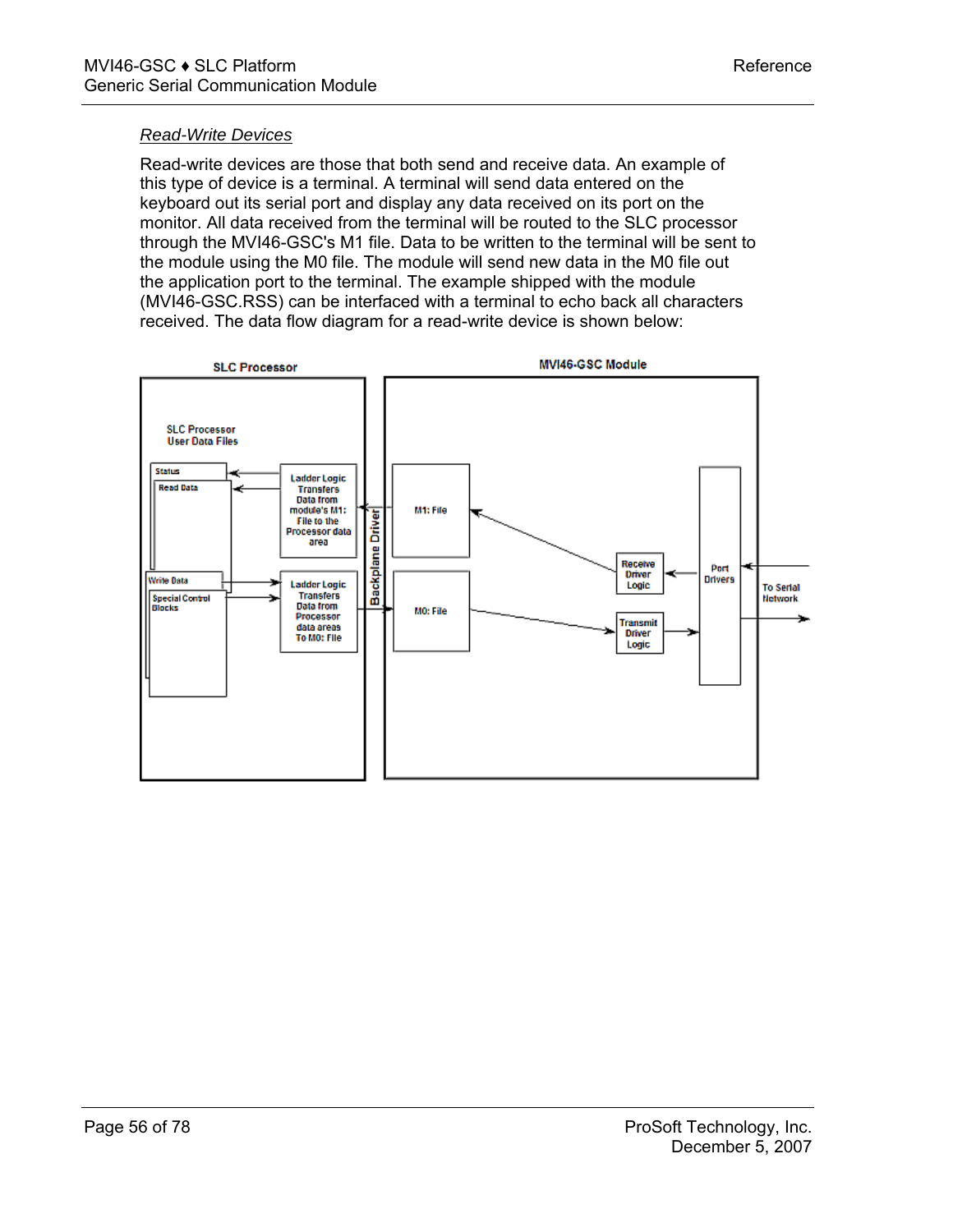# *5.2.3 Termination of Received Data*

When data is received on either of the application ports, you must define in the configuration when this data will be transferred to the SLC processor. Within the module, this is known as the termination type for port. When the termination condition is met, the data will be sent from the port's receive buffer (data area of 4096 bytes) to the processor using the input image. This termination type is set in the bit mapped, Type field of the module's configuration. The following illustration shows the bit map used for this parameter.

**Termination Type Field** 

| Bit(s)            | 4 to 7                   |                           |                                         |                         |                                     |
|-------------------|--------------------------|---------------------------|-----------------------------------------|-------------------------|-------------------------------------|
| <b>Bit Value</b>  | $\overline{\phantom{0}}$ |                           |                                         |                         |                                     |
| <b>Definition</b> | Reserved                 | Packet size<br>limit used | Intercharacter<br>delay timeout<br>used | Message<br>timeout used | Termination<br>character(s)<br>used |

If none of the bits are set (Type=0), the port will be configured for stream mode. Any characters received on the port are immediately sent to the processor. The processor must buffer and assemble a packet of information if this mode is selected as required by the application. If the data can be handled by the processor in this mode and it is appropriate for your application, this is the fastest method of communication between the device and the processor.

Any combination of bits is acceptable to the module and should be set to match the device on the specific port. An example of each termination type is given below.

# **Termination character(s) used Settings:** Count = 1 (RTermCnt=1) Termination on 0x0d (carriage return character) (RTermChar = 0d 00 00 00 ...) **Data Received on port:** A B C 0x0d D E **Comment:** The characters "ABC" will be sent along with the 0x0d character to the controller after the 0x0d character is received. The characters "DE" will not be sent until the 0x0d character is received.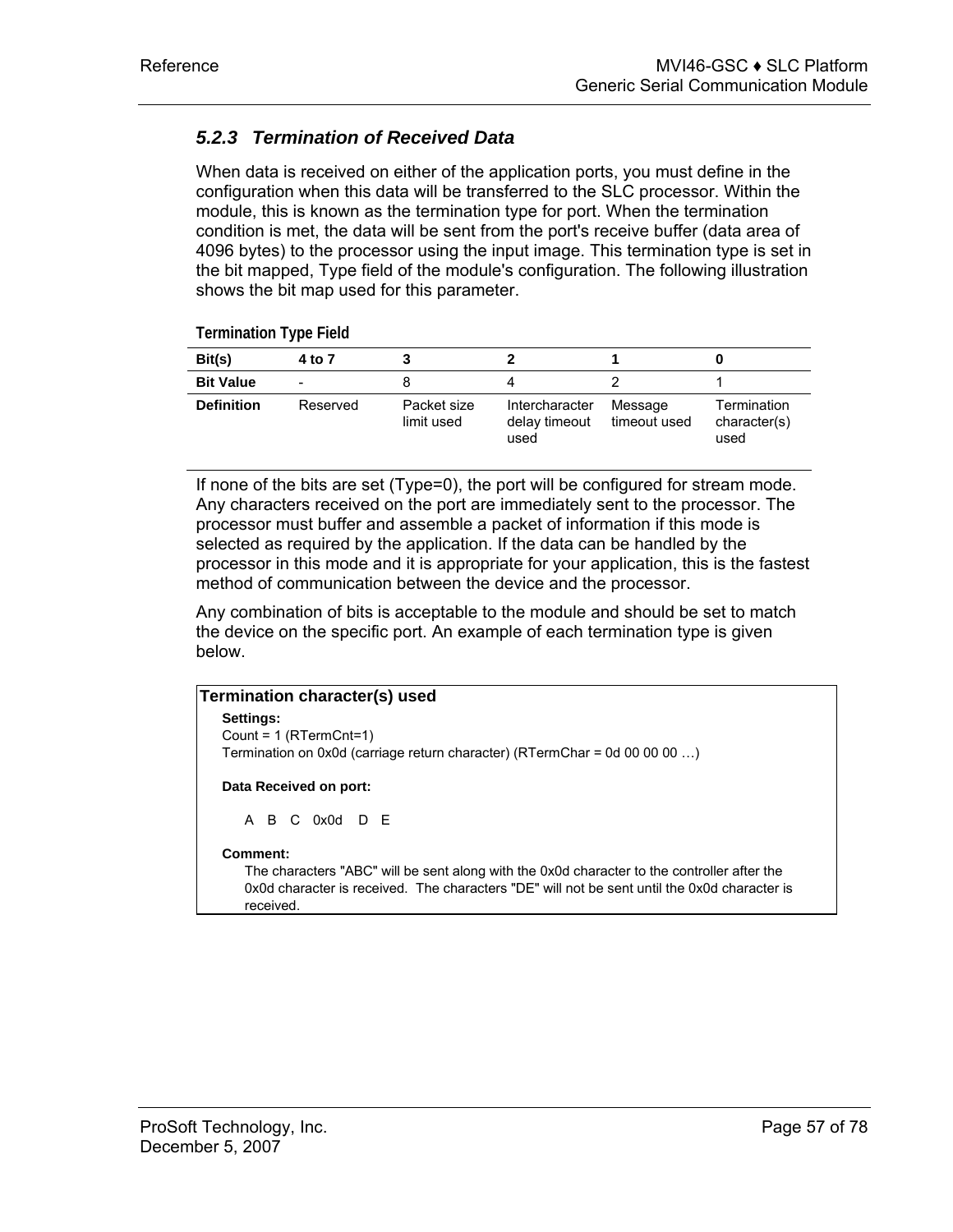#### **Message timeout used**

**Settings:** Message timeout = 1000 mSec (Rtimeout=1000)

#### **Data Received on port:**

$$
\begin{array}{c|c}\n\hline\n\text{TIME} & \text{1000} \text{mSec} \\
\hline\n\end{array}\n\quad\n\begin{array}{c}\n\text{2000 mSec} \\
\hline\n\end{array}
$$

ABCDEFG

#### **Comment:**

After the 'A' character is received on the port, the message timeout is started. The characters "ABCDE" will be sent to the controller in one block. The characters "FG" will follow in the second block one second later.



"ABCDEF" will be sent to the controller in one block because the delay timer expires. The characters "GH" will follow in the second block when the next time gap is recognized.

| A B C D E F G H I J                                                                       |
|-------------------------------------------------------------------------------------------|
|                                                                                           |
| The first block sent to the controller will contain the characters "ABCD", and the second |
| block will contain the characters "EFGH". The characters "IJ" will not be sent until two  |

more characters are received on the port.

The maximum size of a message that can be sent using the input image is 4096 bytes. This is the size of the receive buffer in the module. If this buffer is filled before the termination condition is present, the module will automatically transfer the received data to the controller. This will prevent the loss of data. The data will be paged using the M1 file 256 bytes at a time. The ladder logic must handle this condition if the configuration of the module would permit this situation.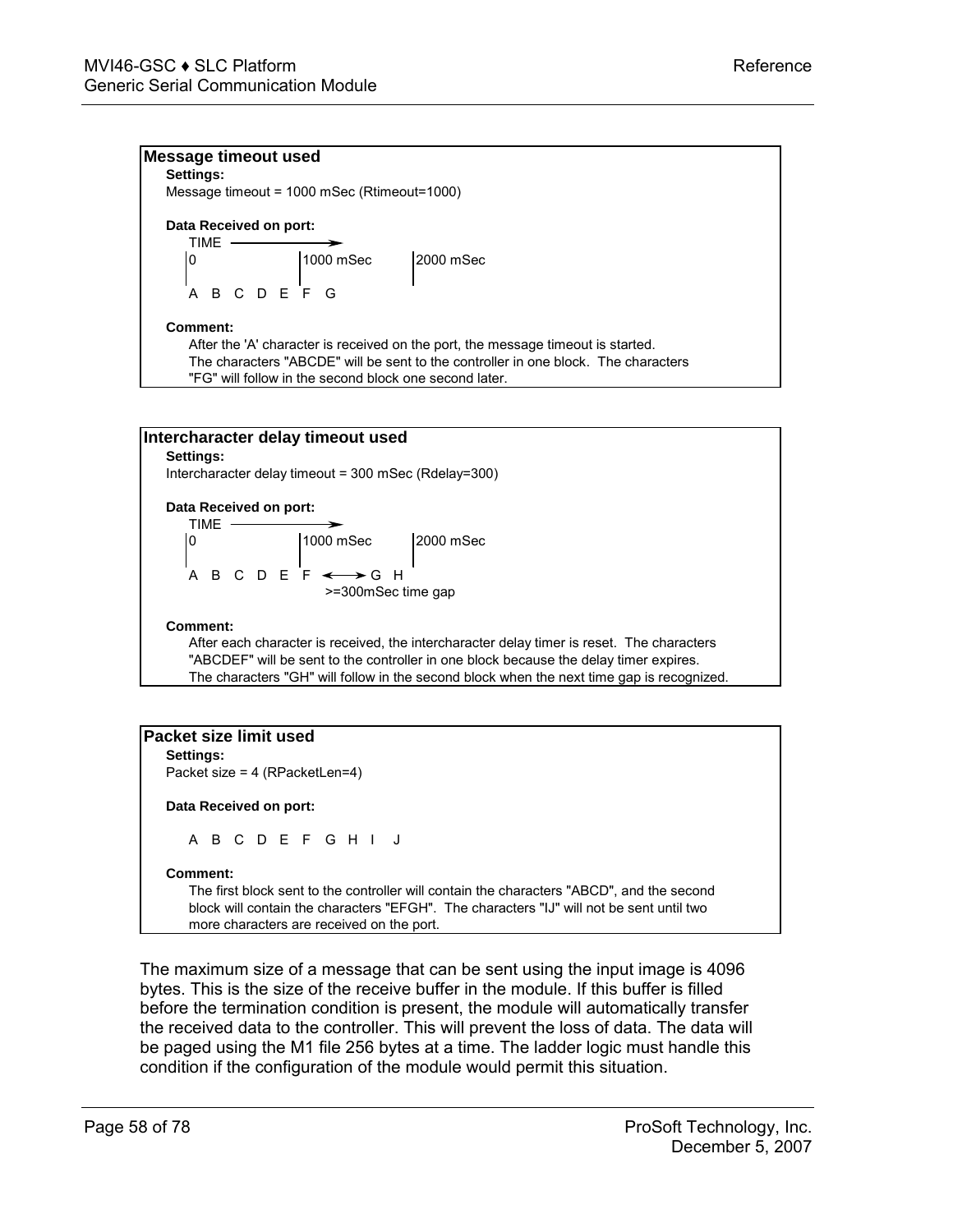# **5.3 Cable Connections**

<span id="page-58-0"></span>The application ports on the MVI46-GSC module support RS-232, RS-422, and RS-485 interfaces. Please inspect the module to ensure that the jumpers are set correctly to correspond with the type of interface you are using.

**Note:** When using RS-232 with radio modem applications, some radios or modems require hardware handshaking (control and monitoring of modem signal lines). Enable this in the configuration of the module by setting the UseCTS parameter to 1.

# *5.3.1 RS-232 Configuration/Debug Port*

This port is physically an RJ45 connection. An RJ45 to DB-9 adapter cable is included with the module. This port permits a PC based terminal emulation program to view configuration and status data in the module and to control the module. The cable for communications on this port is shown in the following diagram:



#### *Disabling the RSLinx Driver for the Com Port on the PC*

The communication port driver in RSLinx can occasionally prevent other applications from using the PC's COM port. If you are not able to connect to the module's configuration/debug port using HyperTerminal or a similar terminal emulator, follow these steps to disable the RSLinx Driver.

**1** Open RSLinx and go to Communications>RSWho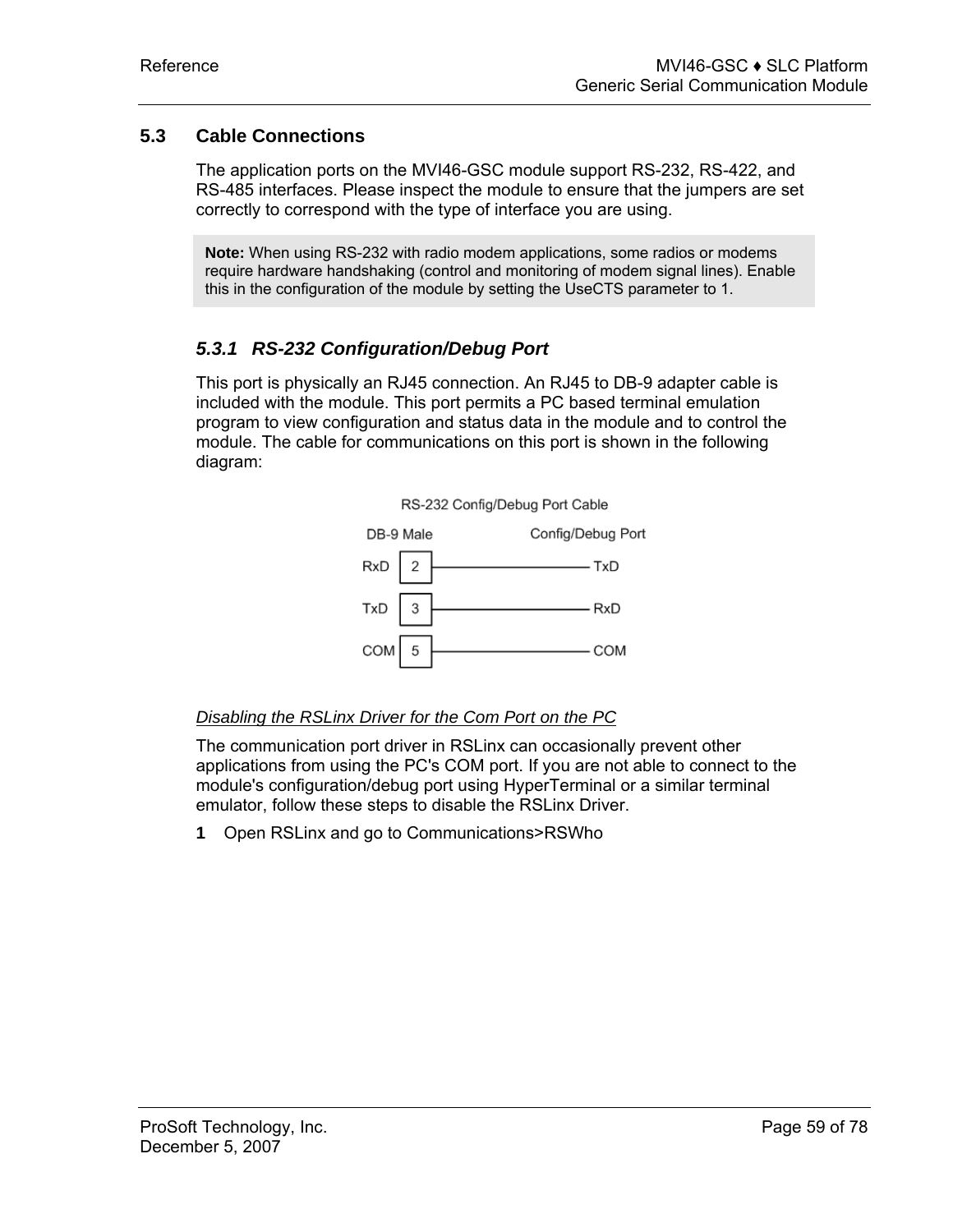**2** Make sure that you are not actively browsing using the driver that you wish to stop. The following shows an actively browsed network:

| $\frac{1}{56}$ RSWho - 1                                                                | -10                                            |
|-----------------------------------------------------------------------------------------|------------------------------------------------|
| Pa iii<br>⊽<br>Refresh<br>Autobrowse                                                    | Browsing - node 10 found                       |
| □ ■ Workstation, PSFT-VAIO-1<br>·器 Linx Gateways, Ethernet<br>国<br>白 器 AB_DF1-1, DH-485 | ann a<br>ō<br>10<br>01<br>DF1-COM1<br>UNTITLED |

**3** Notice how the DF1 driver is opened, and the driver is looking for a processor on node 1. If the network is being browsed, then you will not be able to stop this driver. To stop the driver your RSWho screen should look like this:

| $R$ RSWho-1                                                                     |                     |               |                          |  |
|---------------------------------------------------------------------------------|---------------------|---------------|--------------------------|--|
| $\nabla$ Autobrowse<br><b>Refresh</b>                                           | $\overline{v}$<br>面 | Not Browsing  |                          |  |
| Workstation, PSFT-VAIO-1<br>由 去 Linx Gateways, Ethernet<br>由 器 AB_DF1-1, DH-485 |                     | Linx<br>Gatew | 66<br>AB_DF1-1<br>DH-485 |  |

Branches are displayed or hidden by clicking on the  $\blacksquare$  or the  $\blacksquare$  icons.



**4** When you have verified that the driver is not being browsed, go to **Communications>Configure Drivers**

You may see something like this:

|         | <b>Configure Drivers</b>             |
|---------|--------------------------------------|
|         | -Available Driver Types:-            |
| Add New |                                      |
|         |                                      |
|         |                                      |
|         | – Configured Drivers: ·              |
| Status  | Name and Description                 |
| Running | AB DF1-1 DH485 Sta: 10 COM1: RUNNING |
|         |                                      |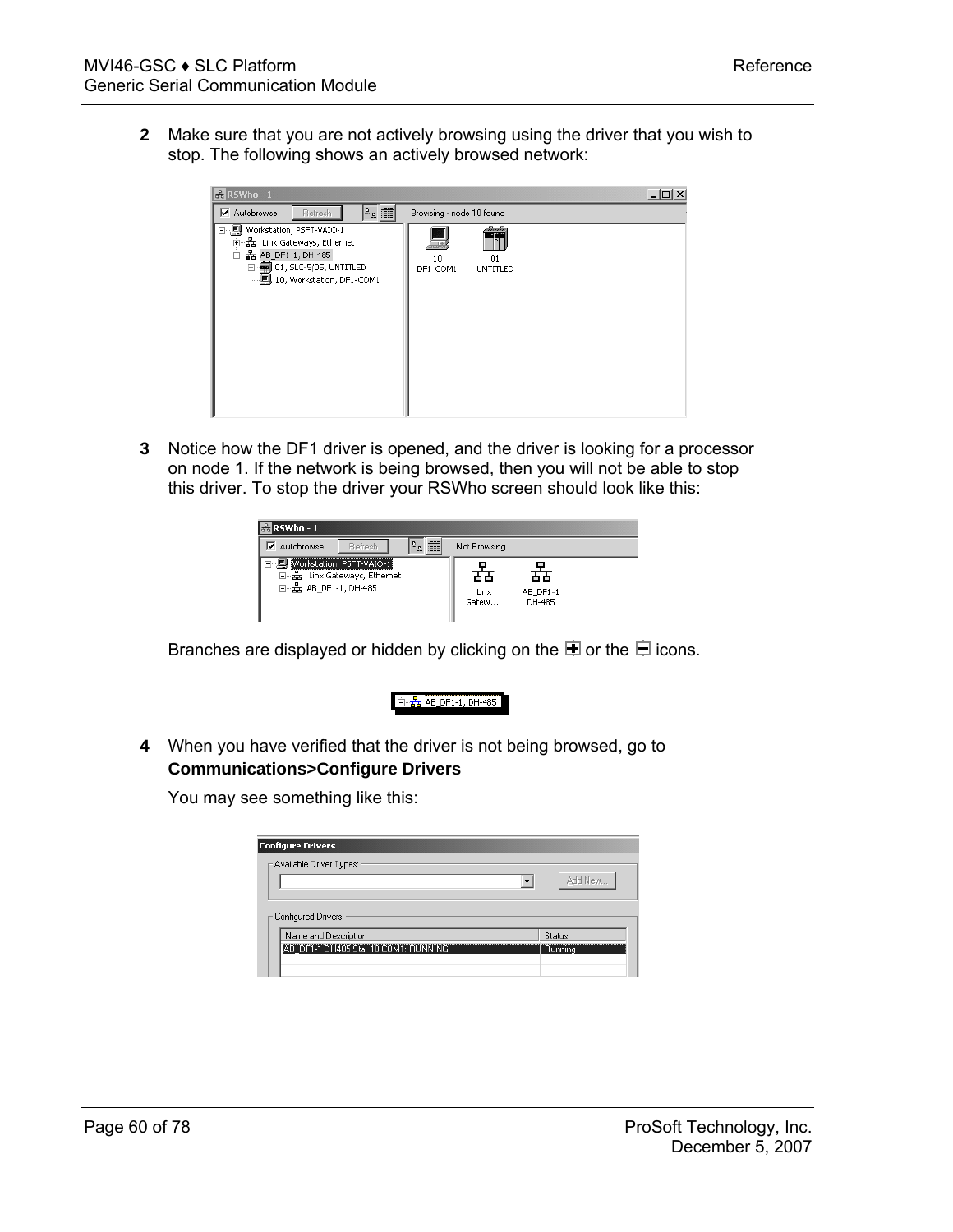If you see the status as running, you will not be able to use this com port for anything other than communication to the processor. To stop the driver press the "Stop" on the side of the window:

| Configure |
|-----------|
| Startup   |
| Start     |
| Stop      |
| Delete    |

**5** After you have stopped the driver you will see the following:

| <b>Configure Drivers</b>             |        |         |
|--------------------------------------|--------|---------|
| – Available Driver Types: ·          |        | Add New |
| — Configured Drivers:∼               |        |         |
| Name and Description                 | Status |         |
| AB DF1-1 DH485 Sta: 10 COM1: STOPPED |        | Stopped |
|                                      |        |         |

**6** Upon seeing this, you may now use that com port to connect to the debug port of the module.

**Note:** You may need to shut down and restart your PC before it will allow you to stop the driver (usually only on Windows NT machines). If you have followed all of the above steps, and it will not stop the driver, then make sure you do not have RSLogix open. If RSLogix is not open, and you still cannot stop the driver, then reboot your PC.

# *5.3.2 RS-232*

When the RS-232 interface is selected, the use of hardware handshaking (control and monitoring of modem signal lines) is user definable. If no hardware handshaking will be used, the cable to connect to the port is as shown below:

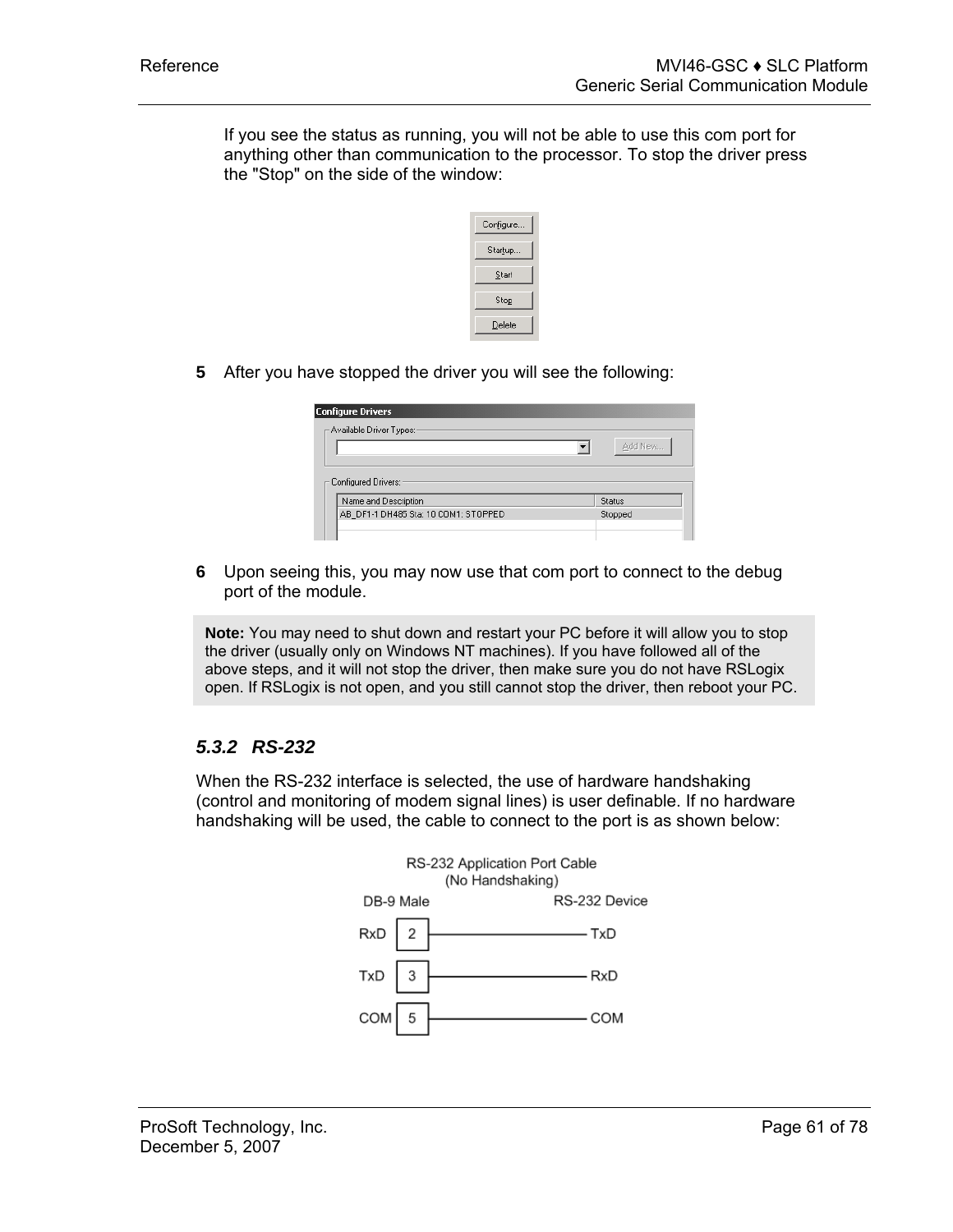# *RS-232: Modem Connection*

This type of connection is required between the module and a modem or other communication device.



The "Use CTS Line" parameter for the port configuration should be set to 'Y' for most modem applications.

#### *RS-232: Null Modem Connection (Hardware Handshaking)*

This type of connection is used when the device connected to the module requires hardware handshaking (control and monitoring of modem signal lines).

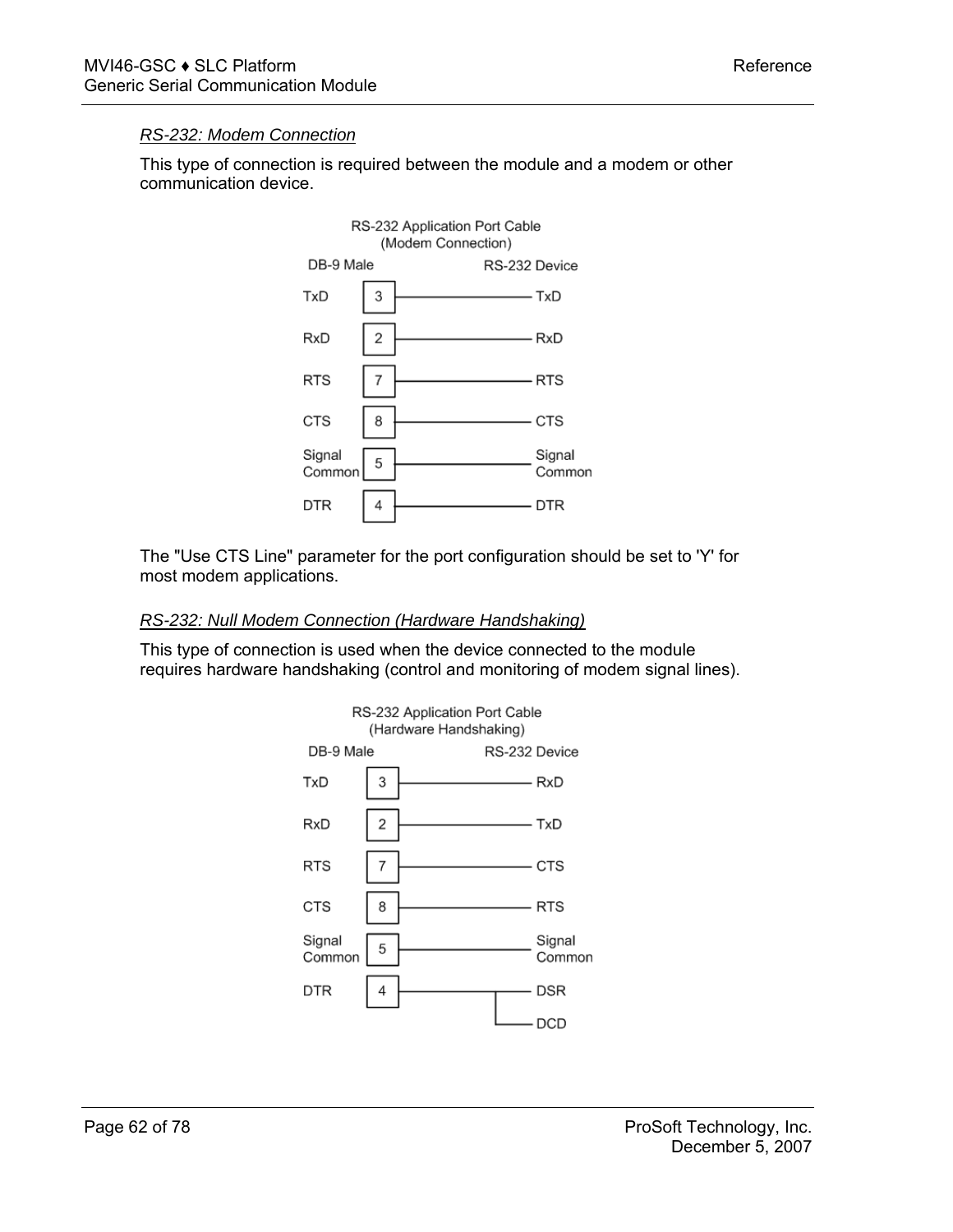# *RS-232: Null Modem Connection (No Hardware Handshaking)*

This type of connection can be used to connect the module to a computer or field device communication port.



**Note:** If the port is configured with the "Use CTS Line" set to 'Y', then a jumper is required between the RTS and the CTS line on the module connection.

# *5.3.3 RS-422*



# RS-422 Application Port Cable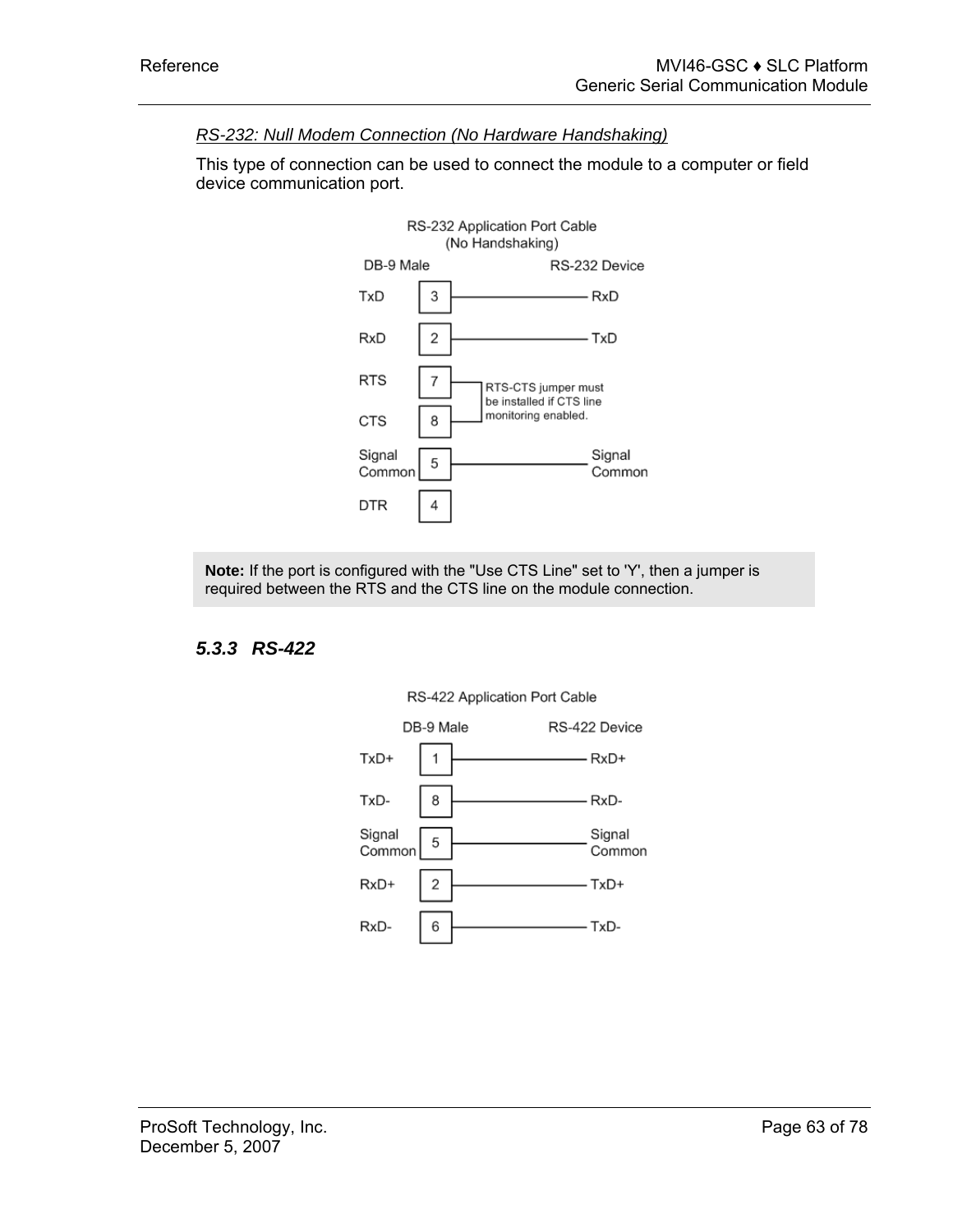# *5.3.4 RS-485*

The RS-485 interface requires a single two or three wire cable. The Common connection is optional and dependent on the RS-485 network. The cable required for this interface is shown below:

#### RS-485 Application Port Cable



#### *RS-485 and RS-422 Tip*

If communication in the RS-422/RS-485 mode does not work at first, despite all attempts, try switching termination polarities. Some manufacturers interpret +/ and A/B polarities differently.

# *5.3.5 DB9 to RJ45 Adaptor (Cable 14)*

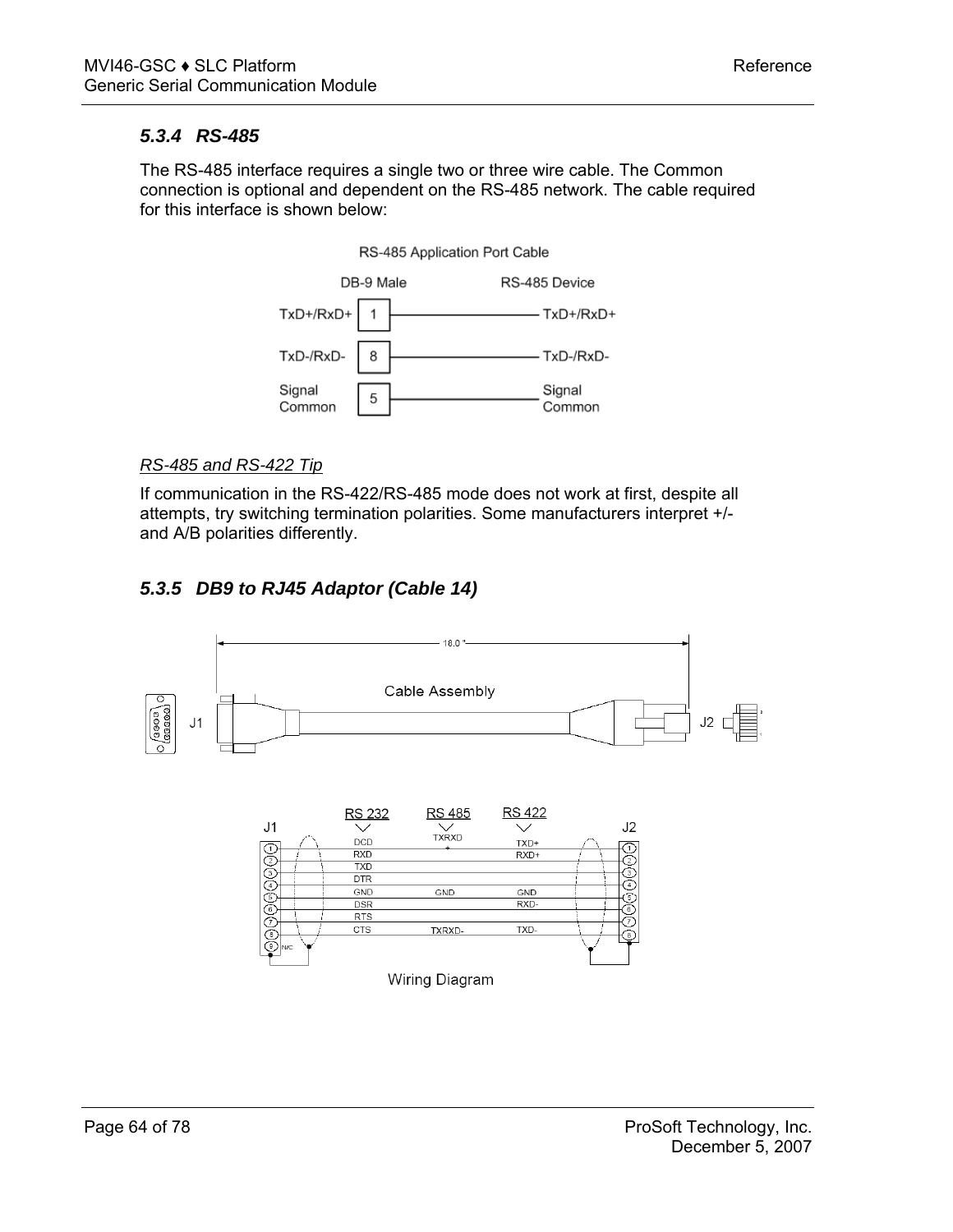# **5.4 MVI46-GSC I/O Images**

<span id="page-64-0"></span>This section contains a description of the input/output and M-file structures.

| <b>Bit</b> | <b>Description</b>                |
|------------|-----------------------------------|
| 0.0        | Configuration Requested by Module |
| 0.1        | <b>Configuration Complete</b>     |
| 0.2        | Reserved                          |
| 0.3        | Reserved                          |
| 0.4        | <b>Block Handshake bit</b>        |
| 0.5        | Reserved                          |
| 0.6        | Reserved                          |
| 0.7        | Reserved                          |
| All others | Reserved                          |

# *5.4.1 Input Image*

# *5.4.2 Output Image*

| <b>Bit</b> | <b>Description</b>                 |
|------------|------------------------------------|
| 0.0        | Configuration Set and Ready by SLC |
| 0.1        | Reserved                           |
| 0.2        | Reserved                           |
| 0.3        | Reserved                           |
| 0.4        | Block Handshake bit                |
| 0.5        | Reserved                           |
| 0.6        | Reserved                           |
| 0.7        | Reserved                           |
| All others | Reserved                           |

# *5.4.3 M0: File Structure*

| <b>Offset</b> | <b>Description</b>                       |
|---------------|------------------------------------------|
| 0 to 64       | Configuration                            |
| 65 to 99      | Reserved for Future                      |
| 100           | Write block sequence number              |
| 101           | P1 intercharacter delay for this message |
| 102           | P1 write data length                     |
| 103 to 230    | P1 write data                            |
| 231           | P2 intercharacter delay for this message |
| 232           | P2 write data length                     |
| 233 to 360    | P <sub>2</sub> write data                |
| 361 to 399    | Reserved                                 |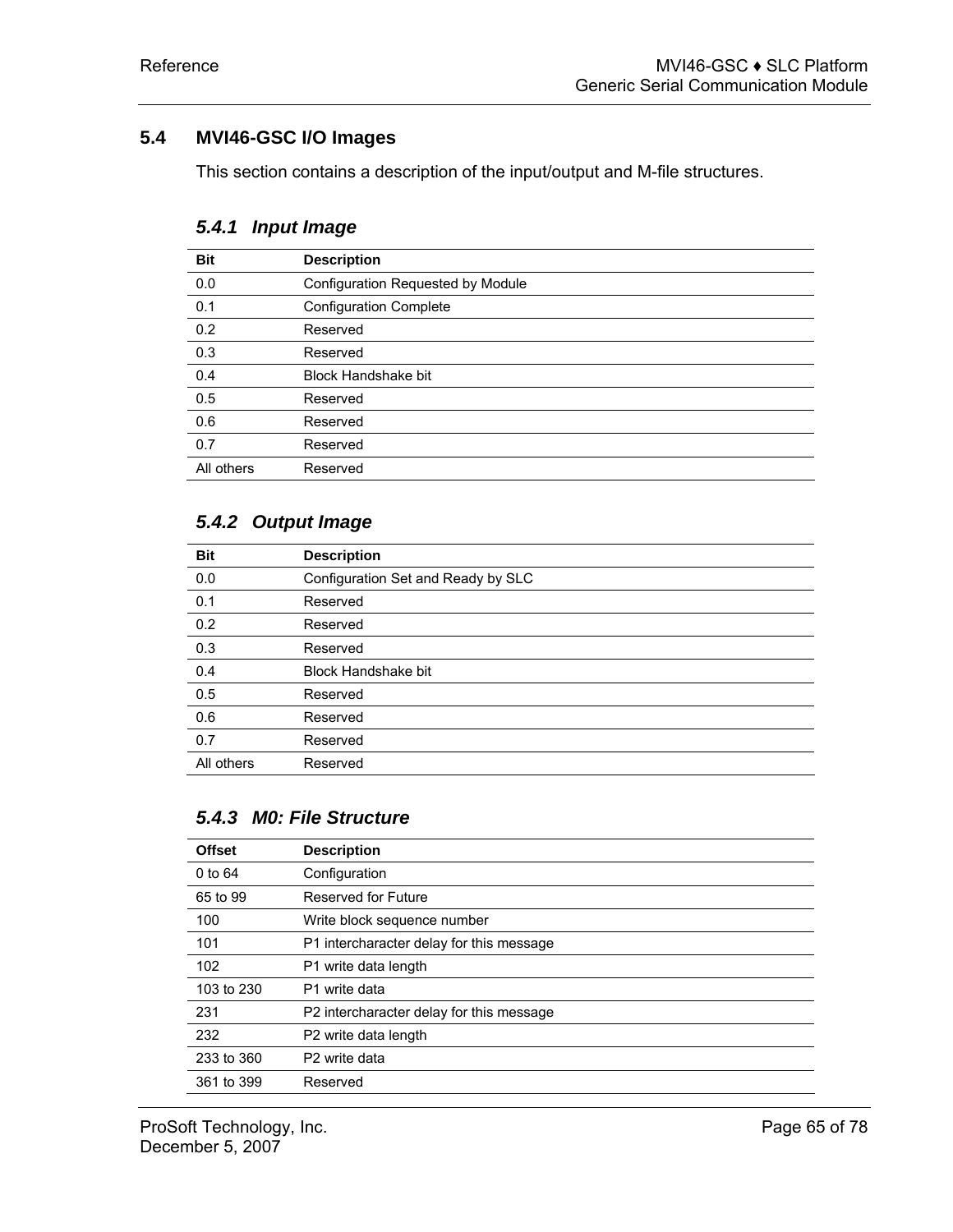# *5.4.4 M1: File Structure*

| <b>Offset</b> | <b>Description</b>           |
|---------------|------------------------------|
| 0             | Block sequence number        |
|               | P1 number of bytes received  |
| 2 to 129      | P1 data received             |
| 130           | P2 number of bytes received  |
| 131 to 258    | P <sub>2</sub> data received |
| 259           | Reserved                     |
| 260 to 288    | Status data                  |
| 289 to 299    | Reserved                     |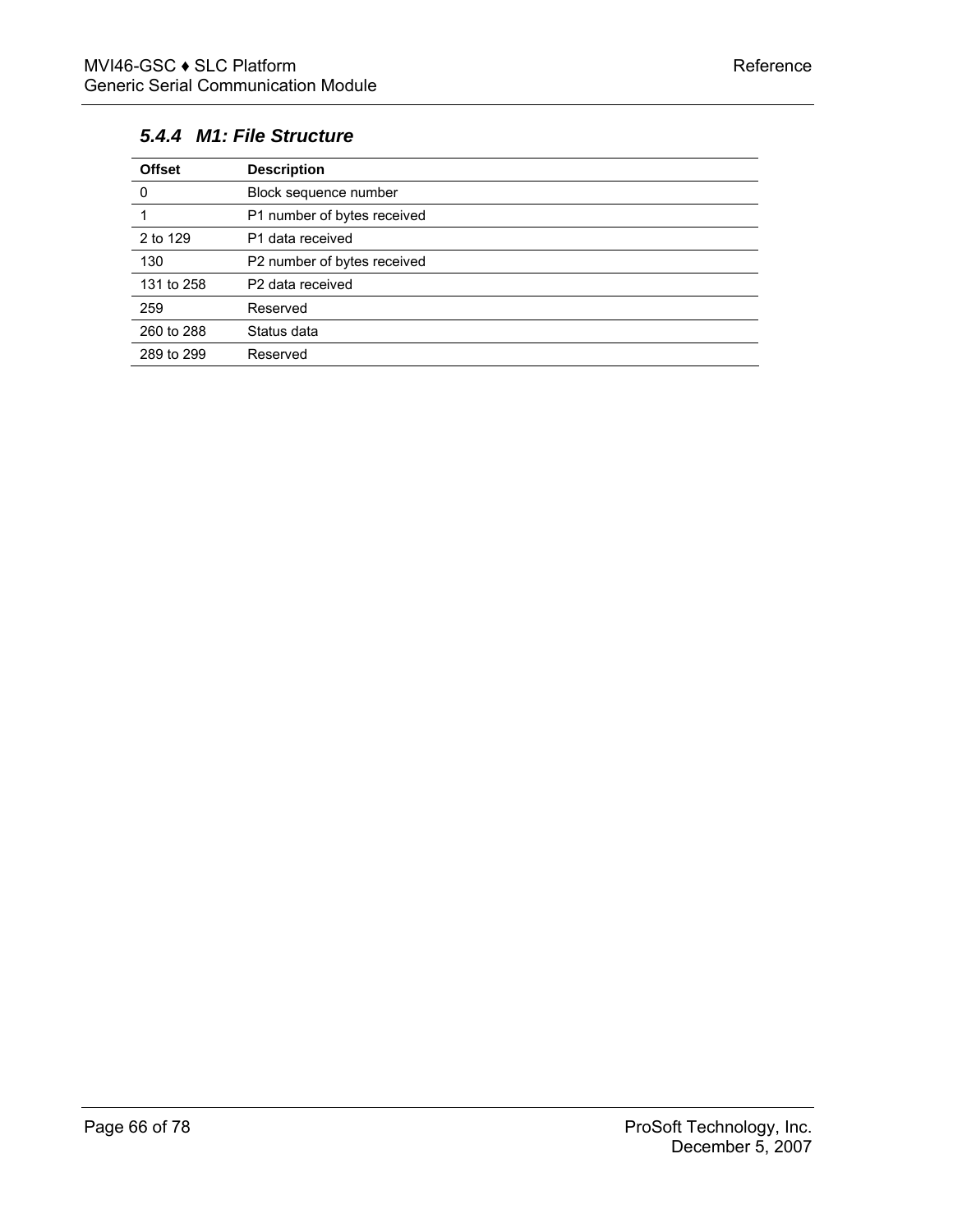# **6 Support, Service & Warranty**

#### *In This Chapter*

- ¾ [How to Contact Us: Sales and Support.](#page-67-0)................................. [68](#page-67-0)
- ¾ [Return Material Authorization \(RMA\) Policies and Conditions69](#page-68-0)
- ¾ [Procedures for Return of Units Under Warranty..](#page-68-1)................... [69](#page-68-1)
- ¾ [Procedures for Return of Units Out of Warranty..](#page-69-0)................... [70](#page-69-0)
- ¾ [LIMITED WARRANTY .](#page-70-0).......................................................... [71](#page-70-0)

*Be sure and read the full Warranty that can be found on our web site at www.prosoft-technology.com for details and other terms and conditions. The content in this summary is subject to change without notice. The content is current at date of publication.*

ProSoft Technology, Inc. strives to provide meaningful support to its customers. Should any questions or problems arise, please feel free to contact us at:

| Internet | Web Site: http://www.prosoft-technology.com/support |
|----------|-----------------------------------------------------|
|          | E-mail address: support@prosoft-technology.com      |

Those of us at ProSoft Technology, Inc. want to provide the best and quickest support possible, so before calling please have the following information available. You may wish to fax this information to us prior to calling.

- **1** Product Version Number
- **2** System architecture
- **3** Network details

In the case of hardware, we will also need the following information:

- **1** Module configuration and contents of file
- **2** Module Operation
- **3** Configuration/Debug status information
- **4** LED patterns
- **5** Information about the processor and user data files as viewed through the development software and LED patterns on the processor
- **6** Details about the networked devices interfaced, if any

For technical support calls within the United States, an after-hours answering system allows pager access to one of our qualified technical and/or application support engineers at any time to answer your questions.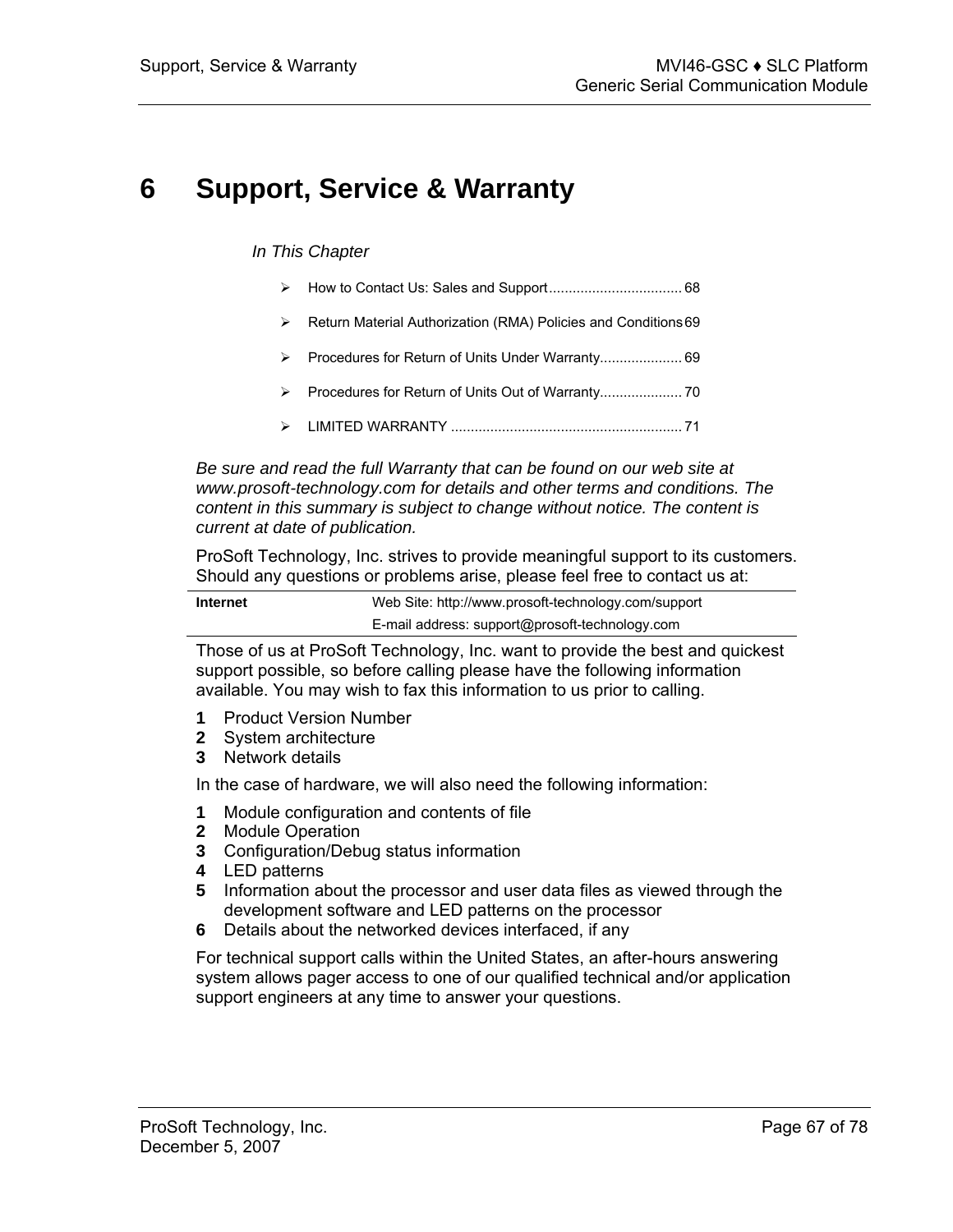# **6.1 How to Contact Us: Sales and Support**

<span id="page-67-0"></span>All ProSoft Technology Products are backed with full technical support. Contact our worldwide Technical Support team and Customer Service representatives directly by phone or email:

#### **USA / Latin America (excluding Brasil) (Office in California)**

+1(661) 716-5100 +1(661) 716-5101 (Fax) 1675 Chester Avenue, 4th Floor Bakersfield, California 93301 U.S.A. +1.661.716.5100, support@prosoft-technology.com Languages spoken include: English, Spanish

#### **Asia Pacific (office in Malaysia)**

+603.7724.2080 +603.7724.2090 (Fax) C210, Damansara Intan, 1 Jalan SS20/27, 47400 Petaling Jaya Selangor, Malaysia +603.7724.2080, asiapc@prosoft-technology.com Languages spoken include: Chinese, Japanese, English

#### **China Pacific (office in China)**

+86.21.64518356 x 8011 +86.21.64756957 (Fax) 4/F, No. 16 Hongcao Road Shanghai, China 200233 China +86.21.64518356 x 8011, zhang@prosoft-technology.com Languages spoken include: Chinese, English

#### **Europe / Middle East / Africa (office in Toulouse, France)**

+33 (0) 5.34.36.87.20 +33 (0) 5.61.78.40.52 (Fax) Zone d'activité de Font Grasse 17, rue des Briquetiers F-31700 Blagnac France +33 (0) 5.34.36.87.20. support. EMEA@prosoft-technology.com Languages spoken include: French, English

#### **Brasil (office in Sao Paulo)**

+55-11-5084-5178 +55-11-5083-3776 (Fax) Rua Vergueiro, 2949 - sala 182 - Edifício Vergueiro Work Center Vila Mariana - São Paulo Cep: 04101-300 – Brasil +55-11-5084-5178, eduardo@prosoft-technology.com Languages spoken include: Portuguese, English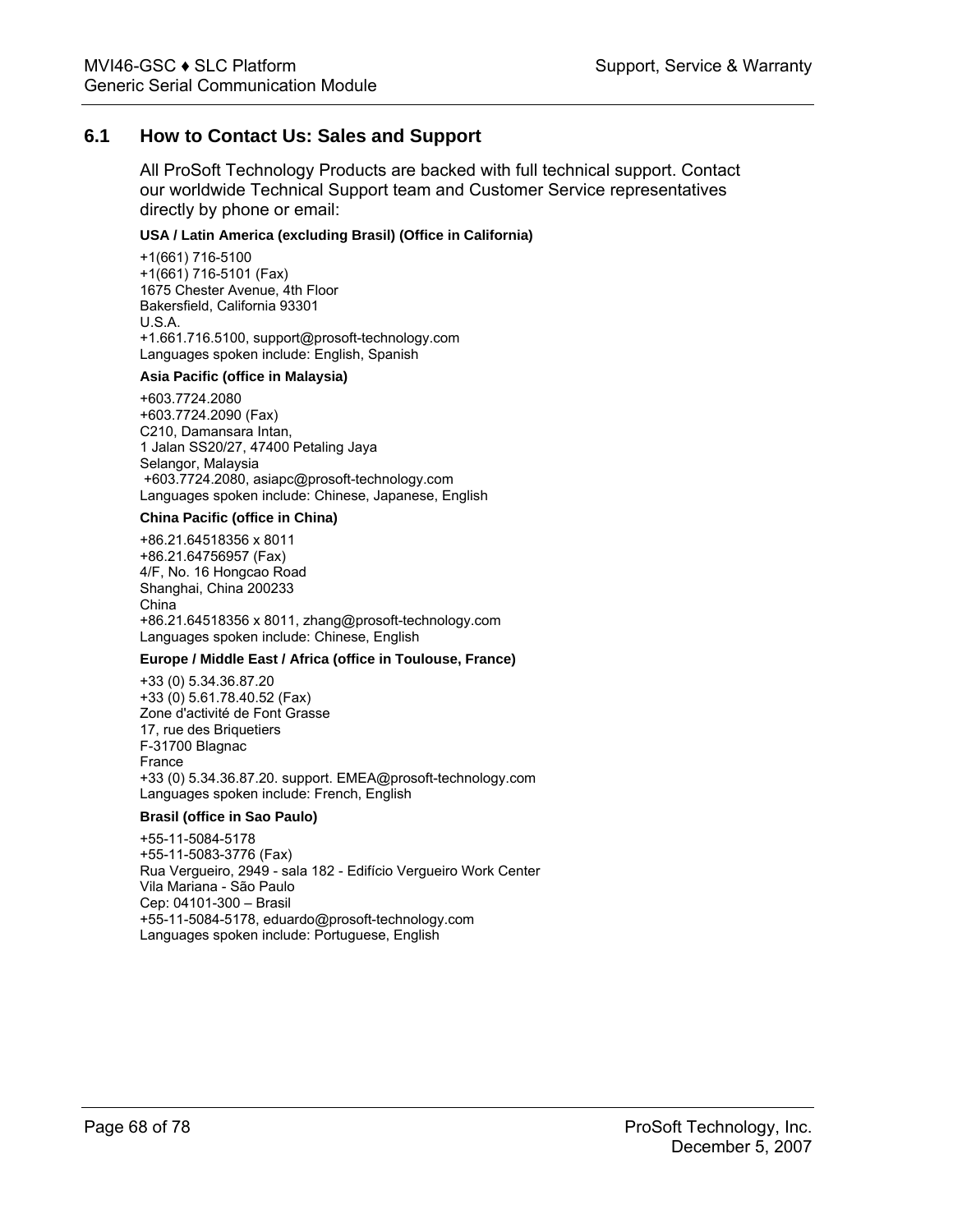# **6.2 Return Material Authorization (RMA) Policies and Conditions**

<span id="page-68-0"></span>The following RMA Policies and Conditions apply to any returned product. These RMA Policies are subject to change by ProSoft without notice. For warranty information, see Section C below entitled "Limited Warranty". In the event of any inconsistency between the RMA Policies and the Warranty, the Warranty shall govern.

# *6.2.1 All Product Returns*

- **1** In order to return a Product for repair, exchange or otherwise, the Customer must obtain a Returned Material Authorization (RMA) number from ProSoft and comply with ProSoft shipping instructions.
- **2** In the event that the Customer experiences a problem with the Product for any reason, Customer should contact ProSoft Technical Support at one of the telephone numbers listed above in Section A. A Technical Support Engineer will request several tests in an attempt to isolate the problem. If after these tests are completed, the Product is found to be the source of the problem, ProSoft will issue an RMA.
- **3** All returned Products must be shipped freight prepaid, in the original shipping container or equivalent, to the location specified by ProSoft, and be accompanied by proof of purchase. The RMA number is to be prominently marked on the outside of the shipping box. Customer agrees to insure the Product or assume the risk of loss or damage in transit. Products shipped to ProSoft without an RMA number will be returned to the Customer, freight collect. Contact ProSoft Technical Support for further information.
- **4** Out of warranty returns are not allowed on RadioLinx accessories such as antennas, cables, and brackets.

The following policy applies for Non-Warranty Credit Returns:

- **A** 10% Restocking Fee if Factory Seal is *not* broken
- **B** 20% Restocking Fee if Factory Seal is broken

ProSoft retains the right, in its absolute and sole discretion, to reject any nonwarranty returns for credit if the return is not requested within three (3) months after shipment of the Product to Customer, if the Customer fails to comply with ProSoft's shipping instructions, or if the Customer fails to return the Product to ProSoft within six (6) months after Product was originally shipped.

# **6.3 Procedures for Return of Units Under Warranty**

- <span id="page-68-1"></span>**1** A Technical Support Engineer must pre-approve all product returns.
- **2** Module is repaired or replaced after a Return Material Authorization Number is entered and a replacement order is generated.
- **3** Credit for the warranted item is issued within 10 business days after receipt of product and evaluation of the defect has been performed by ProSoft. The credit will only be issued provided the product is returned with a valid Return Material Authorization Number and in accordance with ProSoft's shipping instructions.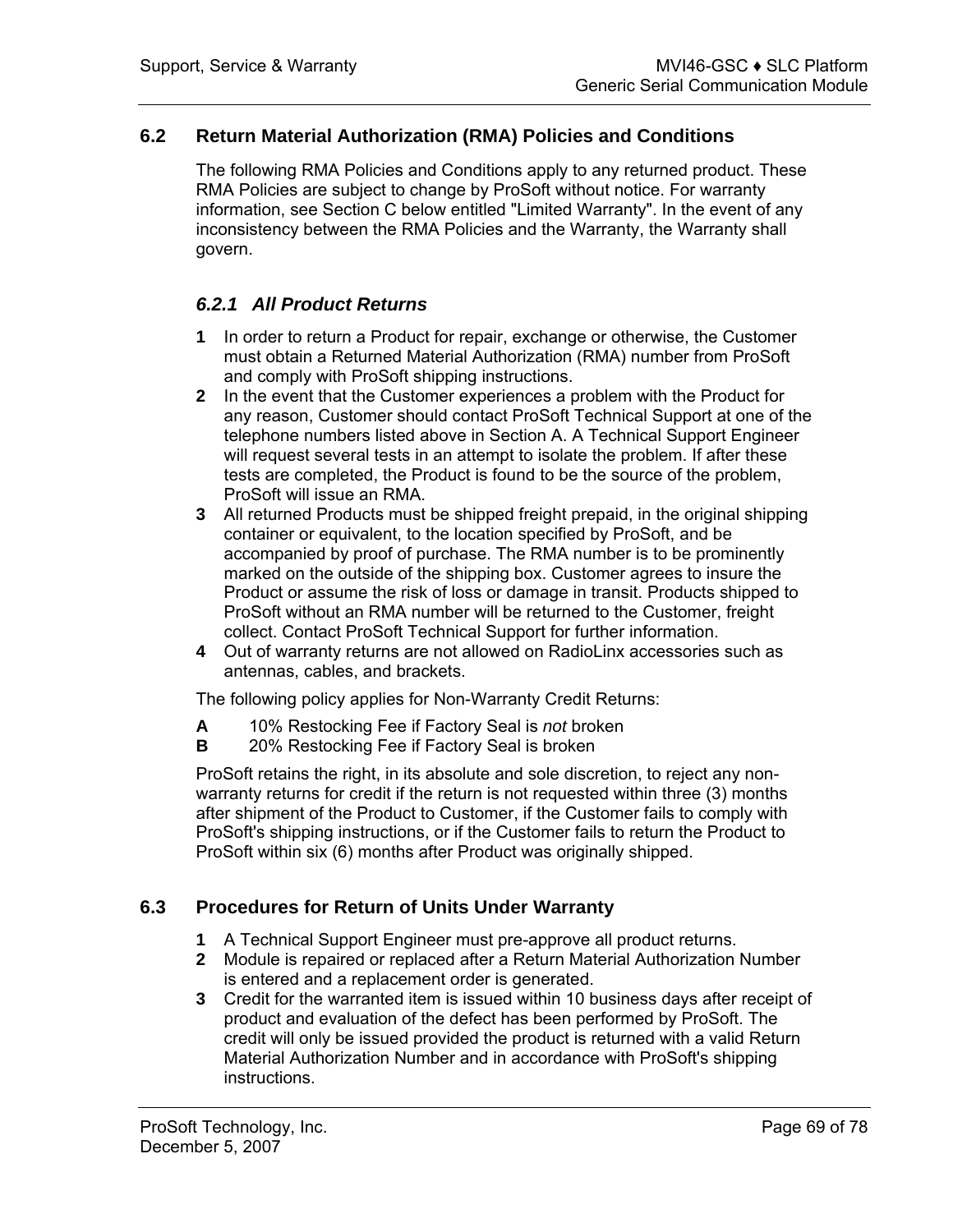- **a)** If no defect is found, a credit is issued.
- **b)** If a defect is found and is determined to be customer generated or if the defect is otherwise not covered by ProSoft's Warranty, or if the module is not repairable, a credit is not issued and payment of the replacement module is due.

# **6.4 Procedures for Return of Units Out of Warranty**

- <span id="page-69-0"></span>**1** Customer sends unit in for evaluation.
- **2** If no defect is found, Customer will be charged the equivalent of US \$100 plus shipping, duties and taxes that may apply. A new Purchase Order will be required for this evaluation fee.

If the unit is repaired the charge to the Customer will be 30%\* of the list price plus any shipping, duties and taxes that may apply. A new Purchase Order will be required for a product repair.

- **3** For an immediate exchange, a new module may be purchased and sent to Customer while repair work is being performed. Credit for purchase of the new module will be issued when the new module is returned in accordance with ProSoft's shipping instructions and subject to ProSoft's policy on nonwarranty returns. This is in addition to charges for repair of the old module and any associated charges to Customer.
- **4** If, upon contacting ProSoft Customer Service, the Customer is informed that unit is believed to be unrepairable, the Customer may choose to send unit in for evaluation to determine if the repair can be made. Customer will pay shipping, duties and taxes that may apply. If unit cannot be repaired, the Customer may purchase a new unit.

# *6.4.1 Un-repairable Units*

- 3150-All
- 3750
- **3600-All**
- 3700
- 3170-All
- 3250
- 1560 can be repaired, if defect is the power supply
- 1550 can be repaired, if defect is the power supply
- $-3350$
- 3300
- **1500-All**

**\* 30% of list price is an estimated repair cost only. The actual cost of repairs will be determined when the module is received by ProSoft and evaluated for needed repairs.**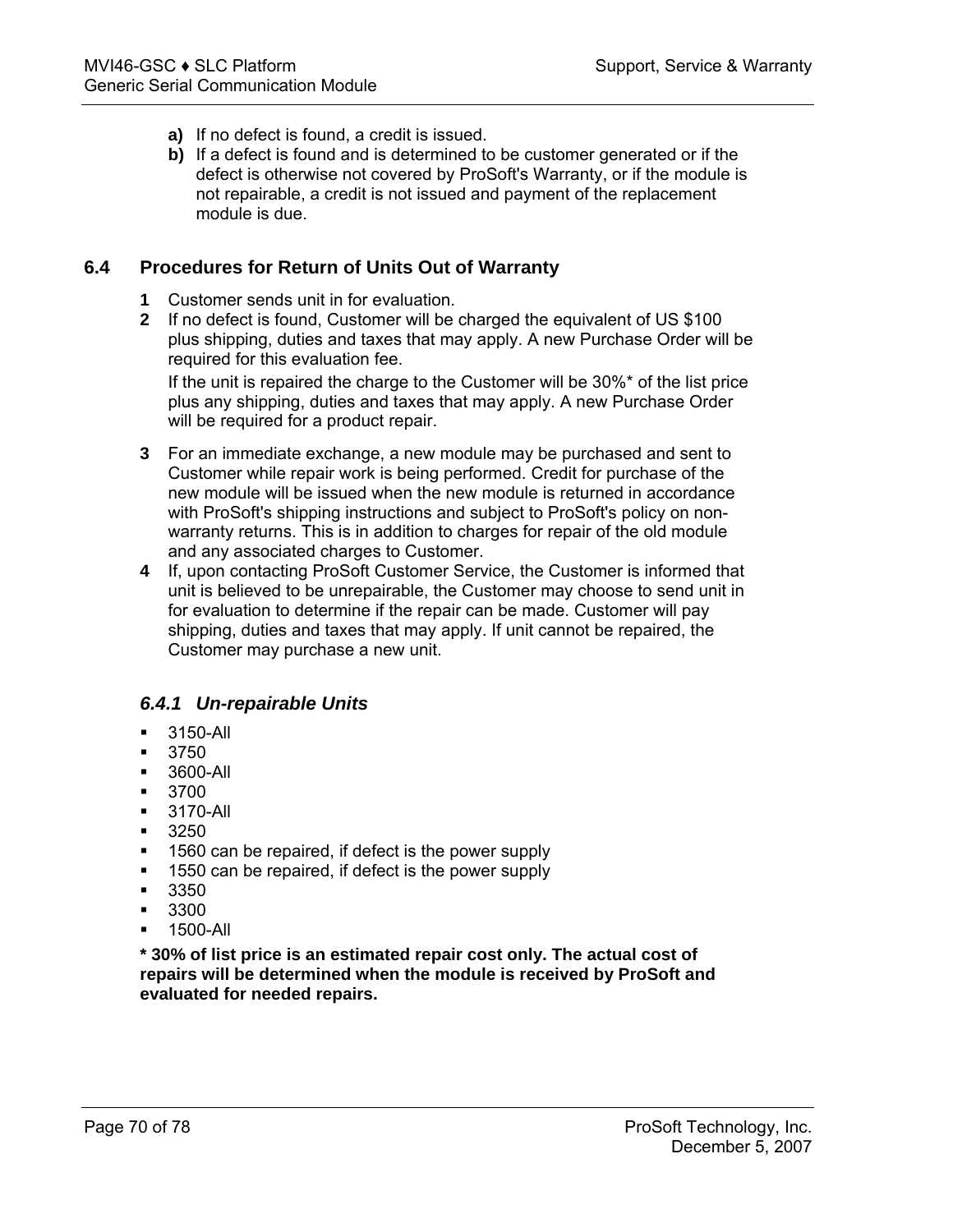# *6.4.2 Purchasing Warranty Extension*

As detailed below in ProSoft's Warranty, the standard Warranty Period is one year (or in the case of RadioLinx modules, three years) from the date of delivery. The Warranty Period may be extended for an additional charge, as follows:

- $\blacksquare$  Additional 1 year = 10% of list price
- Additional 2 years = 20% of list price
- $\blacksquare$  Additional 3 years = 30% of list price

# **6.5 LIMITED WARRANTY**

<span id="page-70-0"></span>This Limited Warranty ("Warranty") governs all sales of hardware, software and other products (collectively, "Product") manufactured and/or offered for sale by ProSoft, and all related services provided by ProSoft, including maintenance, repair, warranty exchange, and service programs (collectively, "Services"). By purchasing or using the Product or Services, the individual or entity purchasing or using the Product or Services ("Customer") agrees to all of the terms and provisions (collectively, the "Terms") of this Limited Warranty. All sales of software or other intellectual property are, in addition, subject to any license agreement accompanying such software or other intellectual property.

# *6.5.1 What Is Covered By This Warranty*

- **A** *Warranty On New Products*: ProSoft warrants, to the original purchaser only, that the Product that is the subject of the sale will (1) conform to and perform in accordance with published specifications prepared, approved, and issued by ProSoft, and (2) will be free from defects in material or workmanship; provided these warranties only cover Product that is sold as new. This Warranty expires one year (or in the case of RadioLinx modules, three years) from the date of shipment (the "Warranty Period"). If the Customer discovers within the Warranty Period a failure of the Product to conform to specifications, or a defect in material or workmanship of the Product, the Customer must promptly notify ProSoft by fax, email or telephone. In no event may that notification be received by ProSoft later than 15 months (or in the case of RadioLinx modules, 39 months) from the date of delivery. Within a reasonable time after notification, ProSoft will correct any failure of the Product to conform to specifications or any defect in material or workmanship of the Product, with either new or used replacement parts. Such repair, including both parts and labor, will be performed at ProSoft's expense. All warranty service will be performed at service centers designated by ProSoft. If ProSoft is unable to repair the Product to conform to this Warranty after a reasonable number of attempts, ProSoft will provide, at its option, one of the following: a replacement product, a full refund of the purchase price or a credit in the amount of the purchase price. All replaced product and parts become the property of ProSoft. These remedies are the Customer's only remedies for breach of warranty.
- **B** *Warranty On Services*: Material and labor used by ProSoft to repair a verified malfunction or defect are warranted on the terms specified above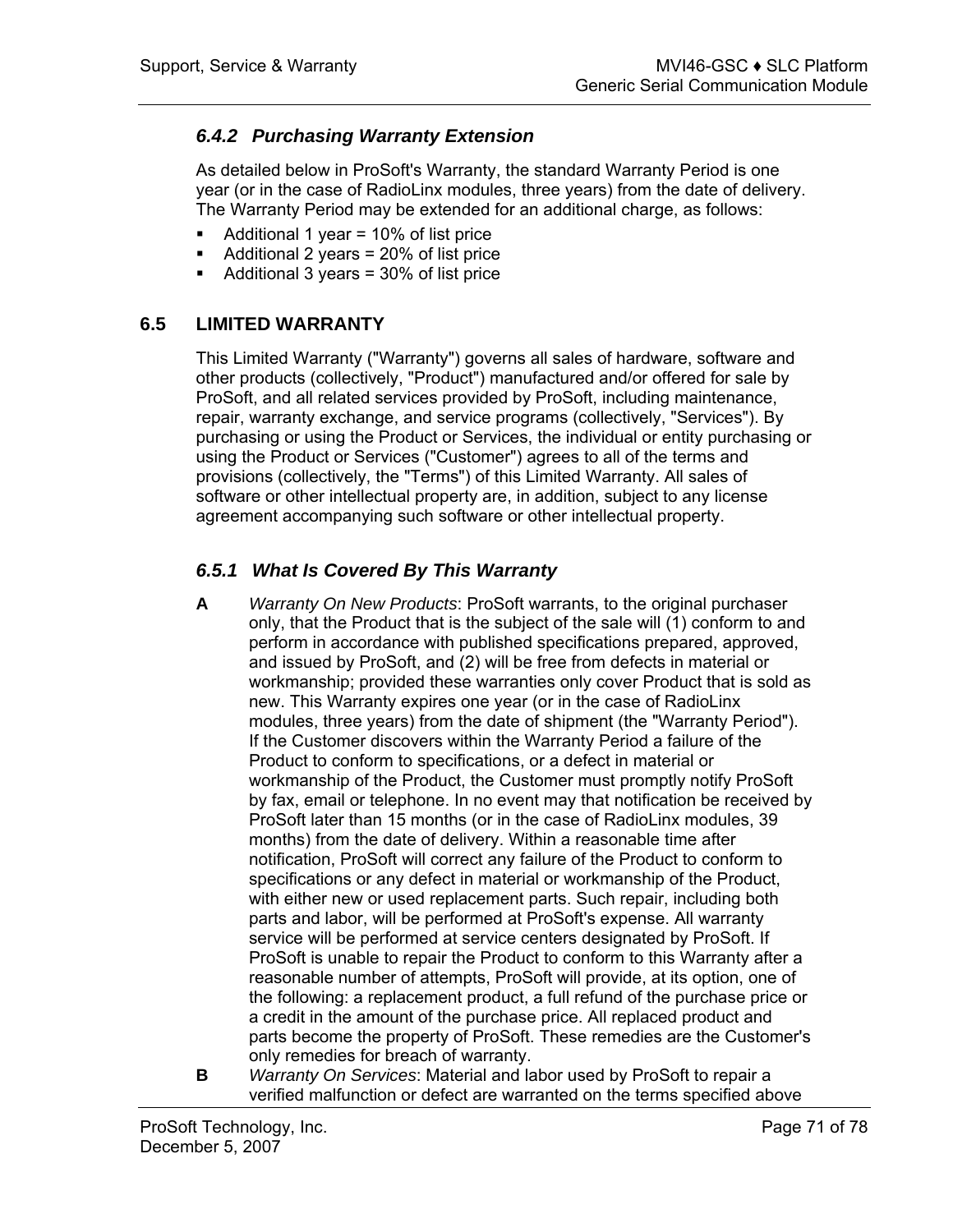for new Product, provided said warranty will be for the period remaining on the original new equipment warranty or, if the original warranty is no longer in effect, for a period of 90 days from the date of repair.

**C** The Warranty Period for RadioLinx accessories (such as antennas, cables, brackets, etc.) are the same as for RadioLinx modules, that is, three years from the date of shipment.

# *6.5.2 What Is Not Covered By This Warranty*

- **A** ProSoft makes no representation or warranty, expressed or implied, that the operation of software purchased from ProSoft will be uninterrupted or error free or that the functions contained in the software will meet or satisfy the purchaser's intended use or requirements; the Customer assumes complete responsibility for decisions made or actions taken based on information obtained using ProSoft software.
- **B** With the exception of RadioLinx accessories referenced in paragraph 1(c) this Warranty does not cover any product, components, or parts not manufactured by ProSoft.
- **C** This Warranty also does not cover the failure of the Product to perform specified functions, or any other non-conformance, defects, losses or damages caused by or attributable to any of the following: (i) shipping; (ii) improper installation or other failure of Customer to adhere to ProSoft's specifications or instructions; (iii) unauthorized repair or maintenance; (iv) attachments, equipment, options, parts, software, or user-created programming (including, but not limited to, programs developed with any IEC 61131-3 programming languages, or "C") not furnished by ProSoft; (v) use of the Product for purposes other than those for which it was designed; (vi) any other abuse, misapplication, neglect or misuse by the Customer; (vii) accident, improper testing or causes external to the Product such as, but not limited to, exposure to extremes of temperature or humidity, power failure or power surges outside of the limits indicated on the product specifications; or (viii) disasters such as fire, flood, earthquake, wind or lightning.
- **D** The information in this Agreement is subject to change without notice. ProSoft shall not be liable for technical or editorial errors or omissions made herein; nor for incidental or consequential damages resulting from the furnishing, performance or use of this material. The user guides included with your original product purchased by you from ProSoft, contains information protected by copyright. No part of the guide may be duplicated or reproduced in any form without prior written consent from ProSoft.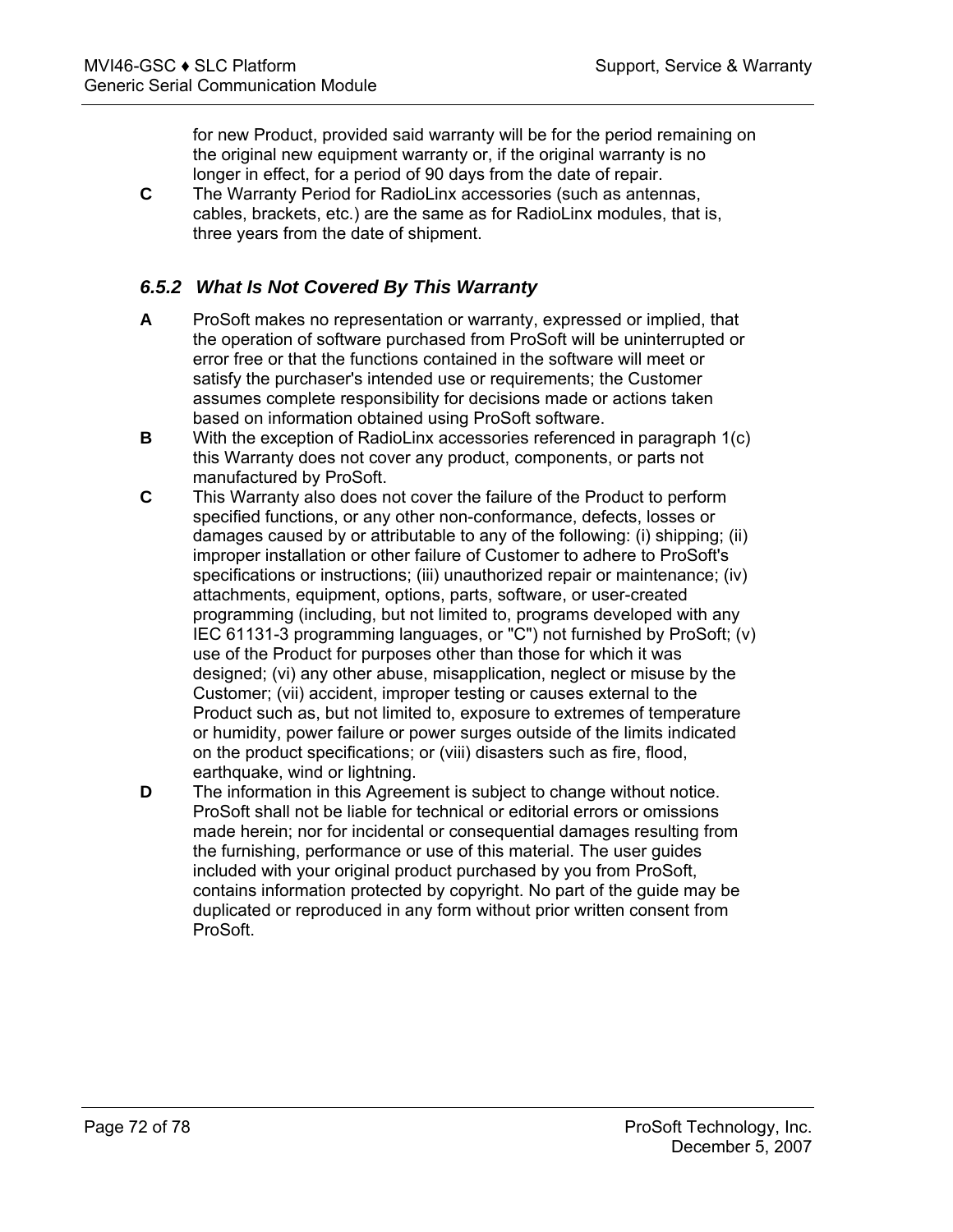### *6.5.3 DISCLAIMER REGARDING HIGH RISK ACTIVITIES*

**PRODUCT MANUFACTURED OR SUPPLIED BY PROSOFT IS NOT FAULT TOLERANT AND IS NOT DESIGNED, MANUFACTURED OR INTENDED FOR USE IN HAZARDOUS ENVIRONMENTS REQUIRING FAIL-SAFE PERFORMANCE (INCLUDING, WITHOUT LIMITATION, THE OPERATION OF NUCLEAR FACILITIES, AIRCRAFT NAVIGATION OF COMMUNICATION SYSTEMS, AIR TRAFFIC CONTROL, DIRECT LIFE SUPPORT MACHINES OR WEAPONS SYSTEMS), IN WHICH THE FAILURE OF THE PRODUCT COULD LEAD DIRECTLY OR INDIRECTLY TO DEATH, PERSONAL INJURY, OR SEVERE PHYSICAL OR ENVIRONMENTAL DAMAGE (COLLECTIVELY, "HIGH RISK ACTIVITIES"). PROSOFT SPECIFICALLY DISCLAIMS ANY EXPRESS OR IMPLIED WARRANTY OF FITNESS FOR HIGH RISK ACTIVITIES.**

#### *6.5.4 DISCLAIMER OF ALL OTHER WARRANTIES*

**THE WARRANTIES SET FORTH IN PARAGRAPH 1 ABOVE ARE IN LIEU OF ALL OTHER WARRANTIES, EXPRESS OR IMPLIED, INCLUDING BUT NOT LIMITED TO THE IMPLIED WARRANTIES OF MERCHANTABILITY AND FITNESS FOR A PARTICULAR PURPOSE.**

#### *6.5.5 LIMITATION OF REMEDIES\*\**

**IN NO EVENT WILL PROSOFT (OR ITS DEALER) BE LIABLE FOR ANY SPECIAL, INCIDENTAL, OR CONSEQUENTIAL DAMAGES BASED ON BREACH OF WARRANTY, BREACH OF CONTRACT, NEGLIGENCE, STRICT TORT, OR ANY OTHER LEGAL THEORY. DAMAGES THAT PROSOFT AND ITS DEALER WILL NOT BE RESPONSIBLE FOR INCLUDE, BUT ARE NOT LIMITED TO: LOSS OF PROFITS; LOSS OF SAVINGS OR REVENUE; LOSS OF USE OF THE PRODUCT OR ANY ASSOCIATED EQUIPMENT; LOSS OF DATA; COST OF CAPITAL; COST OF ANY SUBSTITUTE EQUIPMENT, FACILITIES, OR SERVICES; DOWNTIME; THE CLAIMS OF THIRD PARTIES, INCLUDING CUSTOMERS OF THE PURCHASER; AND INJURY TO PROPERTY.**

\*\* Some areas do not allow time limitations on an implied warranty, or allow the exclusion or limitation of incidental or consequential damages. In such areas the above limitations may not apply. This Warranty gives you specific legal rights, and you may also have other rights which vary from place to place.

### *6.5.6 Time Limit for Bringing Suit*

Any action for breach of warranty must be commenced within 15 months (or in the case of RadioLinx modules, 39 months) following shipment of the Product.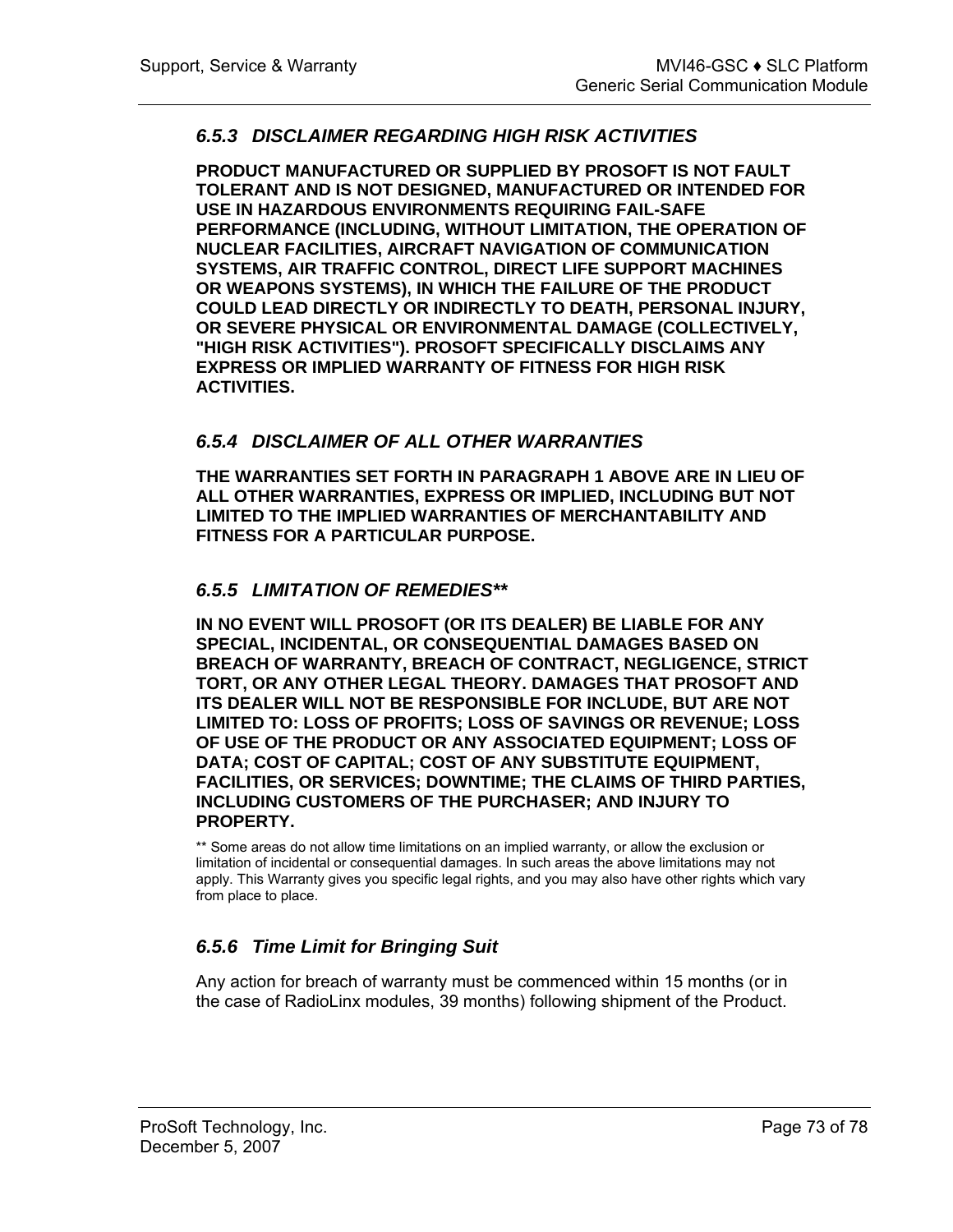### *6.5.7 No Other Warranties*

Unless modified in writing and signed by both parties, this Warranty is understood to be the complete and exclusive agreement between the parties, suspending all oral or written prior agreements and all other communications between the parties relating to the subject matter of this Warranty, including statements made by salesperson. No employee of ProSoft or any other party is authorized to make any warranty in addition to those made in this Warranty. The Customer is warned, therefore, to check this Warranty carefully to see that it correctly reflects those terms that are important to the Customer.

### *6.5.8 Intellectual Property*

- **A** Any documentation included with Product purchased from ProSoft is protected by copyright and may not be photocopied or reproduced in any form without prior written consent from ProSoft.
- **B** ProSoft's technical specifications and documentation that are included with the Product are subject to editing and modification without notice.
- **C** Transfer of title shall not operate to convey to Customer any right to make, or have made, any Product supplied by ProSoft.
- **D** Customer is granted no right or license to use any software or other intellectual property in any manner or for any purpose not expressly permitted by any license agreement accompanying such software or other intellectual property.
- **E** Customer agrees that it shall not, and shall not authorize others to, copy software provided by ProSoft (except as expressly permitted in any license agreement accompanying such software); transfer software to a third party separately from the Product; modify, alter, translate, decode, decompile, disassemble, reverse-engineer or otherwise attempt to derive the source code of the software or create derivative works based on the software; export the software or underlying technology in contravention of applicable US and international export laws and regulations; or use the software other than as authorized in connection with use of Product.

### *6.5.9 Additional Restrictions Relating To Software And Other Intellectual Property*

In addition to complying with the Terms of this Warranty, Customers purchasing software or other intellectual property shall comply with any license agreement accompanying such software or other intellectual property. Failure to do so may void this Warranty with respect to such software and/or other intellectual property.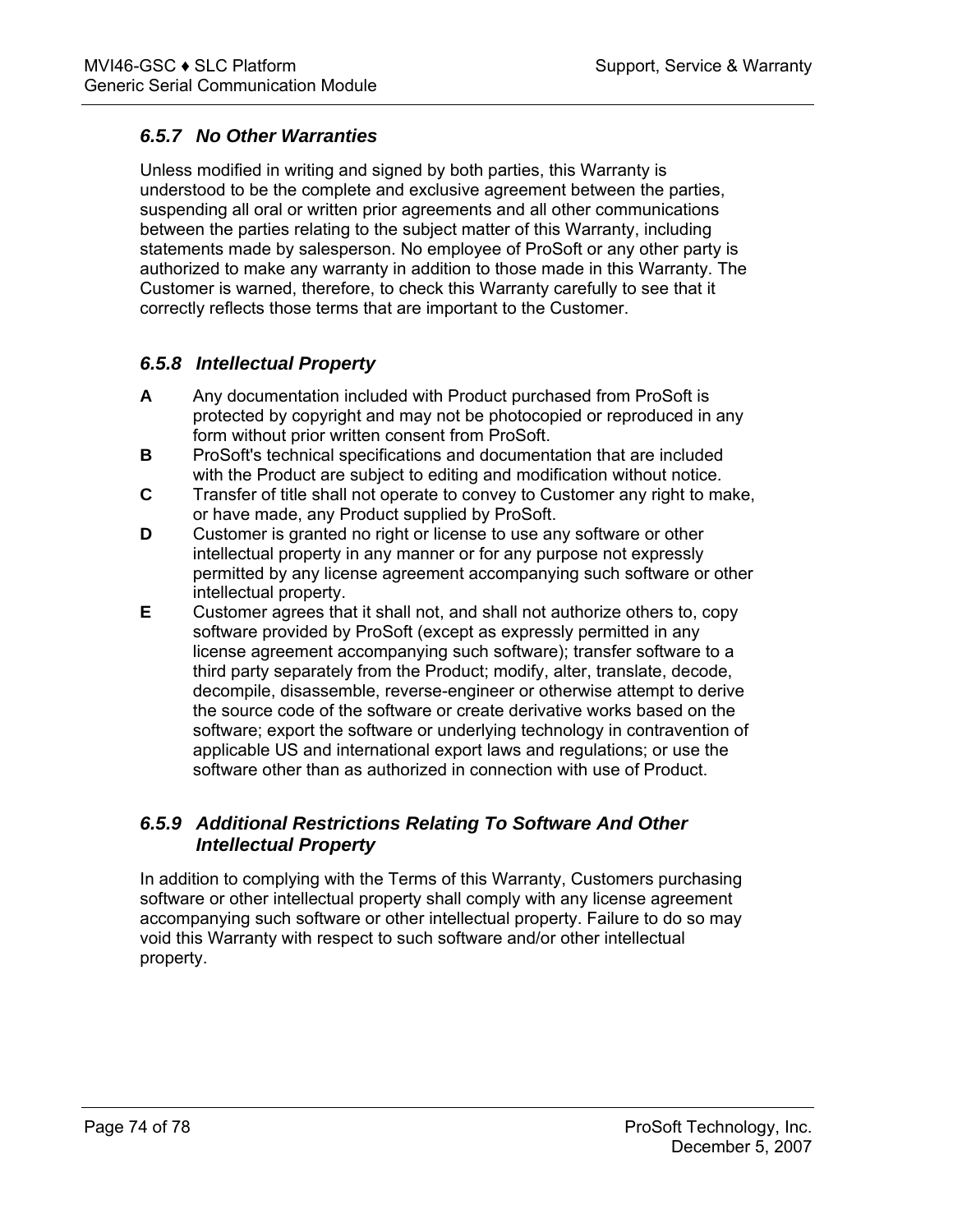#### *6.5.10 Allocation of risks*

This Warranty allocates the risk of product failure between ProSoft and the Customer. This allocation is recognized by both parties and is reflected in the price of the goods. The Customer acknowledges that it has read this Warranty, understands it, and is bound by its Terms.

#### *6.5.11 Controlling Law and Severability*

This Warranty shall be governed by and construed in accordance with the laws of the United States and the domestic laws of the State of California, without reference to its conflicts of law provisions. If for any reason a court of competent jurisdiction finds any provisions of this Warranty, or a portion thereof, to be unenforceable, that provision shall be enforced to the maximum extent permissible and the remainder of this Warranty shall remain in full force and effect. Any cause of action with respect to the Product or Services must be instituted in a court of competent jurisdiction in the State of California.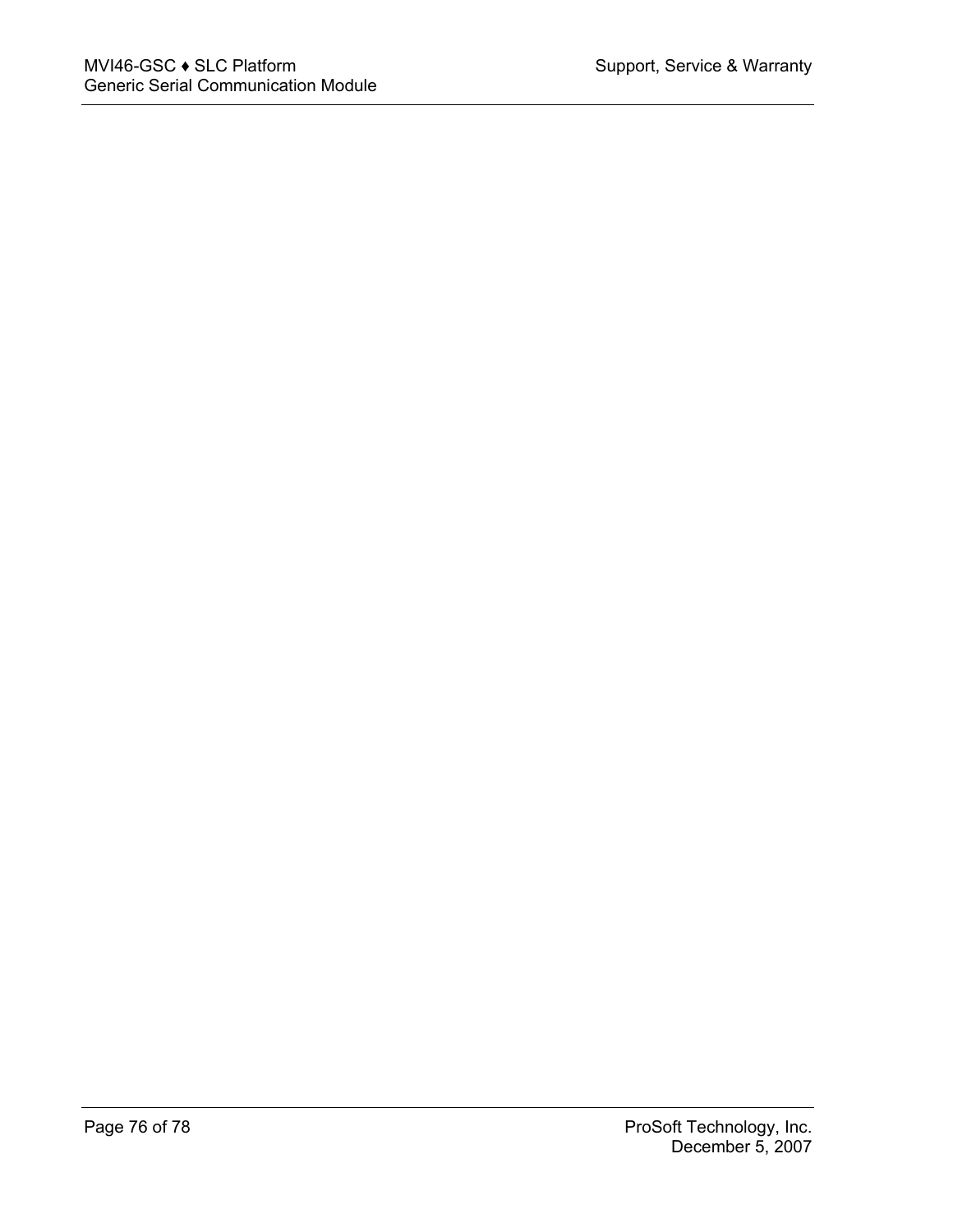# **Index**

## **A**

Additional Restrictions Relating To Software And Other Intellectual Property • 74 All Product Returns • 69 Allocation of risks • 75 Analyzing Data for the first application port • 33 Analyzing Data for the second application port • 33

### **B**

Backplane Data Transfer • 42

### **C**

Cable Connections • 59 Clearing a Fault Condition • 38 Cold Boot • 53 Command Control Blocks • 53 Configuration Data • 19 Configuration Data Transfer • 48 Configuring RSLinx • 13 Connect your PC to the Module • 15 Connect your PC to the Processor • 11 Controlling Law and Severability • 75

### **D**

Data Analyzer • 32 Data Analyzer Tips • 35 Data Flow between MVI46-GSC Module and SLC Processor • 53 DB9 to RJ45 Adaptor (Cable 14) • 64 Diagnostics and Troubleshooting • 5, 27 Disabling the RSLinx Driver for the Com Port on the PC • 29, 59 DISCLAIMER OF ALL OTHER WARRANTIES • 73 DISCLAIMER REGARDING HIGH RISK ACTIVITIES • 73 Displaying Timing Marks in the Data Analyzer • 33 Download the Sample Program to the Processor • 12

### **E**

Error Word • 21 Exiting the Program • 32

## **F**

Features and Benefits • 39 Functional Overview • 5, 41 Functional Specifications • 40

## **G**

General Concepts • 41 General Specifications • 39 Guide to the MVI46-GSC User Manual • 5

## **H**

Hardware Specifications • 40 How to Contact Us Sales and Support • 68

## **I**

Input Image • 65 Install the Module in the Rack • 9 Installing and Configuring the Module • 17 Intellectual Property • 74

#### **K**

Keystrokes • 28

#### **L**

Ladder Logic • 25 LED Status Indicators • 37 LIMITATION OF REMEDIES\*\* • 73 LIMITED WARRANTY • 71

#### **M**

M0 File Structure • 65 M1 File Structure • 66 Main Logic Loop • 42 Main Menu • 30 Module Configuration • 19 Module Data • 19 Module Power Up • 41 MVI46-GSC I/O Images • 65

### **N**

Navigation • 27 No Other Warranties • 74 Normal Data Transfer • 44

## **O**

Opening the Data Analyzer Menu • 30